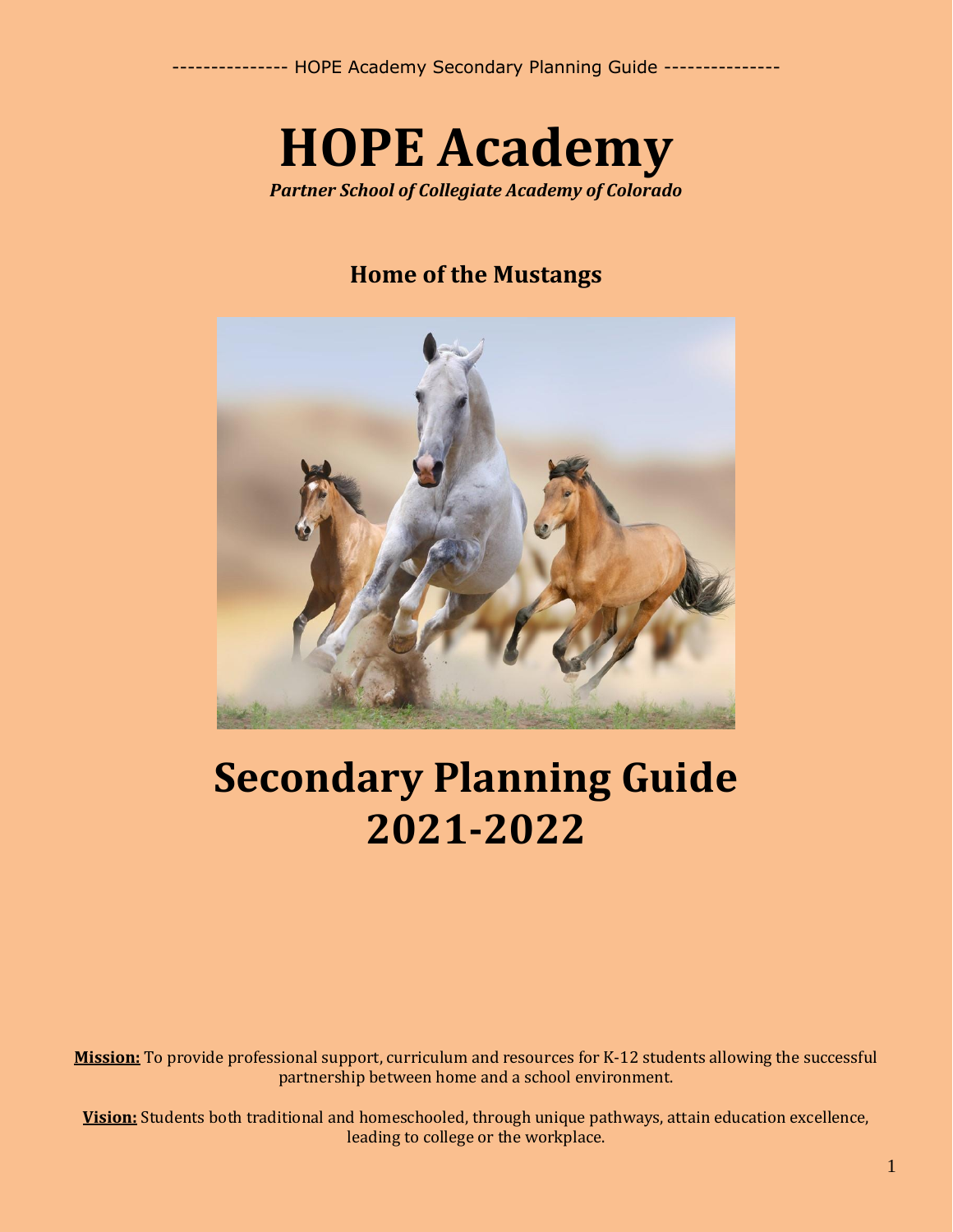

Dear Parents and Students,

Welcome to our very unique program – HOPE Academy is different in that it incorporates the original HOPE homeschooling philosophies and design, serving the homeschooling and traditional community. We are very excited to have you join our school and allow HOPE to support your family in your children's educational efforts. As our mission and vision imply…*HOPE provides professional support and resources, both traditional and homeschooled, through unique pathways, to attain educational excellence…*truly encouraging every student to create their own successes – supporting and preparing each student for the rigors of college and careers.

The HOPE program is unique in its philosophy by offering both part-time and full-time course pathways for students who need and seek a very self-specific education. To prepare for these life-long opportunities, HOPE offers both rigorous and challenging courses, but also fun and exciting experiences as well. We pride ourselves in providing social opportunities and a school culture that develops--**E***ach Student's Plan for an Excellent Future*. The school planning guide and course descriptions will provide you an overview of courses/activities offered; however, some courses may change on a yearly basis. We are pleased to offer a rich selection of courses and opportunities to make your school experience an excellent one.

HOPE is a small school and is purposely designed to provide each student individual attention and support to enjoy their experience while at our school. It is our goal, combined with participation in courses, for the HOPE Academy staff, teachers, and administration to build lasting relationships with you and your children.

On behalf of the HOPE Team, we welcome you to our school! Your success is our success, and we are excited to serve your family.

Welcome,

Terry Johns, Director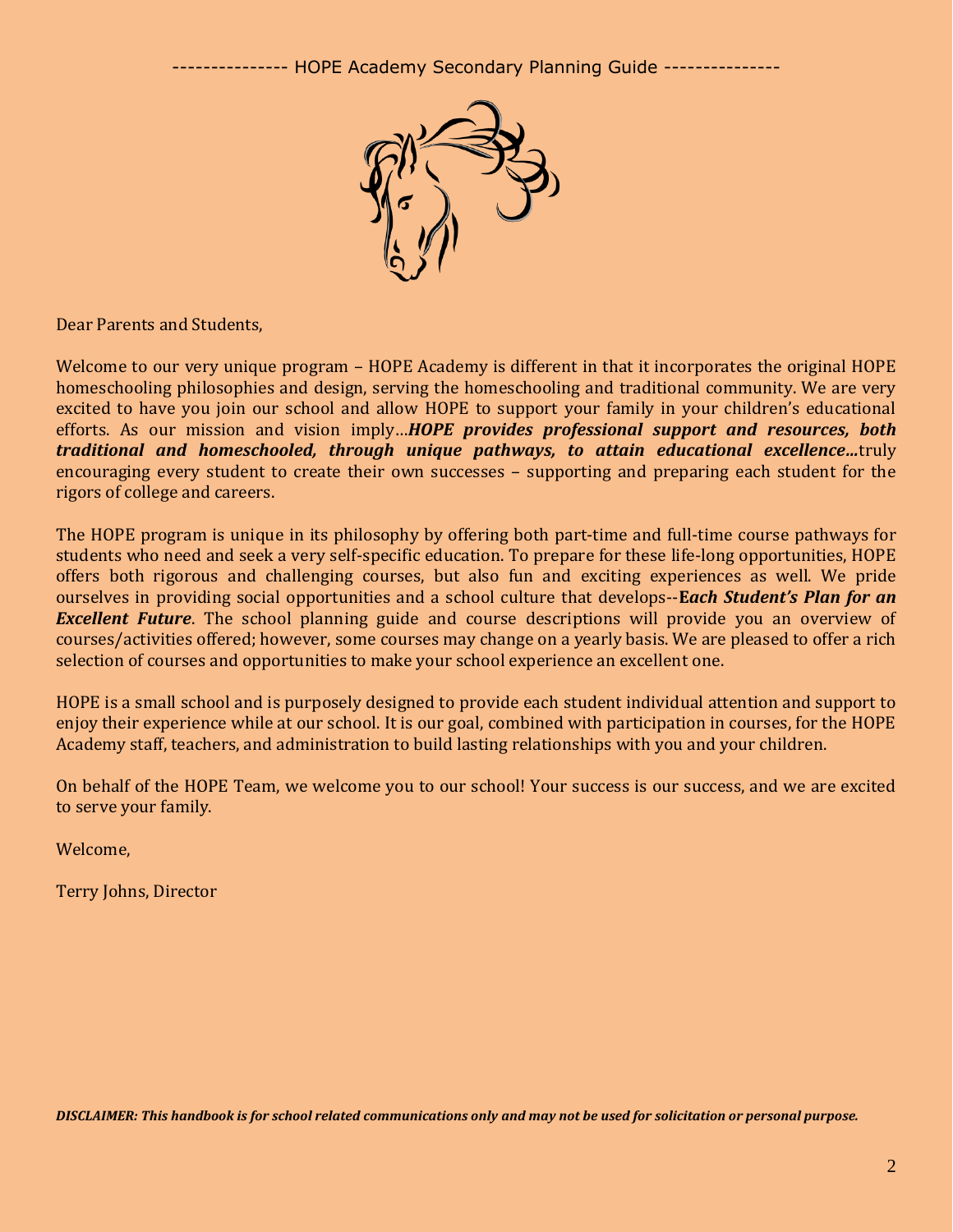### **TABLE OF CONTENTS**

| <b>DESCRIPTION</b>                                                        | <b>PAGE</b>              |
|---------------------------------------------------------------------------|--------------------------|
| <b>Secondary Daily Schedule</b>                                           | 3                        |
| <b>Colorado Homeschool Laws &amp; HOPE Academy</b>                        | $\boldsymbol{4}$         |
| <b>Overview of Testing</b>                                                | $\overline{4}$           |
| <b>Overview &amp; Course Rating System</b>                                | 5                        |
| <b>Helpful Information for Completing Your Course Selection Worksheet</b> | $5-6$                    |
| <b>HOPE Access or Club Time</b>                                           | 6                        |
| <b>Academic Planning --</b>                                               | $6 - 11$                 |
| <b>Graduation vs. Higher Education Admissions Requirements (HEAR)</b>     | $6 - 7$                  |
| <b>NCAA Eligibility</b>                                                   | 8                        |
| <b>Questions to Ask Guidance Counselor/Advisors</b>                       | 8                        |
| <b>Questions to Ask Potential Colleges</b>                                | $9 - 10$                 |
| <b>Warren Tech Program</b>                                                | $9 - 10$                 |
| <b>Online Courses</b>                                                     | 10                       |
| <b>Concurrent Enrollment (CE) Participation Requirements</b>              | $10 - 11$                |
| <b>ELA &amp; Remediation Services Guideline</b>                           | 11                       |
| CLASS DESCRIPTIONS - 7th - 12th Grade                                     | $12 - 26$                |
| <b>English Content Courses</b>                                            | $12 - 14$                |
| <b>Mathematics Content Courses</b>                                        | $15 - 17$                |
| <b>Science Content Courses</b>                                            | 18-20                    |
| <b>Social Studies Content Courses</b>                                     | 20-22                    |
| <b>STEM, STEAM, Technology &amp; Business Courses</b>                     | $22 - 25$                |
| <b>World Languages Courses</b>                                            | $25 - 26$                |
| <b>General Elective Courses</b>                                           | 27-33                    |
| <b>Physical Education &amp; Health</b>                                    | 27-28                    |
| Art                                                                       | 28-30                    |
| <b>Music &amp; Theater</b>                                                | 30-31                    |
| <b>Misc. Electives</b>                                                    | 32-33                    |
| <b>Student Organizations &amp; Recognitions</b>                           | 33-34                    |
| <b>Secondary Course Selection Form</b>                                    | 35                       |
| <b>Fee Schedule</b>                                                       | <b>Posted on Website</b> |

## **Secondary Daily Schedule:**

| $8:00 - 8:57$   | <b>First Period</b>  |
|-----------------|----------------------|
| $9:00 - 9:57$   | <b>Second Period</b> |
| $10:00 - 10:57$ | <b>Third Period</b>  |
| $11:00 - 11:57$ | <b>Fourth Period</b> |
| $12:00 - 12:45$ | Lunch                |
| $12:45 - 1:27$  | Advisement           |
| $1:30 - 2:27$   | <b>Fifth Period</b>  |
| $2:30 - 3:30$   | <b>Sixth Period</b>  |
|                 |                      |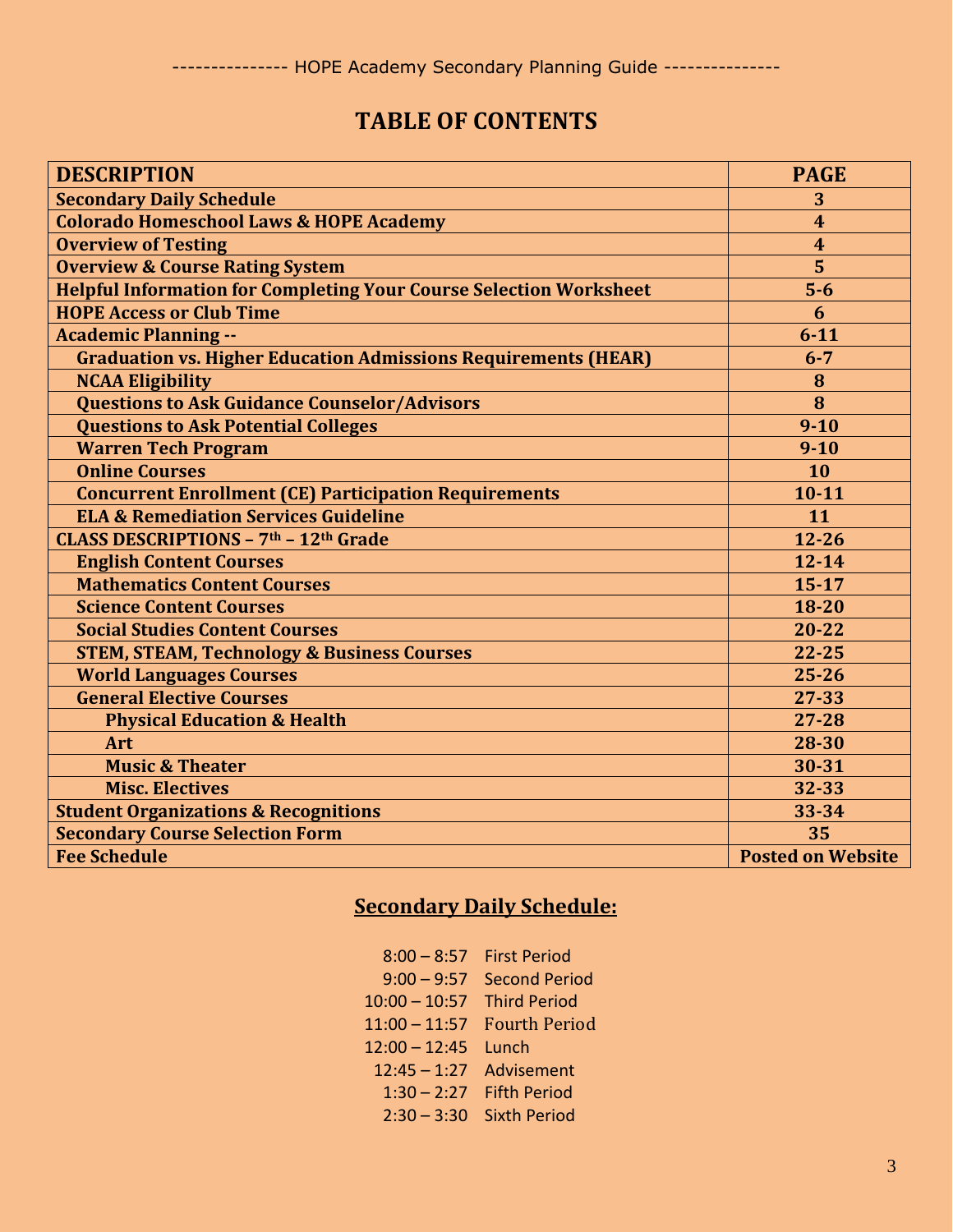### **Colorado Homeschooling Laws and HOPE Academy**

HOPE students are considered to be enrolled in a "non-public home-based educational program (homeschooler)," and who is enrolled in an independent school which provides a basic academic education. "Basic academic education" for the purpose of homeschool laws means the sequential program of instruction provided by an independent school and…

• Provide 172 days of instruction, averaging four (4) contact hours per day.

•

- Provide instruction that includes, but is not limited to, communication skills of reading, writing and speaking; mathematics; history; civics; literature; science; and regular courses of instruction in the Constitution of the United States as provided in section 22-1-108.
- Have the child evaluated when such child reaches grades three, five, seven, nine and eleven as defined in CRS 22-33- 104-5 (f), using a nationally recognized standardized achievement test.
- Create and keep educational records as defined in CRS 22-33-104-5 (g) including, but not limited to: immunization records, attendance data, tests and evaluation results.
- As a participant in HOPE Academy, your student will hold a dual identity, retaining a "homeschooling" status, but also will be considered a part-time "publically-identified" student. Homeschooling families typically have a responsibility to notify their local school district utilizing a "Letter of Intent." The Jeffco School District has asked that our families do file their Letter of Intent, and this becomes more important when students are planning to participate in the neighborhood high school sports programs. Then, we highly recommend filing the "Letter of Intent" for the purposes of satisfying/reminding the district of your "homeschooling" status.
- Additionally, parents should be familiar with and follow all Colorado laws pertaining to a home-based education, as these laws/policies will govern their education. For a copy of the Colorado Homeschool Laws, go to [www.cde.state.co.us/choice/homeschool.asp](http://www.cde.state.co.us/choice/homeschool.asp)

### **Overview of Testing**

"Each child participating in a non-public home-based educational program shall be evaluated when such child reaches grades three, five, seven, nine, and eleven. Each child shall be given a nationally standardized achievement test\* to evaluate the child's academic progress or a qualified person shall evaluate the child's academic progress. The test or evaluation results, whichever is appropriate, shall be submitted to the school district that received the notification required by paragraph (e) of this subsection (3) or an independent or parochial school within the state of Colorado."

HOPE Academy offers the following tests for their students only. Information may be subject to change. More information about each test will be given throughout the year. Sign up for each test will be offered in the early Spring, and sign-up will be taken ahead of time. Parents must adhere to sign up deadlines to participate. Some testing may require a fee.

Per Colorado State Statutes, students in a home-based education are required to test. They do not have to be tested through HOPE Academy. HOPE Academy offers these tests as a service to parents. Participation is optional. It is the responsibility of parents to submit test results to their local school district. Students who score at or below the 13th percentile may choose to take an alternative test or to have their child evaluated by a "qualified person."

| <b>Test</b>                           | <b>Grade Level</b> | <b>Dates</b>                      | <b>Notes &amp; Website Info.</b>                       |
|---------------------------------------|--------------------|-----------------------------------|--------------------------------------------------------|
| <b>IOWA Test of</b>                   | Required in odd    | Test given by HOPE at the         | http://www.csionline.org/documents/                    |
| Basic Skills (ITBS)                   | years starting in  | end of April each year.           | FAQsIowaTestsBasicSkills2.pdf                          |
| Homeschooling<br><b>Approved Test</b> | Grade 3-Grade 8    |                                   | Recommend testing every year beginning with Grade 1-11 |
| PSAT 8/9 & 10                         | Grade 8/9 & 10     | <b>Colorado April Test Dates</b>  | https://collegereadiness.collegeboard.org/state-       |
|                                       |                    |                                   | partnerships/colorado                                  |
| PSAT/NMSQT                            | <b>Grade 10/11</b> | Test given in Early               | https://collegereadiness.collegeboard.org/psat-nmsqt-  |
|                                       |                    | October.                          | psat-10/taking-the-tests                               |
| <b>SAT</b>                            | Grade 11/12        | Colorado April Test Dates         | www.collegeboard.com and                               |
|                                       |                    | & National Registry Dates         | https://www.cde.state.co.us/communications/psat-sat    |
| <b>ACT</b>                            | Grade 11/12        | <b>Dates on National Registry</b> | www.act.org                                            |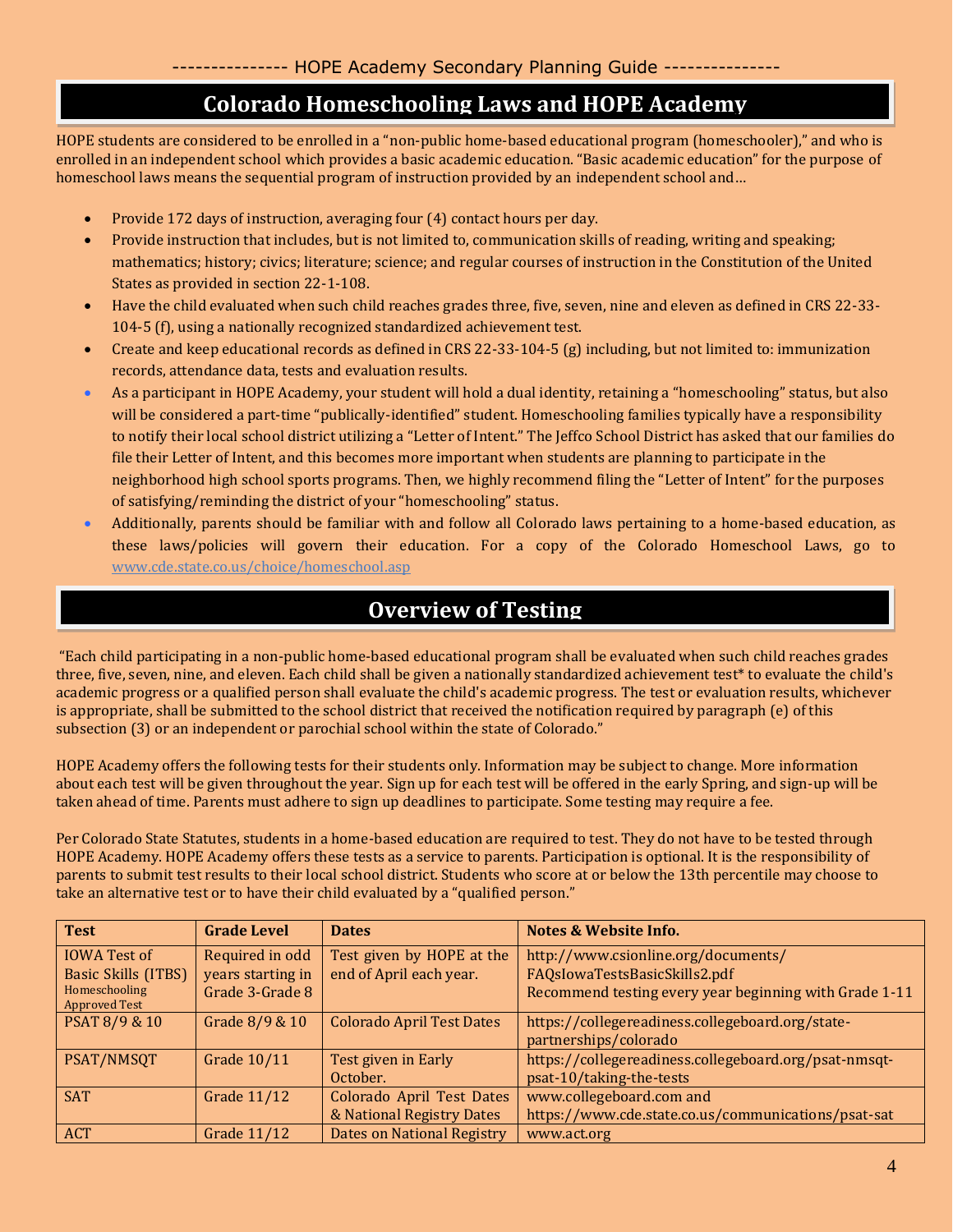### **Course Rating System Overview**

HOPE Academy secondary level classes are intended to supplement the parent's home lessons. Classes are designed to be hands-on and interactive, building teamwork, and helping children to develop group skills. You will notice a big difference in the offering, which includes a wider variety of core class selections, as well as maintaining a good variety of elective classes. The 9<sup>th</sup>-12<sup>th</sup> grade students are also eligible to be considered for the Concurrent Enrollment (CE) Program – please see the attached Concurrent Enrollment guidelines for information on this wonderful program.

The class rating system was developed to help parents choose classes to compliment their homeschooling program. The rating gives you, as the parent, an idea of how much outside work will need to be completed to meet the requirements of the class. The rating system is not an exact measure, but just a guideline. Parents should also factor in student age and ability. Classes are rated from 1 to 5. The number corresponds to the number of days a student is expected to complete work in this class. For example, a "1" is a no homework class. Students work 1 day per week while at HOPE. A "5" is a class that requires a day at HOPE and 4 more class periods at home. A class period at home is generally figured as follows:

#### **1st – 3rd grade: Approximately 20 minutes 4th – 6th grade: Approximately 30-40 minutes 7th grade and up: Approximately 1 hour**

Again, parents should consider the abilities of their student. The amount of time for a homework period may vary greatly for students of the same age. Course descriptions may have more information regarding the outside requirements of a class.

| <b>Rating</b> | <b>Avg. Hours/Week</b> | <b>Types of Classes that have this Rating</b>          |
|---------------|------------------------|--------------------------------------------------------|
|               | 1 Hour or Less         | 1 Day at HOPE and 1 Class Period at Home from time-    |
|               |                        | to-time. -- Examples: Physical Education               |
|               | 1-2 Hours              | 1 Day at HOPE and 2 Class Periods at Home --           |
|               |                        | Examples: Art, Choir/Music, Drama,                     |
|               | 2-3 Hours              | 1 Day at HOPE and 3 Class Periods at Home -            |
|               |                        | <b>Examples: Geography</b>                             |
| 4             | 3-4 Hours              | 1 Day at HOPE and 4 Class Periods at Home -            |
|               |                        | Examples: World Languages, Art, History Classes        |
|               | 4-5 Hours              | 1 Day at HOPE and 5 Class Periods at Home - Full       |
|               |                        | Curriculum Class - Parents will want to put aside time |
|               |                        | each day to meet the requirements of this class.       |
|               |                        | Examples: English Classes, Math Classes                |

### **Helpful Information for Completing Your Course Selection Worksheets**

**1. General Overall Note: Courses are offered only when there is adequate interest. There is always the possibility that courses offered may be subject to withdrawal due to lack of interest. If this is needed, you will be notified, and/or it will be replaced with another one of your choices.**

**2**. **Importance** – please make sure you number your selections 1–7. Your child may not be able to take seven classes; however, the last selection may be used if one of the top five or six is unavailable.

**3. Class levels** – classes with a leveling system (I, II, III) build on each other, and there is typically a prerequisite for these classes – completion of I is necessary before enrolling in level II or III. Classes with a 1, 2, or 3 leveling system are interchangeable,

**4. Scheduling & Prerequisites** – This section is your opportunity to provide us with any important information such as ―I prefer my children come on different days ― My child(ren) must be done by a specific time on Monday or Wednesday. We make every effort to accommodate your scheduling issues but cannot guarantee the classes you request will be available at those times. In addition, this would be the place to make note of any special circumstances or prerequisites your child has completed that may impact their class placement. **If your student is in need or enrolled in special education, and may need specific/other classes, please indicate this in the scheduling notes section.**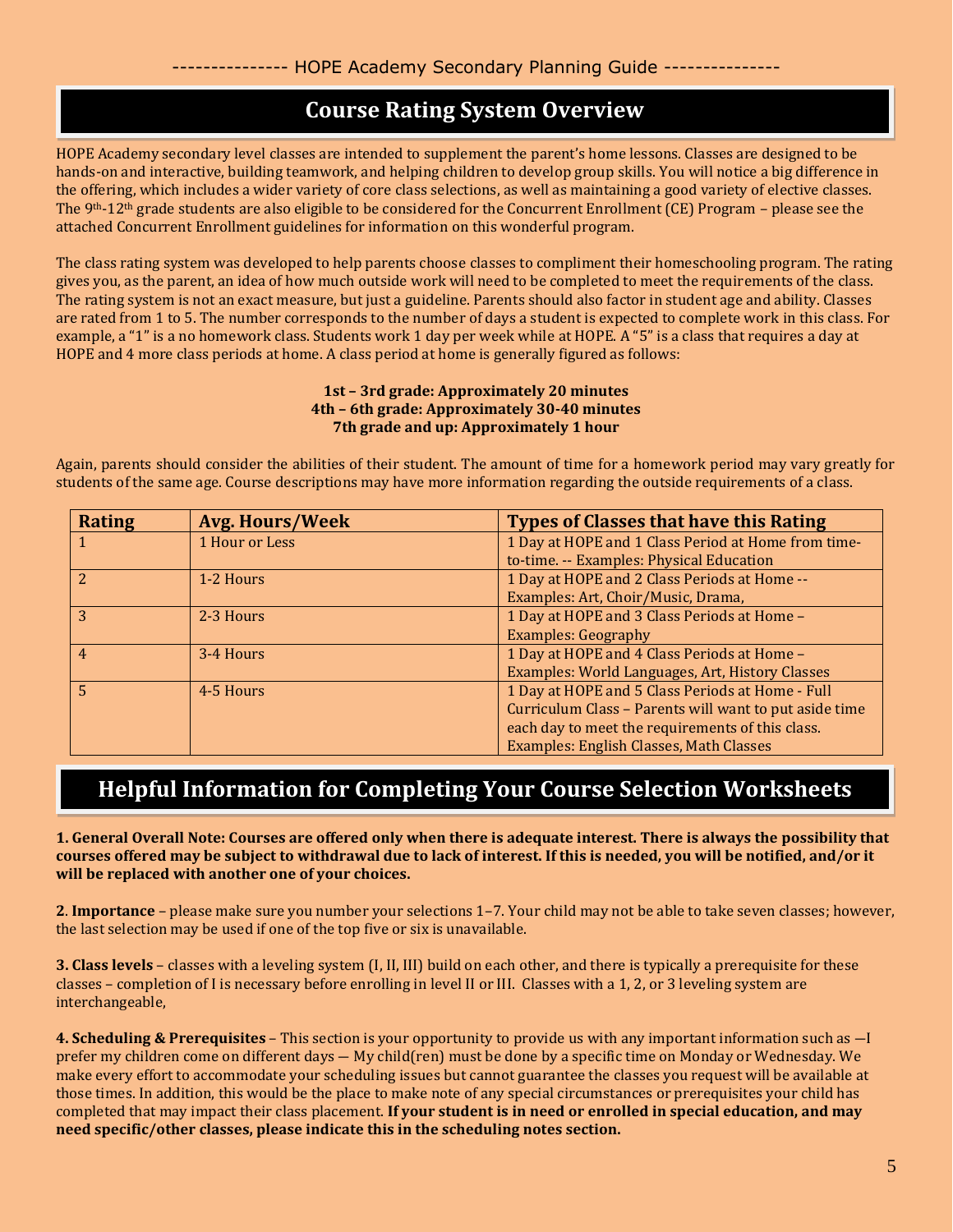**Math Classes** – If your student is currently enrolled in a math class (from previous school experiences or from utilizing different curriculums) and you are uncertain if they should progress to the next level, please let us know. It may be necessary as a new student, or those not currently enrolled in a math skills class, Saxon or applied math class, to take a placement test. Placement tests can be scheduled after you enroll.

**English Content Classes** – If your student is currently enrolled in an English class (from previous school experiences or from utilizing different curriculums) and you are uncertain if they should progress to the next level, please let us know. It may be necessary to assess students for class placement.

### **HOPE ACCESS or CLUB TIME**

The "HOPE ACCESS/Club Experience" is a newer concept for HOPE and was tried and developed during the previous school years. This fabulous student opportunity will be a time that students, parents, and staff can come together and attend events or participate in classes that are designed to further student development through Career and Academic Planning to JUST HAVING FUN TOGETHER! We are allowing students to have a voice in helping us determine what is important to them for extra time to meet and have fun experiences. We do also let parents give us ideas as well. This time might include a six-week experiential class built into the current schedule that will change throughout each semester, or as an after-school time block with topics ranging from photography, art/crafts, robotics, science fun, playing dodgeball, duct tape creations and riding horses. This time is all about fun and building lasting relationships with each other. These events or classes will be scheduled as ideas bubble-up and become a reality, but will initially start with soliciting students and parents, when choosing classes each year. So, get on your thinking caps – parents and students – and give us your creative ideas. HOPE Academy is always ready to have fun.

ACCESS/Club Activities may include, but are not limited to --

í

|                                           | <b>Food/Cooking</b> Learn to Dance                |  |  |
|-------------------------------------------|---------------------------------------------------|--|--|
|                                           | <b>Arts &amp; Crafts</b> Classic Novel Discussion |  |  |
|                                           | <b>Event Planning Painting/Drawing</b>            |  |  |
|                                           | <b>Community Service Speech/Debate (ES Club)</b>  |  |  |
| Mentors & Leadership Career/Academic Plan |                                                   |  |  |
| <b>National Honor Society Robotics</b>    |                                                   |  |  |
| And, many, many more!!                    |                                                   |  |  |

### **Academic Planning**

HOPE Academy encourages all students to work together with their parent, counselor, and teachers to schedule a 6-year academic plan (ICAP), which includes grades 7-12. Ideally, this plan would align the student's academic and elective choices with their future career and life goals. Below is information to assist students in their planning toward college and career goals.

### **Graduation vs. Higher Education Admissions Requirements (HEAR)**

Graduation and HEAR requirements are provided for your perusal and planning for your homeschooled student. This information will enable your student to be prepared to enter a college/career environment post high school.

Being prepared for the 21st century requires the appropriate use and application of technology. Because of that, courses typically incorporate the use of technology and on-line learning as a part of the instruction into the content. Those skills, in addition to the use of technology, include:

- 
- Critical Thinking and Problem Solving --- Entrepreneurial Skills
- Interpersonal skills and Self Direction -- Civic Literacy
- 
- Information Processing and Analysis -- Financial, Economic and Business Literacy
	-
	-
- Global Awareness -- Skills for Continuous Learning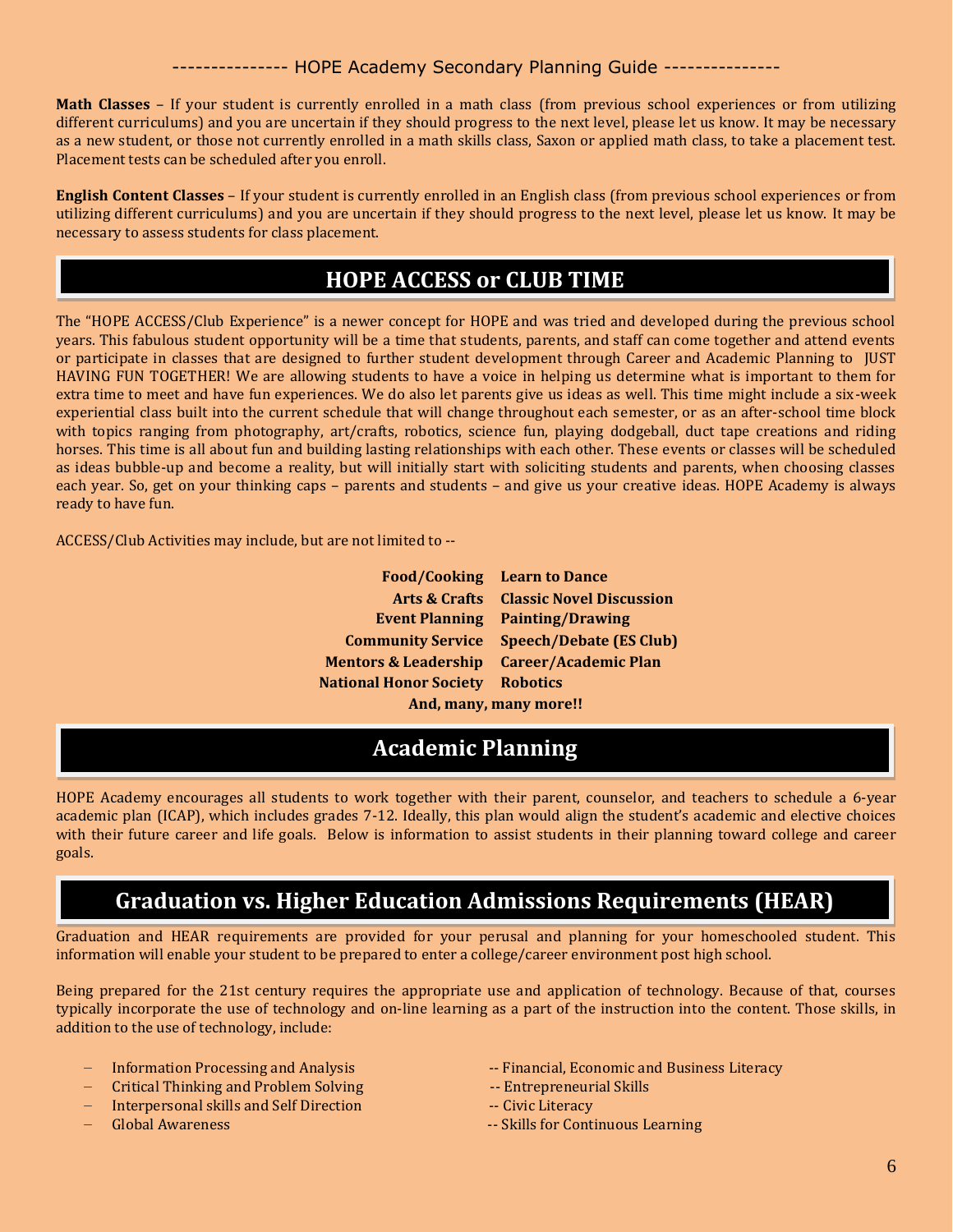The Department of Higher Education has mandated that all students must complete the **pre-collegiate course of study** to be considered eligible for admittance to four-year public colleges and universities in Colorado. The following courses are required for all students to be considered for admission to four-year institutions in Colorado starting with the graduating class of 2010.

• Four years of English

•

- Four years of math (must include Algebra I, Geometry, Algebra II or equivalents)
- Three years of science (must include two years of laboratory-based science)
- Three years of social science (must include one year of U.S. or world history)
- One year of world language
- Two years of academic electives (acceptable electives include English, mathematics, sciences, social sciences, world language, art, music, journalism, drama, computer science, honors, Advanced Placement, International Baccalaureate and appropriate Career/Technical Education (CTE) courses)

### **Graduation Requirements – NEW Info/Requirements for 2021 Graduates**

#### **Graduation Requirements Summary**

The Colorado Department of Higher Education has revised the **Admission Standards Policy for 4-year, in-state, public universities.** Please see the column below and consult COHE's website at <https://highered.colorado.gov/Academics/Admissions/#freshmen> for further information.

| <u>https://inghereu.com/au0.gov/Academics/Audinssions/#Ireshinen</u> for further miorination. |                                                                                         |                   |  |
|-----------------------------------------------------------------------------------------------|-----------------------------------------------------------------------------------------|-------------------|--|
| <b>Comparison:</b>                                                                            | <b>Higher Education Admission Requirements Jefferson County Graduation Requirements</b> |                   |  |
| <b>Content</b>                                                                                | <b>**Jefferson County</b><br><b>HEAR</b>                                                |                   |  |
| English                                                                                       | 4 credits                                                                               | 4 credits         |  |
| <b>Mathematics</b>                                                                            | 4 credits                                                                               | 3 credits *       |  |
| Science                                                                                       | 3 credits                                                                               | 3 credits **      |  |
| <b>Social Sciences</b>                                                                        | 3 credits                                                                               | $3.5$ credits *** |  |
| <b>World Languages</b>                                                                        | 1 credit                                                                                | 0 credit          |  |
| Electives                                                                                     | 2 credits                                                                               | 9.5 credits ****  |  |
|                                                                                               | 17 credits                                                                              | 23 credits        |  |

**\*** A minimum of Algebra 1, Geometry, and one additional course at or above Geometry.

**\*\*** Three credits of laboratory classes in Science that meet both process and content standards are required.

**\*\*\*** Must include History (U.S. & World), Geography, Civics, and Economics.

**\*\*\*\*** Must include .5 credits in Physical Education/Health and .5 credits in Fine/Practical Arts as a part of their elective credits.

**NEW FOR STUDENTS GRADUATING 2021 (Or 2020-2021 School year):** Per Jeffco Board Policy IKF, the above criteria shall entitle a student, through the year 2020, to a high school diploma from HOPE Academy (Jefferson County Public Schools). Starting in the graduating year of 2021, demonstration of career and college readiness in English and Math through one or more of the approved options is also required to comply for graduation. The chart of menu options (Menu of College and Career-Ready Demonstrations) for compliance is listed on the HOPE Academy website, hopemustangs.us, under the Secondary tab. A student who has an Individual Education Plan (IEP) may be granted a diploma based on completion of the goals listed in the IEP and on the basis of modified content standards and modified course requirements for full-time students ONLY.

As a part of preparation towards graduation, all full-time students will be required to develop an Individual Career and Academic Plan (ICAP) beginning in grade seven. Leadership for the plan will be facilitated by counselors and administrators and monitored by school personnel. The plan will be reviewed/access given annually in grades seven through twelve and should include participation by students, parents or legal guardian, school counselors, school administrators and other school personnel. The ICAP and ICAP related data shall be available upon request to the students, parent or legal guardian and/or approved service providers in both an electronic and printable form. The ICAP will set out a course of study for each student, based on completions of all requirements for graduation form HOPE Academy/Jeffco Public schools (for full-time students). All part-time students of HOPE Academy are encouraged to participate in this ICAP process, and aim to complete the same graduation requirements, providing the same and best opportunities for college and career readiness.

These entrance requirements may be different for private or out-of- state universities, and additional courses may be required. Please consult with a counselor/administrator should you have any questions regarding planning for and/or entrance into college institutions.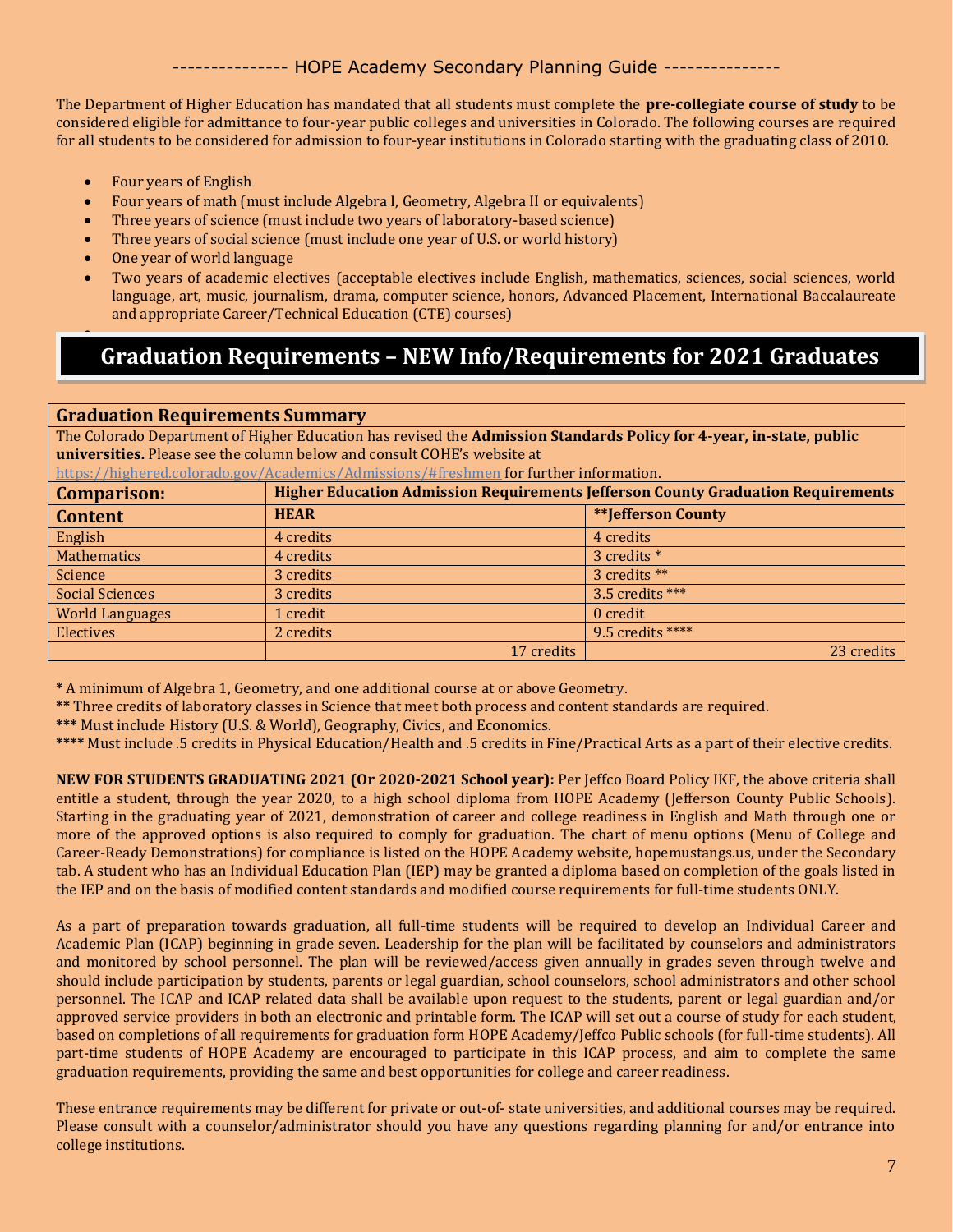### **NCAA Eligibility Requirements**

Athletes who plan to enroll in college and plan to participate in NCAA Division I or Division II athletics must register and be certified by the NCAA Initial Eligibility Clearinghouse. Approved core courses are labeled in the course descriptions. Please consult the NCAA Clearinghouse website at www.ncaaclearinghouse.net for more details.

#### **Core Units for NCAA Athletic Certification:**

|                                                                                           | <b>Division I</b> | <b>Division II</b> |
|-------------------------------------------------------------------------------------------|-------------------|--------------------|
| English                                                                                   | 4 credits         | 4 credits          |
| Math (Algebra I and above)                                                                | 3 credits         | 2 credits          |
| Natural/Physical Science (At least 1 lab course)                                          | 2 credits         | 2 credits          |
| <b>Social Science</b>                                                                     | 2 credits         | 2 credits          |
| Additional English, Math or Science Course                                                | 1 credit          | 2 credits          |
| Additional Courses (in any of the above areas or World languages, non-doctrinal religion, | 4 credits         | 3 credits          |
| philosophy)                                                                               |                   |                    |
| <b>ALL CORE UNITS REQUIRED</b>                                                            | 16 credits        | 15 credits         |

### **Questions to Ask Guidance Counselors/Advisors**

- **What basic academic courses do you recommend for students who want to go to college?**
- **How many years of each academic subject does the high school require for graduation?**
- **What elective courses do you recommend for college-bound students?**
- **Can students who are considering college get special help or tutoring?**
- **What activities can students do at home and over the summers to strengthen their preparation for college?**
- **How much homework is expected of students preparing for college?**
- **What do different colleges require in terms of high school grades and SAT or ACT scores?**
- What support services are offered for students with learning disabilities at the college? In my program?

| <b>Recommended High School</b><br><b>Courses for College-Bound</b>                                                                             | Although academic requirements differ among colleges, the admissions<br>requirements listed below are typical for four-year colleges. The specific classes                                                                                                      |                                                                                                                                                                                                                         |  |
|------------------------------------------------------------------------------------------------------------------------------------------------|-----------------------------------------------------------------------------------------------------------------------------------------------------------------------------------------------------------------------------------------------------------------|-------------------------------------------------------------------------------------------------------------------------------------------------------------------------------------------------------------------------|--|
| <b>Students</b>                                                                                                                                | listed here are examples of the types of courses students can take.                                                                                                                                                                                             |                                                                                                                                                                                                                         |  |
| English--Four years<br>American Literature<br>Composition<br><b>English Literature</b><br><b>World Literature</b><br>п.                        | History & Geography--Three years<br><b>Civics or Economics</b><br>$\blacksquare$<br>Geography<br>٠<br>U.S. History<br>U.S. Government<br>٠                                                                                                                      | Foreign Language--Two to four years<br>Visual & Performing Arts-One or more<br>years<br>Art<br>п<br><b>Dance</b><br>г                                                                                                   |  |
| Mathematics--Three to four years<br>Algebra I<br>٠<br>Algebra II<br>٠<br><b>Calculus</b><br>٠<br>Geometry<br>٠<br>Pre-Calculus<br>Trigonometry | <b>World History</b><br>٠<br><b>World Cultures</b><br>٠<br>Laboratory Science-Three to four years<br><b>Biology</b><br>Chemistry<br>٠<br><b>Earth/Astronomy Science</b><br>٠<br><b>Physics</b><br>٠<br>Anatomy & Physiology<br>٠<br><b>Unified Science</b><br>٠ | Drama<br>г<br><b>Music</b><br>г<br>Challenging Electives--One to three years<br>Communications<br>п<br><b>Computer Sciences</b><br><b>STEM/Innovation</b><br>п<br>Humanities - ex: Psychology<br>٠<br><b>Statistics</b> |  |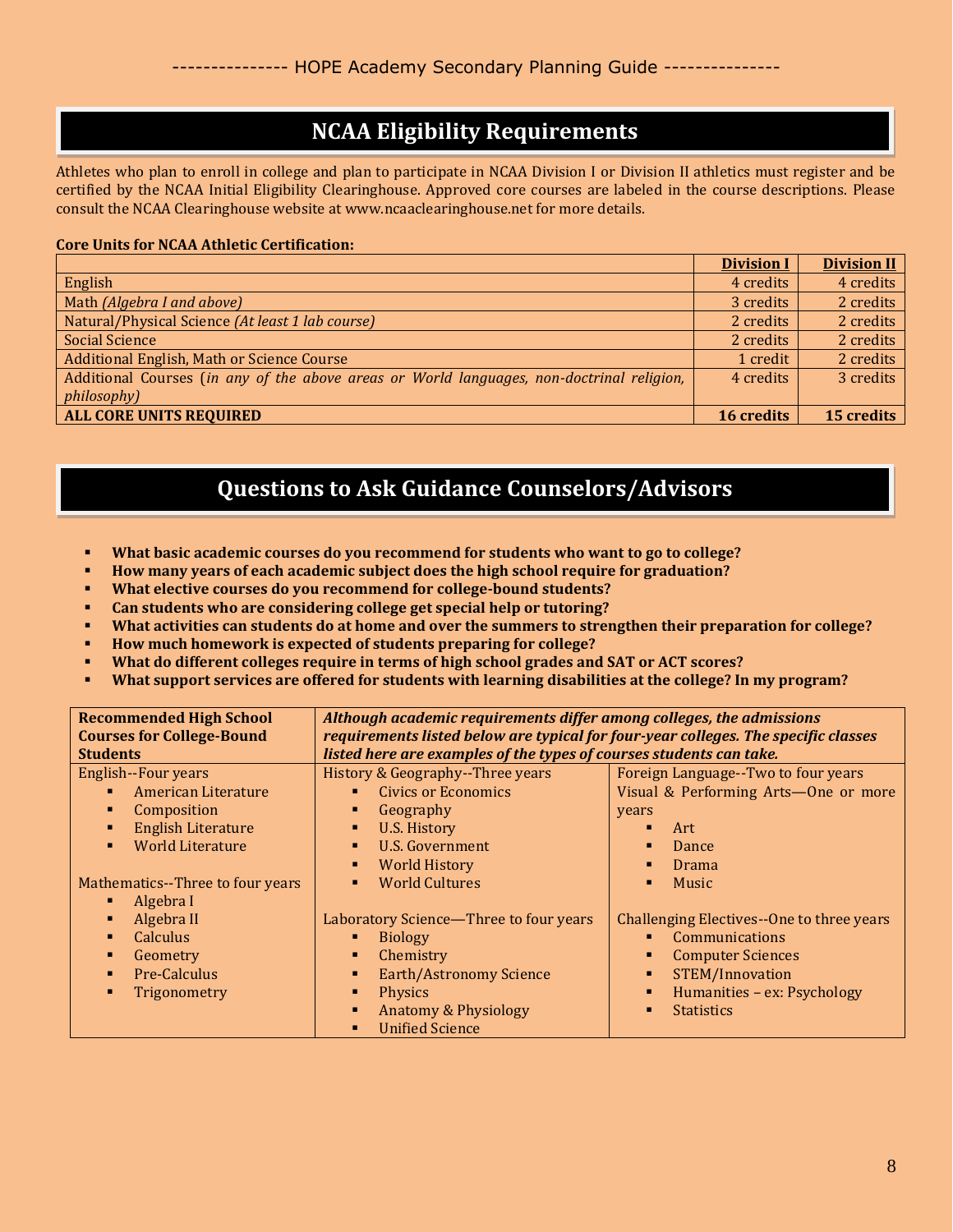### **Questions to Ask Potential Colleges**

- What basic academic courses do you recommend for students who want to go to college? If I've had an IEP (or **504) all through high school, what do you need me to provide for me to have services and accommodations at your college?**
- **Do you require recent testing? How recent?**
- **Does the testing need to be through IDEA or ADA or is that not an issue?**
- **How many hours are tutors available? Is there a limit to the number of hours per week per student?**
- **Is my advisor trained to work with students with LD issues?**
- **Will my advisor help me pre-register?**
- Can I take tests orally, by computer, have extended time, with a reader or any other aid you need such as a **scribe, calculator, speech-checker, tape recording and so on?**
- **Are there distraction-free environments?**
- **Are there add costs for the services I need?**
- Will my professors be notified of my LD/ADHD and is the notification done by the student or the Program **Director?**
- Is any other assistive technology or human professional help available that I have not already asked you **about?**

### **Warren Tech Programs**

Warren Tech, the technical high school for Jefferson County Schools, is the springboard to a multitude of careers (please find the different courses of study listed below and descriptions at **[https://sites.google.com/a/jeffcoschools.us/warrentech](https://sites.google.com/a/jeffcoschools.us/warrentech-home-page/our-programs)[home-page/our-programs](https://sites.google.com/a/jeffcoschools.us/warrentech-home-page/our-programs)**. Students interested in gaining a competitive edge in the job market or in preparing for higher education can enroll in a variety of programs. Any students who are 16 years old, and a junior in high school, is eligible to attend.

| <b>HEALTH SCIENCES &amp; PUBLIC SAFETY</b>     | <b>HOSPITALITY, HUMAN SERVICES &amp; EDUCATION PROGRAM</b>                |  |  |
|------------------------------------------------|---------------------------------------------------------------------------|--|--|
| <b>Criminal Justice</b>                        | <b>Cosmetology: Esthetics</b>                                             |  |  |
| <b>Dental Assisting</b>                        | <b>Cosmetology: Hairstyling</b>                                           |  |  |
| <b>Emergency Dispatch</b>                      | <b>Cosmetology: Nail Technology</b>                                       |  |  |
| <b>Emergency Medical Services</b>              | <b>Culinary Arts</b>                                                      |  |  |
| <b>Fire Science/First Responder</b>            | Farm-to-Table                                                             |  |  |
| <b>Forensic Science</b>                        | <b>Outdoor Leadership</b>                                                 |  |  |
| <b>Introduction to Medical Assisting</b>       |                                                                           |  |  |
| Nurse Aide & Introduction to Healthcare        | <b>BUSINESS, MARKETING &amp; BUSINESS ADMINISTRATION</b>                  |  |  |
| <b>Sports Medicine</b>                         | <b>Business Administration</b>                                            |  |  |
|                                                |                                                                           |  |  |
| <b>SKILLED TRADES &amp; TECHNICAL SCIENCES</b> | <b>SCIENCE, TECHNOLOGY, MATH, ARTS AV TECHNOLOGY &amp; COMMUNICATIONS</b> |  |  |
| <b>Auto Collision Repair</b>                   | <b>Audio Production</b>                                                   |  |  |
| <b>Auto Customization</b>                      | <b>Computer Science</b>                                                   |  |  |
| <b>Automotive Tech (Stanley Lake HS)</b>       | <b>Cyber Security</b>                                                     |  |  |
| <b>Automotive Tech (Warren Tech Central)</b>   | <b>Game Development</b>                                                   |  |  |
| <b>Building Trades Pre-Apprenticeship</b>      | <b>Graphic Design &amp; Digital Photography</b>                           |  |  |
| Power Equipment & Motorcycle Tech              | <b>STEM: X-TREME Engineering</b>                                          |  |  |
| <b>Precision Machining Technology</b>          | <b>TV/Video Production</b>                                                |  |  |
| Welding                                        |                                                                           |  |  |
|                                                |                                                                           |  |  |
| <b>OTHER WARREN TECH PROGRAMS</b>              |                                                                           |  |  |
|                                                | <b>Executive High School Internship</b>                                   |  |  |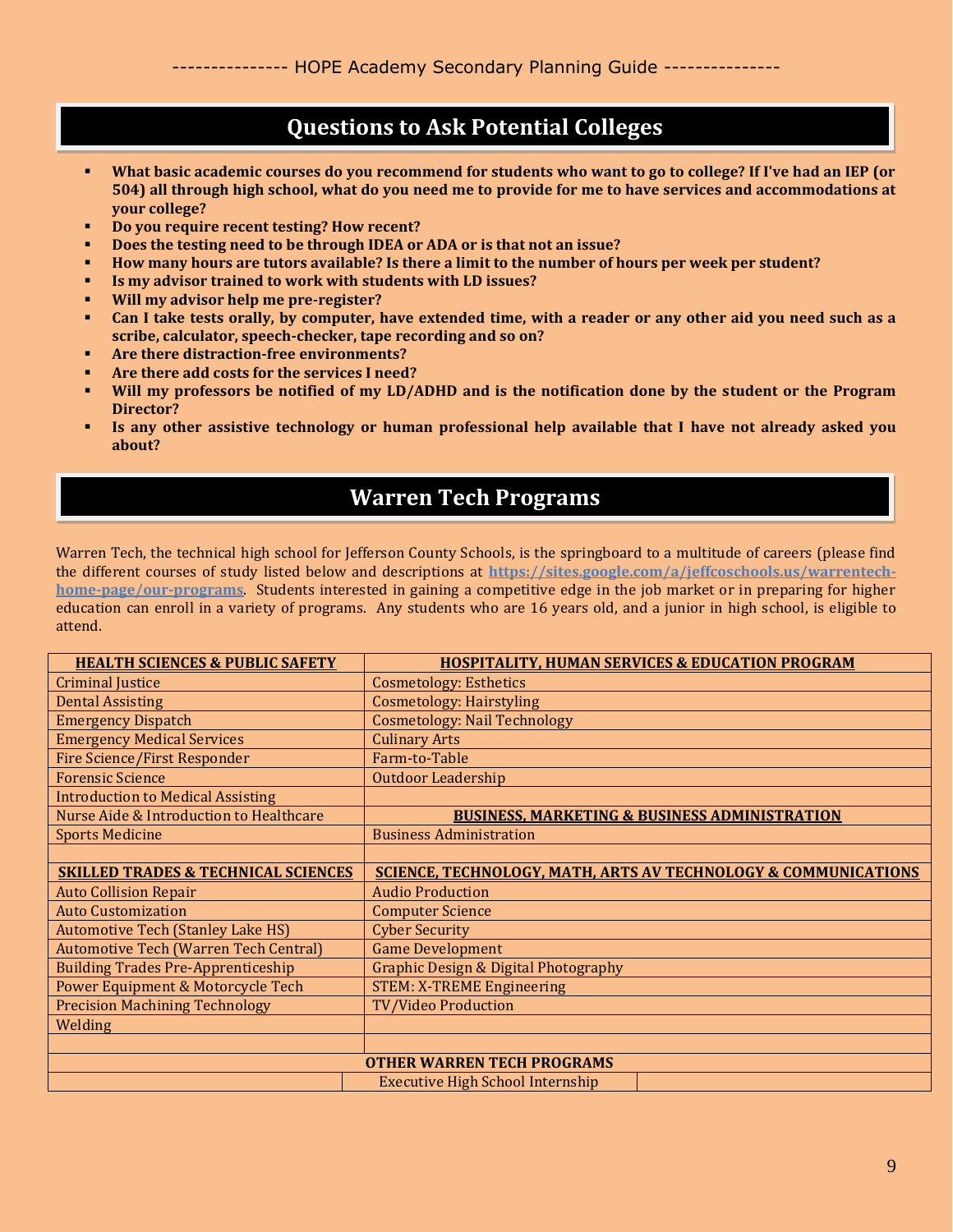**How to apply to Warren Tech:** If you are interested in applying to Warren Tech, you should first speak to your counselor/coordinator so they may share with you the programs that are available. The next step is to fill out a Warren Tech application (deadline is usually February or early March of each year). Notify your counselor/coordinator of your intent to apply, and then apply online. They will help to coordinate with the liaison of Warren Tech.

Warren Tech will notify HOPE Academy and you by mail when students have been accepted into specific programs (this is usually around mid April). Registration information sent to you will explain the next steps to take. See the Guidance Counselor for specific times that a program is offered.

### **Online Courses and Participation Guidelines**

We are excited to offer online courses, as needed, for students taking classes with HOPE Academy. There are times that a particular course of study cannot be provided in-seat or at the college, and therefore, HOPE has the ability to provide/pay for up to two courses each semester. This is only if a course if not readily available for a student, and/or it works better for a student to take it in the online format.

If you are interested in a supplemental online class, please write it on your class selection sheet, and the option will be discussed as a part of your student's schedule. Depending on a student's schedule we will pay up to two courses per semester at a tuition rate of \$200 each. We utilize a variety of online companies to support our supplemental online program.

### **Concurrent Enrollment (CE) & ASCENT Participation Requirements**

Concurrent Enrollment (CE) means a 9<sup>th</sup>-12<sup>th</sup> grade student or 13<sup>th</sup> year student (ASCENT Program) is simultaneously enrolled in HOPE Academy, and in an institute of higher education, usually the local community college, thus providing qualified high school students the opportunity to enroll in college-level courses while still in high school and receive dual credit.

The Concurrent Enrollment (CE) Program is designed to facilitate a high school student's academic advancement in one or more subject areas in college level work, and "improve high school retention, and to accelerate students' progress toward a postsecondary credential" (C.R.S. 22-35-102). The purpose for this program is to promote excellent content standards, provide academic challenges, and to provide access to academic courses that may not be available to meet high school graduation requirements. In meeting our Mission and Vision, we incorporate and promote college courses as needed throughout individual high school students' experiences.

#### **What it takes to participate in the Concurrent Enrollment Program:**

#### **Students will be evaluated based on the following criteria:**

- 1. Academic and College-Required readiness as determined by the Accuplacer, or ACT and SAT scores.
- 2. Academic history based on a grade point average and rigor of academic courses.
- 3. Good Attendance Record.
- 4. Maturity of Student.
- 5. Completeness and adequacy of the student's Individual Career and Academic Plan (ICAP).
- 6. Any other anecdotal information that illustrate the student's readiness for college.
- 7. Understanding of college environment.

If you are interested in your student participating with CE, please indicate on the enrollment forms, and more information will be provided. There is an additional qualification and process that must be completed to participate in Concurrent Enrollment. More information regarding Concurrent Enrollment can be found on the HOPE website; hopemustangs.us.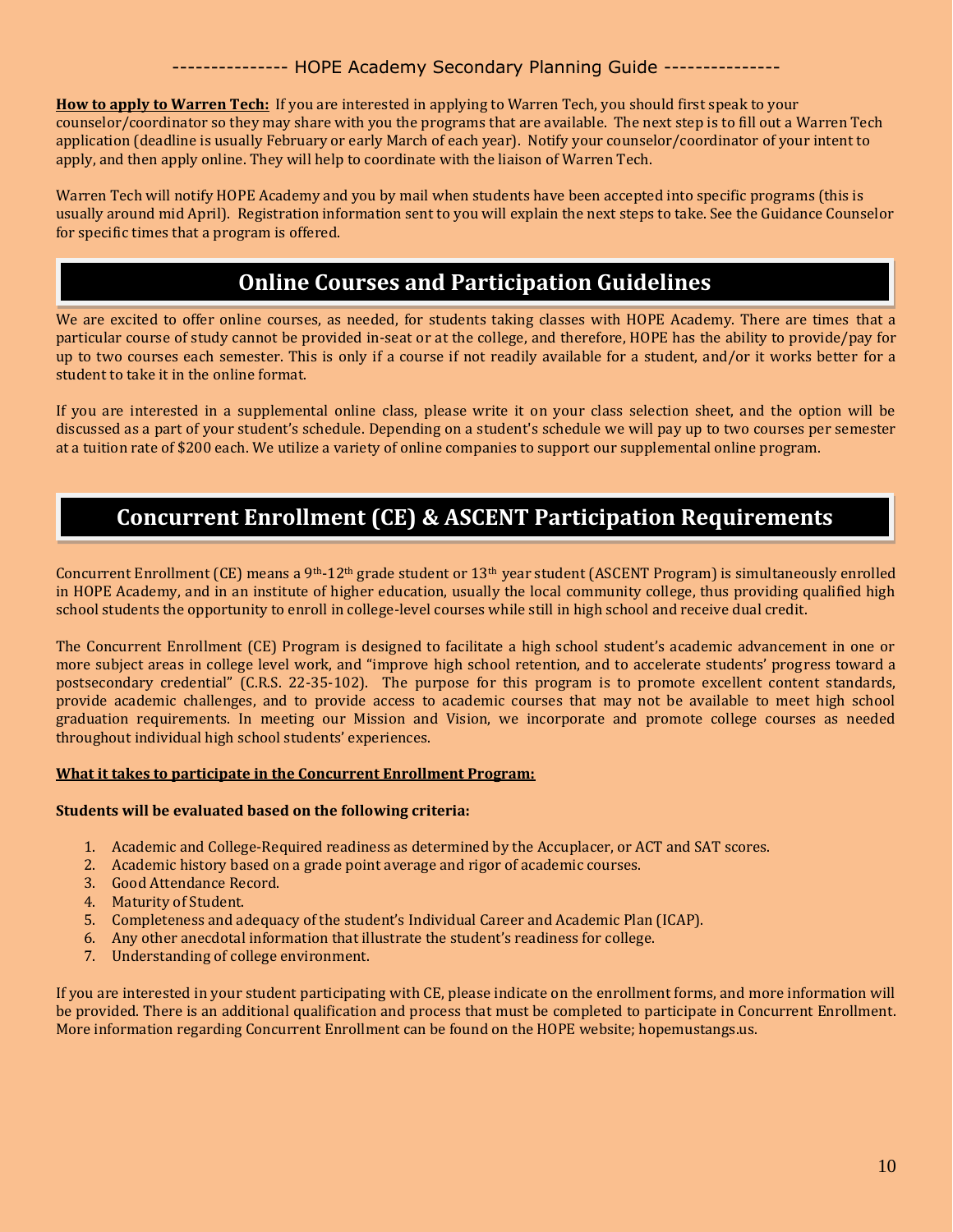For class placement with College Courses, the following qualifying guide may help to determine whether your student is ready for English or Math at the Community Colleges (currently working with Red Rocks, Front Range and Arapahoe Community Colleges, and Community College of Aurora). The English Score serves to place students into Social Sciences or other Liberal Arts classes, and the Math Score serves to place students into Science Classes, with prerequisites of haven taken Biology and Chemistry for those specific classes.

### **Qualifying SAT Scores Qualifying ACT Scores**

| <b>SAT Scores</b>  |     | <b>Placement into Classes</b> | <b>ACT Scores</b>  |    | <b>Placement into Classes</b>  |
|--------------------|-----|-------------------------------|--------------------|----|--------------------------------|
| <b>SAT Writing</b> | 470 | <b>ENG 121 and GT Courses</b> | <b>ACT English</b> | 18 | <b>ENG 121 and FT Courses</b>  |
| <b>SAT Math</b>    | 500 | Math 107-Career Math          | <b>ACT Math</b>    | 19 | Math 107-Career Math           |
|                    |     | Math 120-Math for Liberal     |                    |    | Math 120-Math for Liberal Arts |
|                    |     | Math 135-Intro to<br>Arts     |                    |    | Math 135-Intro to Statistics   |
|                    |     | <b>Statistics</b>             |                    |    |                                |
| <b>SAT Math</b>    | 590 | Math 121-College Algebra      | <b>ACT Math</b>    | 23 | Math 121-College Algebra       |
| <b>SAT Math</b>    | 610 | Math 122-College              | <b>ACT Math</b>    | 24 | Math 122-College Trigonometry  |
|                    |     | Trigonometry                  |                    |    |                                |

| <b>Qualifying High School Exemptions</b>                                                                                                                                                                                                                                                                                                                                                  |                                                                |  |  |
|-------------------------------------------------------------------------------------------------------------------------------------------------------------------------------------------------------------------------------------------------------------------------------------------------------------------------------------------------------------------------------------------|----------------------------------------------------------------|--|--|
| <b>High School Class</b>                                                                                                                                                                                                                                                                                                                                                                  | <b>Placement into Classes</b>                                  |  |  |
| English 11 or 12 with Grade of B or<br>higher in both semester and 3.0 GPA                                                                                                                                                                                                                                                                                                                | <b>ENG 121 and GT Courses</b>                                  |  |  |
| Algebra II, Geometry or Trigonometry                                                                                                                                                                                                                                                                                                                                                      | Math 107-Career Math                                           |  |  |
| with Grade B or high in both semesters<br>and $3.0$ GPA                                                                                                                                                                                                                                                                                                                                   | Math 120-Math for Liberal Arts<br>Math 135-Intro to Statistics |  |  |
| Pre-Calculus or Calculus with Grade of<br>B or higher in both semesters and 3.0<br><b>GPA</b>                                                                                                                                                                                                                                                                                             | MAT 121-College Algebra                                        |  |  |
| AP or previous College Courses: If you have students who have completed AP exams<br>that can be used to obtain college credit in GT courses or students who have taken<br>college level courses, they may be considered college ready. This can be reviewed by<br>each Community College for determination.                                                                               |                                                                |  |  |
| <b>Courses without Prerequisites:</b> A list of courses that can be applied towards<br>electives for an Associate of Arts or Associates of General Studies Degree. Additionally,<br>many Career Technical Education courses will not have prerequisites. These courses<br>may be good options for students who cannot satisfy prerequisites with Accuplacer or<br>qualifying test scores. |                                                                |  |  |
| Conversion of college credits to a high school transcript --All two or three (2 or3)<br>credit classes will be given .5 credit per class on a student's high school transcript. All<br>four or five (4 or 5) credit classes will be one full credit per semester per class on a<br>student's high school transcript.                                                                      |                                                                |  |  |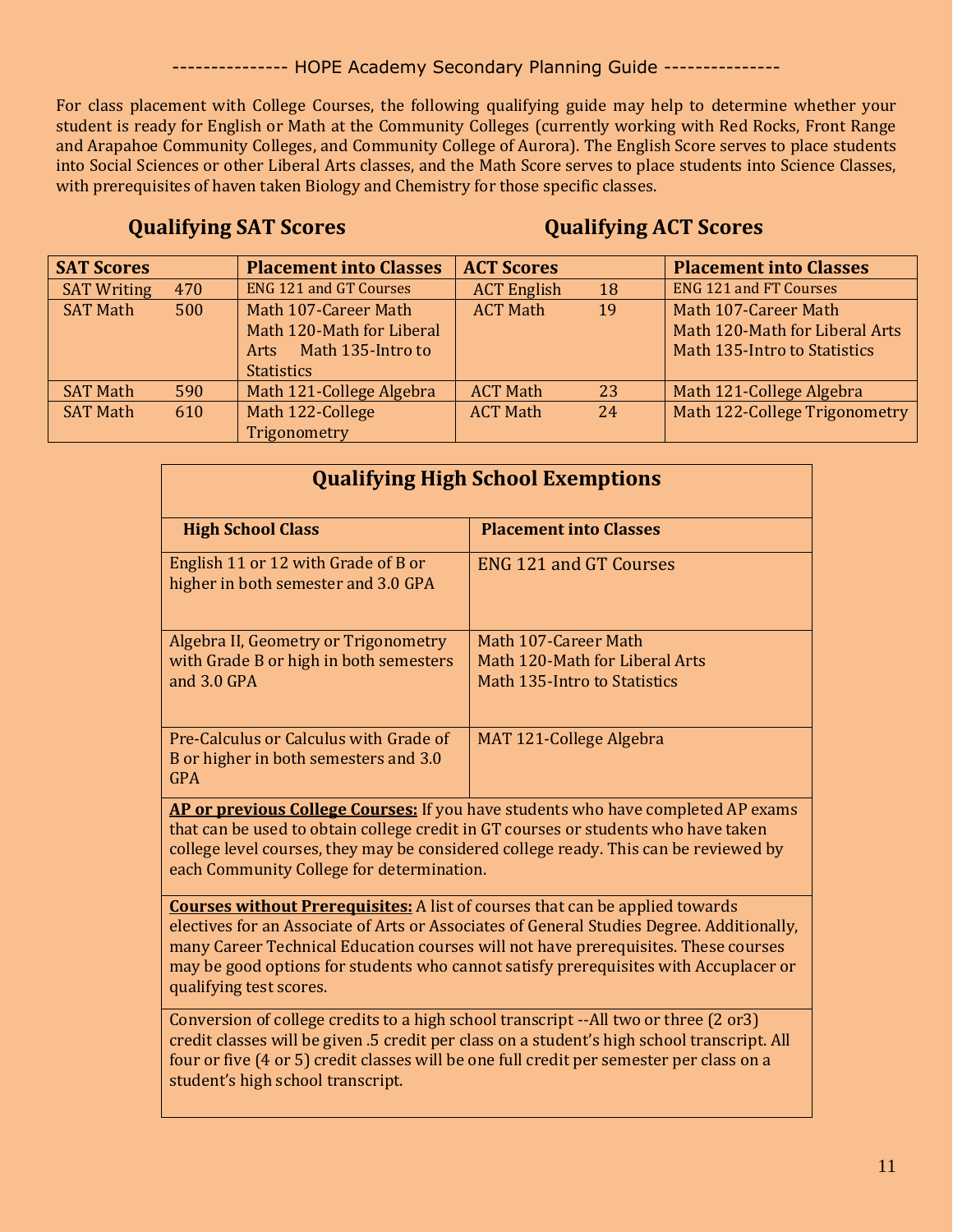### **English as a Second Language (ESL or ELL) and Remediation Support Services**

If your student needs supportive services for second language learning or having struggles with reading, writing, or spelling, there is a class for you at HOPE Academy. For these needs, students might be grouped with other students in a class to specifically address these struggles and monitor progress. Additionally, we train parents to also become "tutors" for their children using a variety of programs or resources (whichever best fits a specific child or group). These may include Lexia Learning, A-Z Reading, RAZ Kids, Learning Ally, KHAN Academy and many more possible resources. For ESL services, an individual from the Jeffco School District provides time and services to support all students' learning. Individual strategies and goals will be developed for each student to ensure annual progress. For more information about these classes, and whether it would help support your child, please inquire at the HOPE office. Testing/screening can be completed, and a consult to determine potential needs. To register for these classes, please indicate your request on the Class Course Selection Form.

### **7th-12th Grade Course Descriptions English Content Courses**

**The HOPE Academy English Language Arts Courses emphasize the fundamentals of language skills in reading, writing, speaking, listening, thinking, and presenting. There will be an emphasis on vocabulary and composition skills as an on-going part of the English courses. The course will also study various literary genres such as short stories, poetry, classical novels, non-fiction, and drama. Students will develop their critical thinking and reading skills and their written and verbal communication skills as a major emphasis of these courses.**

#### **\*\* High performing 6th Graders may be allowed to participate with the Middle School English Courses. Those that are not academically prepared for Middle School Courses will be placed in the 6th Grade Courses, as appropriate.**

#### **Middle School Writing Level 1 & 2 (7th-8th):** *Primary Text: Teacher Resources* **# Days per Week: 1 | Grades: 7th-8th | Contact Hours: 1 | Rating: 4 | Max # of Students: 15**

This class will focus on grammar, sentence structure, paragraph development, development of ideas, and transitions of paragraphs. Students will complete an age-appropriate research paper. Parents need to choose a grammar program for home use. The parent will be responsible to teach and monitor the use of this curriculum. The curriculum will be ordered at the beginning of the school year and parents will determine completion at each semester. (Suggested programs: Daily Grams, Easy Grammar, Abeka, Shurley Grammar, and other similar grade-level appropriate programs are suitable.)

#### **Middle School Literature Studies:** *Primary Text: Selected Novels & Resource Information* **# Days per Week: 1 | Grades: 7th-8th | Contact Hours: 1 | Rating: 4 | Max # of Students: 15**

Students will read an average of a novel every 2-3 weeks depending on the length and degree of difficulty of the text. Students will be expected to participate in class discussions and keep a reading notebook. Students will be tested on comprehension of the text and will be expected to make connections to basic comprehension. Students will have weekly assignments in addition to the reading. Parents need to choose a vocabulary program for home use. The parent will be responsible to teach and monitor the use of this curriculum. The curriculum will be ordered at the beginning of the school year and parents will determine completion at each semester. (Suggested programs: Vocabulary Workshop, Worldly Wise, and other similar gradelevel appropriate programs are suitable.)

#### **Public Speaking – The Great Speakers:** *Primary Text: Communication Matters* **# Days per Week: 2 | Grades: 6th-8th | Contact Hours: 1 | Rating: 4 | Max # of Students: 15**

"Four score and seven year ago…" "I have a dream that my four little children will one day live in a nation where they will not be judged by the color of their skin, but by the content of their character…And if America is to be a great nation, this must become true." What causes some key statements to be woven into the fabric of history, and what makes some speeches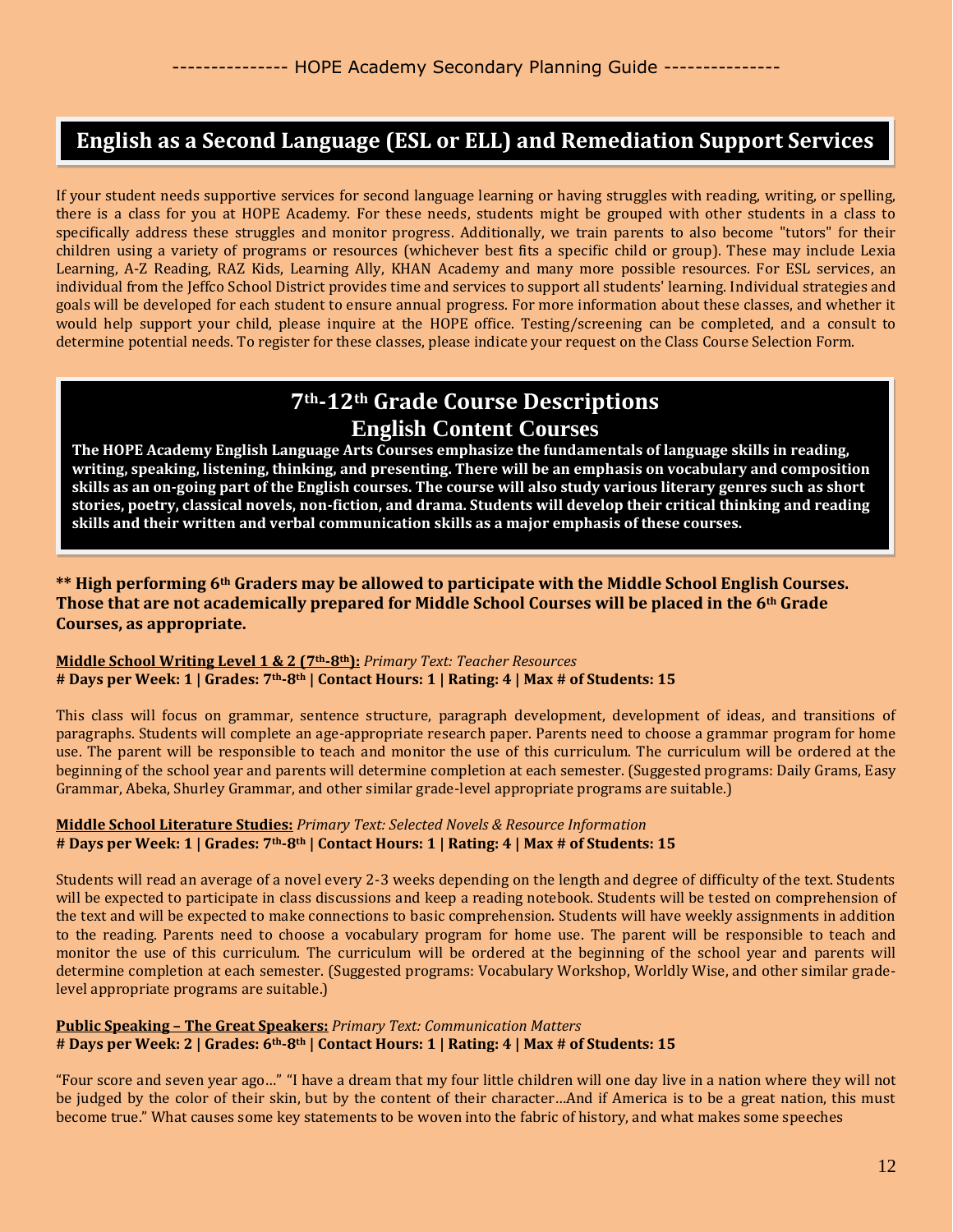memorable and quote-able? In this class students will work on storytelling, keynote speaking and the understanding of a true "Toastmasters" way of writing and giving great speeches by listening to great speakers and then practicing and presenting portions of these great speakers by practicing portions of someone else's great words. Students will hone public speaking skills such as timing, pauses, enunciation eye contact and gestures using familiar, well-known, inspiring speeches. We will utilize recordings and watch videos to critique some more modern speakers. They will learn to speak like a true Toastmaster and will train them for the 21st Century workforce and careers. Through this method and assignments, students will build confident with public speaking and leadership situations.

#### **Journalism/Yearbook:** *Primary Text: Teacher Selected Materials* **# Days per Week: 2 | Grades: 7th-12th | Contact Hours: 1 | Rating: 4 | Max # of Students: 15**

We are committed to exploring the ways in which media and communications connect us with the work and how these relationships help shape the societies in which we live. As a student within Journalism studies, you'll develop critical thinking skills. You'll apply your broad-based understanding of communication in ways that better you own life and in the broader community in which you live. You'll cultivate a curiosity for personal creativity and sharpen your analytical and artistic literacy.

#### **Study Skills - 6th-8th:** *Primary Text: Variety of Teacher Resource Materials* **# Days per Week: 2 | Grades: 6th-8th | Contact Hours: 1 | Rating: 4 | Max # of Students: 15**

This class is designed to prepare middle school students for further educational independence and success. Students will learn efficient note taking skills and reading approaches. Students will discover their learning modality and style in order to explore tools that help them succeed. Students will spend extensive time practicing writing prompt essay style tests. The course will employ memory techniques and will aim to increase and improve vocabulary.

#### **Creative & Expository Writing:** *Primary Text: Variety of Teacher Resource Materials* **# Days per Week: 2 | Grades: 7th-12th | Contact Hours: 2 | Rating: 4 | Max # of Students: 15**

This course will include a study on the creative process as it is involved in the writing process. The writing will include, but is not limited to, poems, character sketches, and short stories. Students will participate in activities to encourage creativity in their writing. Parents need to choose a grammar program for home use. The parent will be responsible to teach and monitor the use of this curriculum. The curriculum will be approved at the beginning of the school year and collected to determine completion at each semester. Incomplete grammar curriculum will affect student grade. (Suggested programs: Daily Grams, Easy Grammar, Abeka, Shurley Grammar, and other similar grade-level appropriate programs are suitable.)

#### **Technical Writing:** *Primary Text: Variety of Teacher Resource Materials* **# Days per Week: 2 | Grades: 8th-12th | Contact Hours: 1 | Rating: 4 | Max # of Students: 15**

Today's world is characterized by conglomerate enterprises who hold immense power in the world market. Many of the available jobs gravitate to positions under these behemoths which include a necessity for writing skills. Students in this class will learn the necessary skills for writing in a technical setting in order to further their careers in the business world. Topics covered will include proper grammar, typing skills, business etiquette overview, and proper formatting for various important styles and situations.

#### **English/Language Arts - 9th Grade:** *Primary Text: Variety of Teacher Resources* **# Days per Week: 2 | Grade: 9th | Contact Hours: 2 | Rating: 5 | Max # of Students: 15**

This course will review and build on the student's knowledge of mechanics and conventions of the English language. Emphasis will be placed on helping students to refine their writing skills and become more critical editors of their own work. In conjunction with World History I, students will be taught to examine the connections between the Literature and History of a given time period and world area. Literary conventions and criticisms will be emphasized. Written works are selected from the following areas: Mesopotamia, Egypt, Africa, India, China, Japan, Persia and Arabia, Greece, Rome and Medieval Europe. Writing and composition skills are enhanced in preparation for career and college life. An Honors English curriculum will be available to students interested.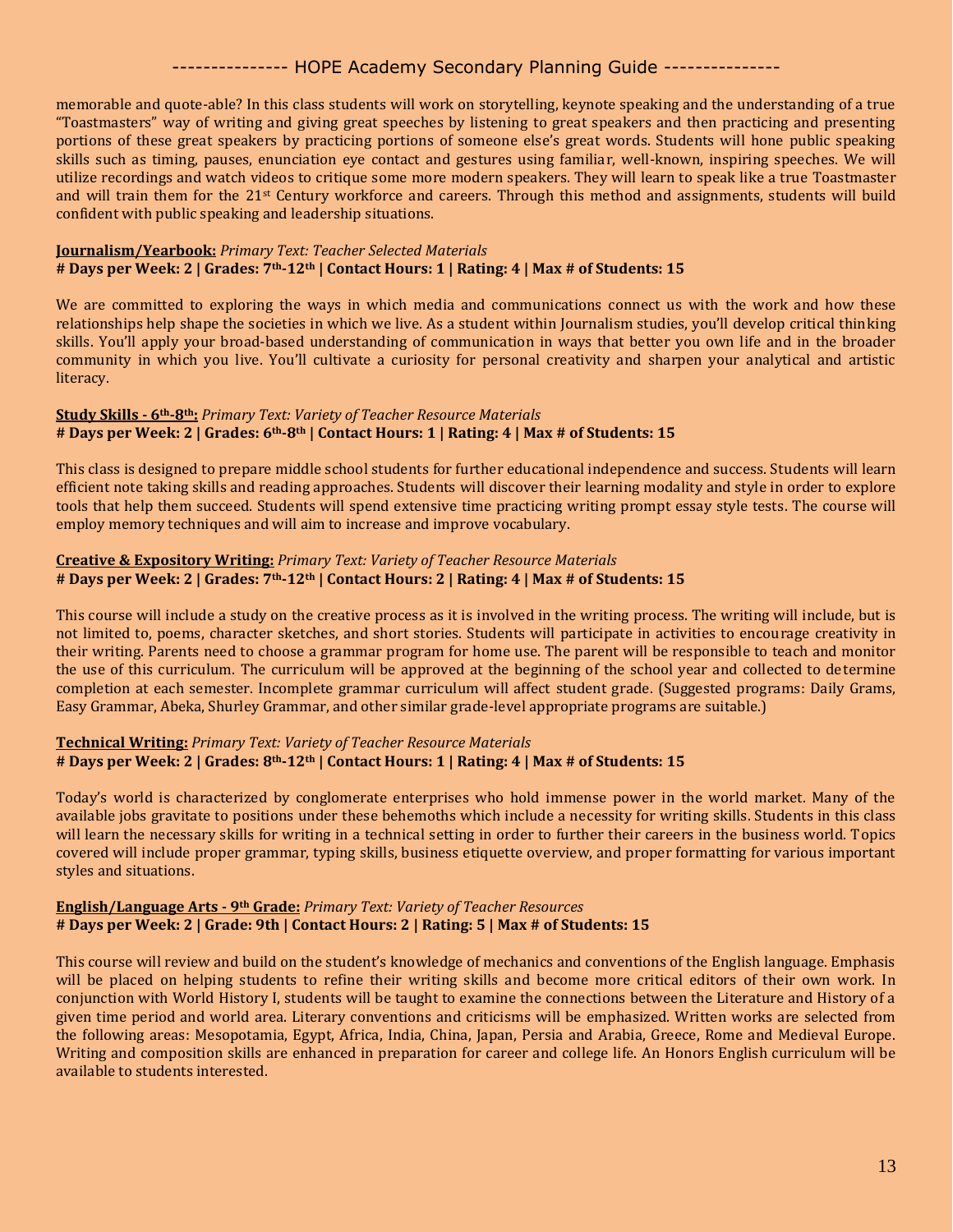#### **English/Language Arts - 10th Grade:** *Primary Text: Variety of Teacher Resources* **# Days per Week: 2 | Grade: 10th | Contact Hours: 2 | Rating: 5 | Max # of Students: 15**

In conjunction with American History, this course teaches students to examine the connections between American Literature and the historical era during which it was produced. This coordinated study immerses students in the cultural context of various periods in American History. Composition will be emphasized along with the study of literary conventions and criticism. The creation of a uniquely American form of literature will also be examined as students draw comparisons and contrasts with the world literature studied in the 9th and 10th grade courses. Literature reflects critical periods and issues in American History. An Honors curriculum will be made available to interested students.

#### **English/Language Arts - 11th Grade:** *Primary Text: Variety of Teacher Resources* **# Days per Week: 2 | Grade: 11th | Contact Hours: 2 | Rating: 5 | Max # of Students: 15**

This course teaches students to examine the connections between the Literature and History of a given time period and world area. This simultaneous study immerses students in a variety of cultural contexts, giving them a more complete picture of world civilizations. English 10 is the continuation of English 9. Composition is emphasized, along with the study of literary conventions. Literature is selected from the following periods: The Renaissance, Elizabethan England, The Age of Rationalism, Romanticism and Realism, The Modern World (1880 to 1945), and the Contemporary World (1945 to the recent past). Writing and composition skills are enhanced in preparation for career and college life. An Honors English curriculum will be available to students.

#### **English/Language Arts - 12th Grade:** *Primary Text: Variety of Teacher Resources* **# Days per Week: 2 | Grade: 12th | Contact Hours: 2 | Rating: 5 | Max # of Students: 15**

With a foundational knowledge from both American and World Literature, students in their senior year analyze several classical works of literature from all parts of the globe. Emphasis is placed on preparing students for the rigor of college, requiring participation in class discussion, thorough examinations of classical literary works and demonstration of analytical writing skills.

#### **High School Public Speaking & Debate:** *Primary Text: Variety of Teacher Resource* **# Days per Week: 2 | Grades: 9th-12th | Contact Hours: 2 | Rating: 4 | Max # of Students: 15**

"Gloss phobia is defined as the fear of public speaking!" And, in a recent survey conducted by Chapman University, public speaking was again defined as the #1 fear of most people! Unfortunately, it also hinders our young teens from becoming confident, expressive and capable of speaking and being heard. Yet, public speaking is an invaluable skill set that we need throughout our lives! In this class, students will find their voice! If prepared, students will learn to select and formulate a speech topic, get to know their audience, and develop a great speech. Students will learn how to control their nerves, incorporate humor, eye contact, and other nonverbal ques and body language techniques, and how to enhance their presentations with vocal variety, props, and visual aids to assist them in a great delivery. Students will practice three speaking styles; impromptu, Extemporaneous, and Original Oratory, and develop skills for all types of public speaking. Speech competitions can be an informative or persuasive speech that is composed, rehearsed, and delivered by the speaker on any topic they choose. At the end of the quarter, we will crown an Original Speech Champion! It will be exciting!

#### **Study Skills 9th-12th:** *Primary Text: Variety of Teacher Resource Materials* - **Requires Admin Approval # Days per Week: 2 | Grades: 9th-12th | Contact Hours: 1 | Rating: 3 | Max # of Students: 15**

This class is designed to prepare high school students for further educational independence and success. Students will learn efficient note taking skills and reading approaches. Students will discover their learning modality and style in order to explore tools that help them succeed. Students will spend extensive time practicing writing prompt essay style tests. The course will employ memory techniques and will aim to increase and improve vocabulary.

#### **College English Class Progression when a student begins to take Concurrent Enrollment (CE) Courses:**

Year One: College Composition I (ENG 121) and Intro to Literature (LIT 115) Year Two: College Composition II (ENG 122) and Literature Class complimenting High School Courses (LIT 201 & 202 - World Literature, LIT 211 & 212 – U.S. Literature, or LIT 221 & 222 – British Literature)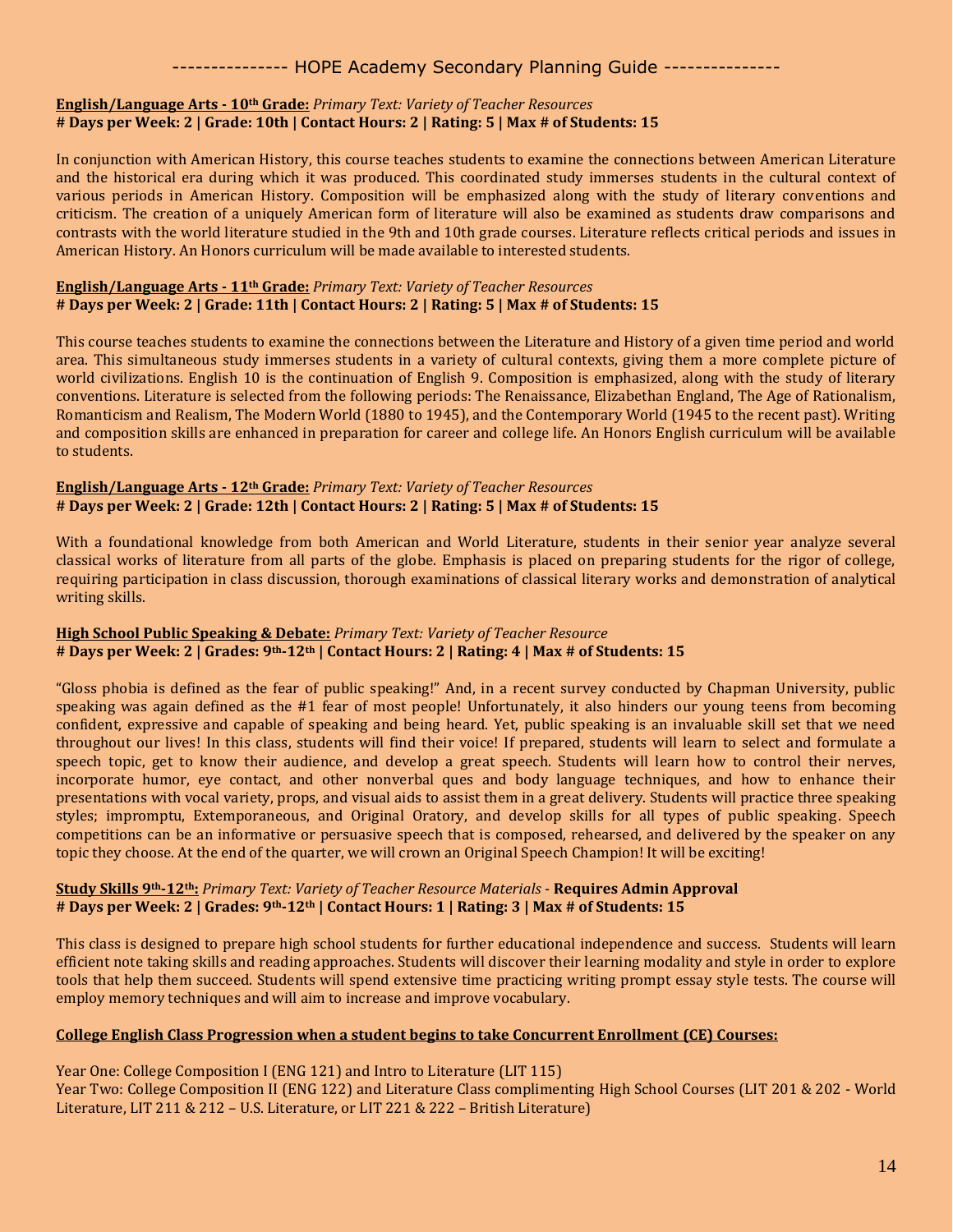### **Mathematics Content Courses**

**HOPE Academy Math Courses are designed to prepare students for further study post high school and ready them for college level math courses. Students will learn how to think critically and become problem solvers to be skilled at analyzing real world problems. Our goal is that students become proficient communicating their thoughts related to mathematical principles.**

**Math 6th Grade:** *Primary Text: Either Saxon 7/6 or an Applied Curriculum -- Both have instructional DVD's* **# Days per Week: 1 | Grades: 6th -7th | Contact Hours: 1 | Rating: 5 | Max # of Students: 15 Prerequisite**: Completion of previous level math with a grade of "C" or better and/or a placement test.

This is a course that will introduce your middle-schoolers to the concepts they'll need for upper-level algebra and geometry, including functions and coordinate graphing; integers; multiplying decimals and fractions; radius, circumference, and pi; compound interest; exponential expressions; prime factorization; statistics and probability; and complementary and supplementary angles. This kit includes Saxon's 4th Edition Math 7/6 textbook, solutions manual, and tests/worksheets book.

**Math 7th Grade:** *Primary Text: Either Saxon 8/7 or an Applied Curriculum – Both have instructional DVD's.* **# Days per Week: 1 | Grades: 7th-8th | Contact Hours: 1 | Rating: 5 | Max # of Students: 15** Completion of previous level math with a grade of "C" or better and/or a placement test.

This kit will include Saxon's 3rd Edition Math 8/7 textbook, solutions manual, and tests/worksheets book, as well as the DIVE Math 8/7 CD-ROM. A balanced, integrated mathematics program that has proven itself a leader in the math teaching field, Math 8/7 covers concepts such as arithmetic calculation, measurements, geometry and other skills are reviewed, while new concepts such as pre-algebra, ratios, probability and statistics are introduced as preparation for upper level mathematics. The instructional DVS's will teach each Saxon lesson concept step-by-step on a digital whiteboard, averaging about 10-15 minutes.

#### **Pre-Algebra:** *Primary Text: Saxon or Teacher Selected Text*

 $\overline{\phantom{a}}$ 

#### **# Days per Week: 2 | Grades: 7th-9th | Contact Hours: 2 | Rating: 5 | Max # of Students: 15**

**Prerequisite**: Completion of appropriate middle school math with passing grade or placement test.

This course is an Algebra readiness class which increases students' foundational algebraic and computational skills and does not count as a high school graduation credit. Topics include ratio, proportion, rational number concepts and operations, estimation, exponents, the rectangular coordinate system, formulas and using equivalence and algebraic properties to solve for x. An emphasis is placed on analyzing situations verbally, numerically, graphically, and symbolically and application of mathematical skills to make meaningful connections to life's experiences. Instruction is designed to fill gaps in previous concepts so that upon completion of this course students will be prepared to take algebra.

#### **Algebra 1:** *Primary Text: Saxon or Teacher Selected Text*

**# Days per Week: 2 | Grades: 7th-10th | Contact Hours: 2 | Rating: 5 | Max # of Students: 15**

**Prerequisite**: Completion of Pre-Algebra with a grade of "C" or better and/or placement test.

This course meets 9th grade Colorado standards by following a curriculum that is comparable to the district approved Algebra curriculum and counts as first year of graduation requirements. Algebra I will include the study of properties and operations of the real number system including irrational numbers, applications of proportional reasoning, and solving and graphing first degree equations, inequalities and systems of linear equations. Students generate equivalent expressions, use formulas to solve problems, simplify and factor polynomials and solve simple quadratic equations. An emphasis is placed on analyzing situations verbally, numerically, graphically, and symbolically. To meet 21st century learning, students use technology and models to investigate and explore mathematical ideas and relationships and develop multiple strategies for analyzing complex situations.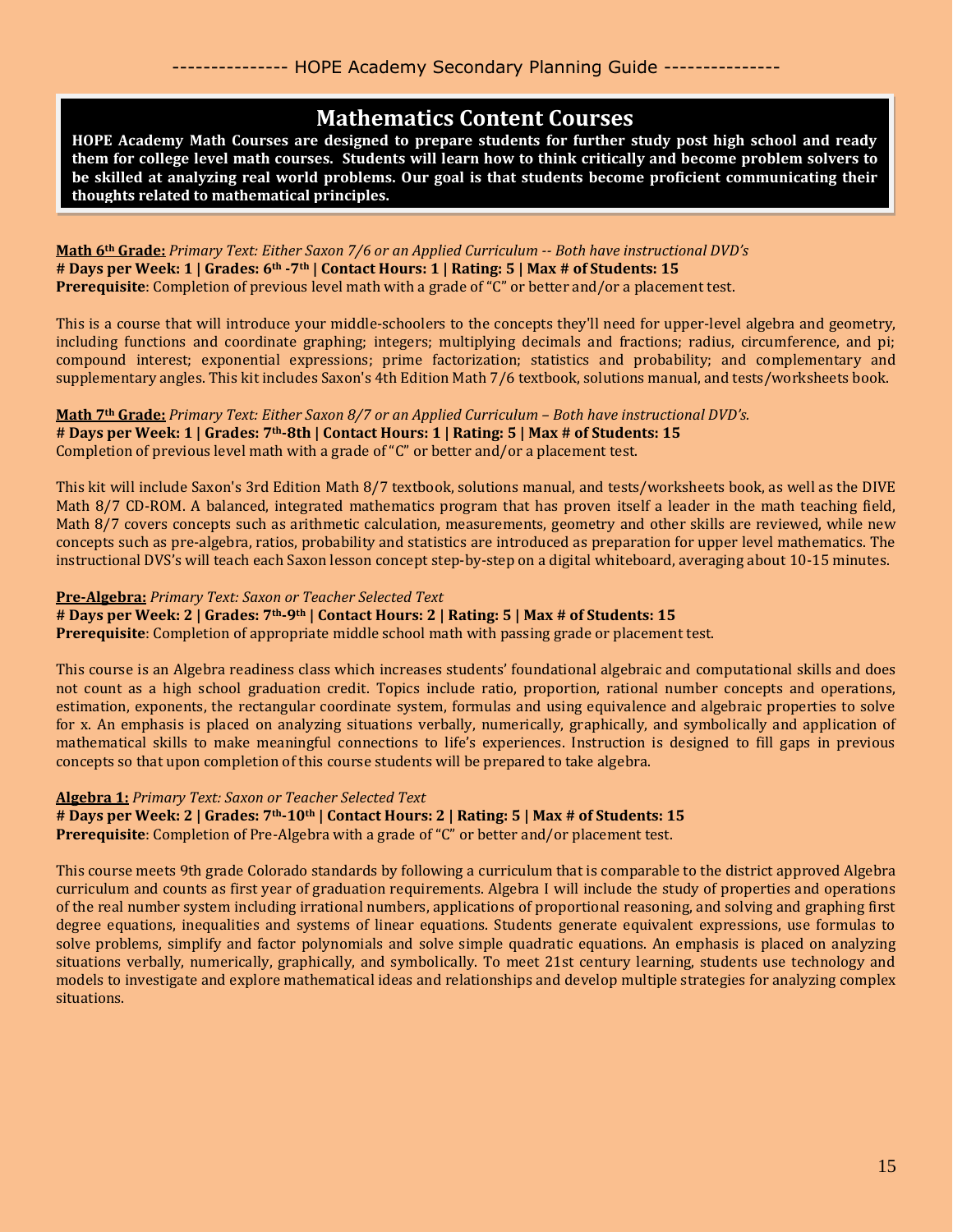#### **Geometry:** *Primary Text: Glencoe Geometry*

**# Days per Week: 2 | Grades: 9th-12th | Contact Hours: 2 | Rating: 5 | Max # of Students: 15**

**Prerequisite**: Completion of Algebra 1 with a grade of "C" or better and/or placement test.

This course meets 10th grade Colorado standards by following a curriculum that is comparable to the district approved Geometry curriculum and counts as second year of graduation requirements. This course develops the structure of Euclidean geometry and applies the resulting theorems and formulas to address meaningful problems. It includes properties of plane and solid figures; deductive methods of reasoning and use of logic; geometry as an axiomatic system including the study of postulates, theorems and proofs; concepts of congruence, similarity, parallelism, perpendicularity, and proportion; rules of angle measurement in triangles and concepts of coordinate geometry and trigonometry. Dynamic geometry software, compass and straightedge, and other tools are used to investigate and explore mathematical ideas and relationships and to develop multiple strategies for analyzing complex situations.

#### **Algebra 2:** *Primary Text: Saxon or Teacher Selected Text*

#### **# Days per Week: 2 | Grades: 10th-12th | Contact Hours: 2 | Rating: 5 | Max # of Students: 15**

**Prerequisite**: Completion of Algebra 1 or Geometry with a grade of "C" or better and/or placement test.

This course follows a curriculum that is comparable to the Algebra 2 district approved curriculum and counts as a third year of graduation requirements. Algebra 2 topics include operations with rational and irrational expressions, in-depth study of linear equations and inequalities, analyzing and solving quadratic functions including complex numbers, solving systems of linear and quadratic equations, properties of higher degree equations, and operations with rational and irrational exponents. Students investigate and solve linear piece wise, absolute value, cubic, radical, exponential, logarithmic, and rational functions algebraically, numerically, and graphically, with and without a graphing calculator. Students analyze data and develop mathematical models to address real world problem situations.

#### **Algebra 3:** *Primary Text: Teacher Selected Materials*

#### **# Days per Week: 2 | Grades: 10th-12th | Contact Hours: 2 | Rating: 5 | Max # of Students: 15**

**Prerequisite**: Completion of Algebra 2 & Geometry with a grade of "C" or better and/or placement test.

This course reviews and extends algebraic concepts for students that have already taken Algebra 2. Topics include complex numbers, numerical tables, field properties and theorems, operations with rational and irrational expressions, factoring of rational expressions, linear equations and inequalities, quadratic equations, solving systems of linear and quadratic equations, properties of higher degree equations, and operations with rational exponents.

#### **Trigonometry/ Pre-Calculus:** *Primary Text: Saxon or Teacher Selected Text*

#### **# Days per Week: 2 | Grades: 10th-12th | Contact Hours: 2 | Rating: 5 | Max # of Students: 15**

**Prerequisite**: Completion of Algebra 2 or Algebra III with a grade of "C" or better and/or placement test.

Students will be able to understand the concepts of right triangle ratios, trigonometric functions and their graphs, vector operations, polar coordinates, and complex numbers and their graphs. Students will use graphing calculator technology to support their understanding of the relationship between a function and its graph, as well as to evaluate the functions numerically. The course will focus on applying the learned material to real-world problems involving these concepts. A graphing calculator is required for this course.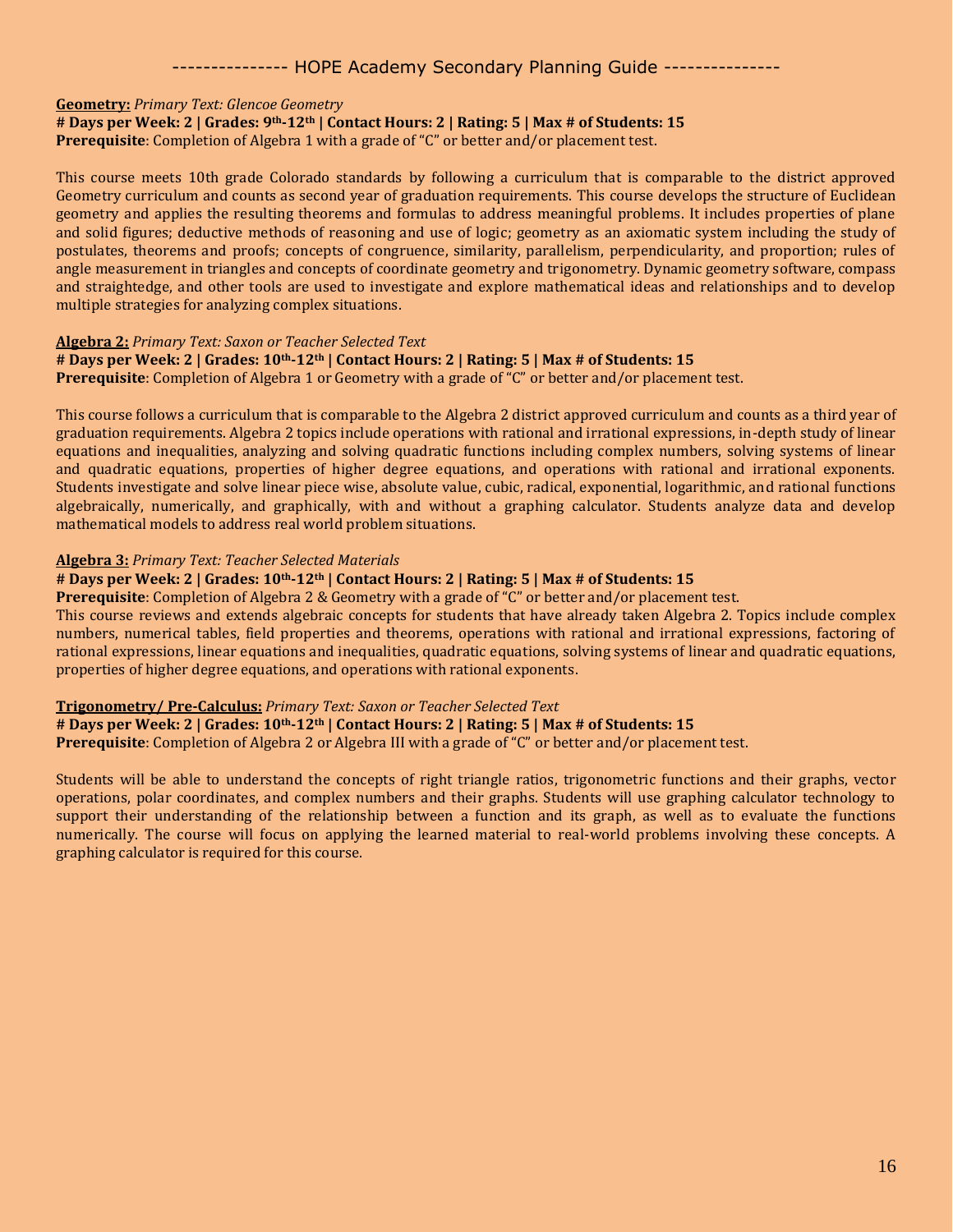**College Mathematics Class Placement when a student begins to take Concurrent Enrollment (CE) Courses:** Math placement for students is not as straightforward when converting high school classes to college. Math placement does also provide needed assessment for science placement, with a few other prerequisites (see Science for more). The following Mathematics Flow Chart has been provided for your review.

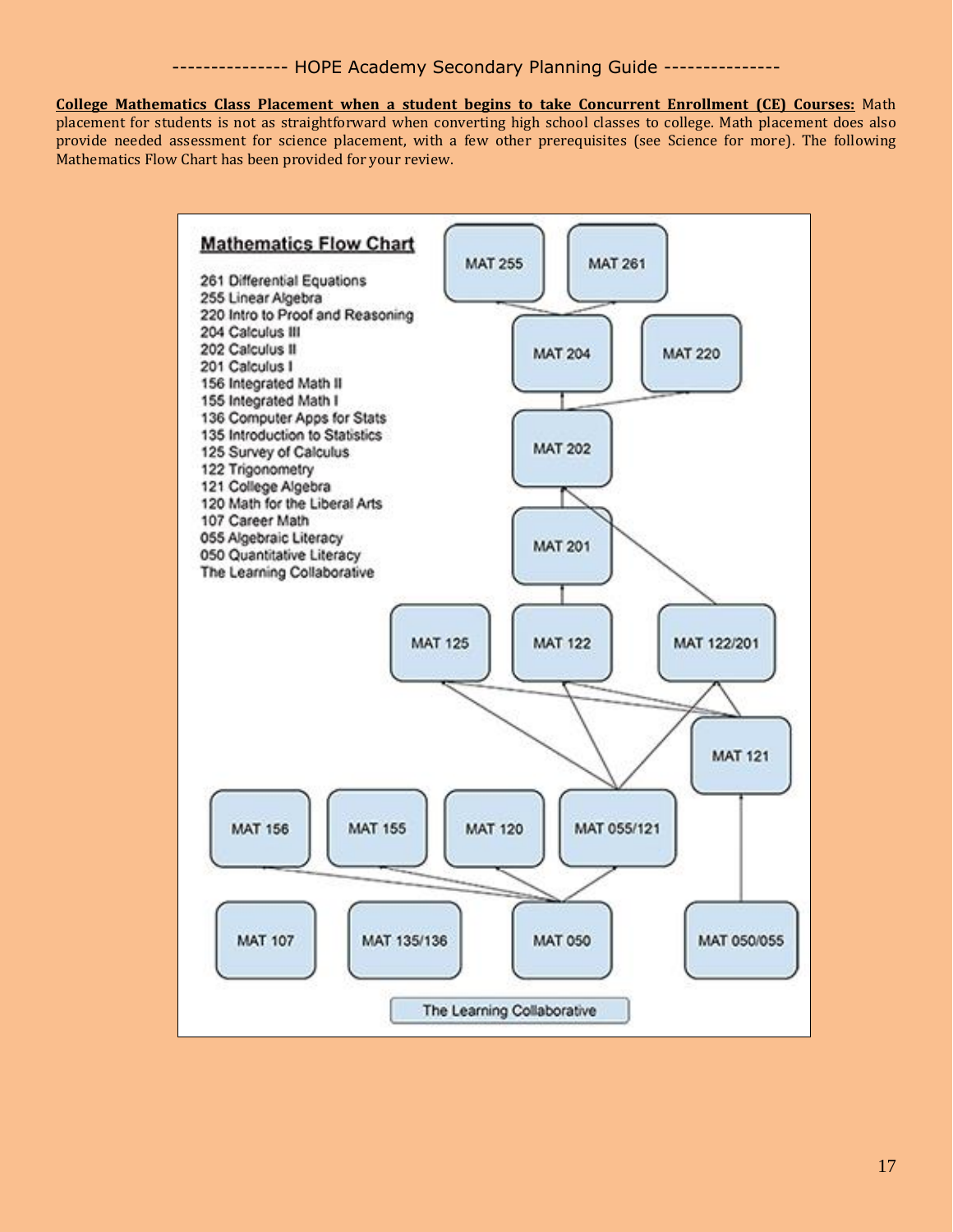### **Science Courses**

**HOPE Academy Science Courses are designed to prepare students for further study post high school and prepare them for college level science courses. Students in science classes will experience labs and an activity-based learning environment. Our goal is that students become proficient in analytical thinking, scientific thought and investigation, ethics, and real-world applications of science and technology.**

#### **Life Science/Earth Science 6th-7th:** *Primary Text: Holt Life Science*

**# Days per Week: 1 | Grades: 6th-7th | Contact Hours: 1 | Rating: 3 | Max # of Students: 15 This is a two-year course to complete all content and curriculum. A semester of each will be studied each year.**

The Life Science course covers concepts of basic biology including the scientific method, cells and heredity, human body & health, diversity of living things, and ecology. Chapters on evolutionary theory and human reproduction are not covered during class. Scientific writing will also be introduced. Students will focus on use of microscopes, genetics, microbiology, botany, zoology, and human biology. Laboratory experiments including dissections, plating of microbiological organisms and activities are performed weekly. Hand-on participation in dissection is not required, but students are required to take notes. Some reading and homework will be expected as well there will be periodic labs as part of this course.

The Earth Science course will focus on earth science topics such as volcanoes, earthquakes, plate tectonics, space and other solar system, geology, fossils, climate zones, and more. Earth Science offers insight into the environment on Earth and the Earth's environment in space. Earth Science also presents the concepts and principles essential to students' understanding of the dynamics and history of the Earth. Hand-on participation in dissection is not required, but students are required to take notes. Some reading and homework will be expected as well there will be periodic labs as part of this course.

#### **Physical Science 8th:** *Primary Text: Holt Life Science* **# Days per Week: 2 | Grades: 7th or 8th | Contact Hours: 2 | Rating: 3 | Max # of Students: 15**

This course will be an inquiry-based introduction to chemistry and physics that are foundational and prepare students for high school science courses. The scientific process and application skills will be integrated into this course, allowing students to combine reasoning and thinking skills with their scientific knowledge. Chemistry concepts covered include: the scientific method, chemical building blocks such as the structure of atoms, including the location and ability to determination of protons, neutrons, and electrons, and the mass of an element using the periodic table, the laws of conservation of matter, be able to differentiate between ionic and covalent bonds, and define solution in terms of solute and solvent. Physics concepts covered include: Identify Newton's three laws of motion, describe how mechanical advantages of simple machines reduces the amount of force need to work, differentiate between potential and kinetic energy, review sound & light, and electricity & magnetism. Some reading and homework will be expected, as well as periodic labs as a part of this course.

#### **Biology 9th-10th:** *Primary Text: TBD*

#### **# Days per Week: 1 | Grades: 9th-10th | Contact Hours: 2 | Rating: 5 | Max # of Students: 15**

Text covers in-depth concepts of biology (biochemistry, modern genetics, genetic engineering, virology, prions, microbiology, botany, zoology, and human biology). Chapters on evolutionary theory are not covered during class. Exams are taken at the end of each unit. Students take quizzes and write weekly essays on current topics. Laboratory experiments include calorie determination, DNA extraction, gel electrophoresis, bacterial growth, plant growth, plant dissections, invertebrate and vertebrate dissections, and human blood typing. Students learn to apply the concepts to events in news and corporate activities, how to conduct literature searches and develop their own laboratory experiments.

#### **Chemistry 10th-12th:** *Primary Text: TBD* **# Days per Week: 2 | Grades: 10th -12th | Contact Hours: 2 | Rating: 5 | Max # of Students: 15**

This is a class designed as a standard college preparatory course. It will focus more on the qualitative aspects of chemistry than the quantitative. It is a laboratory/lecture course designed to introduce students to basic chemical concepts including basic atomic structure, chemical bonding, oxidation and reduction, rates of reactions, solution chemistry and chemical equilibrium. The laboratory component uses a sophisticated system of computerized data collection and analysis to incorporate a technology component into the curriculum. Having students deal with abstract concepts will sharpen problemsolving skills and mathematical reasoning. A scientific calculator is required for this course.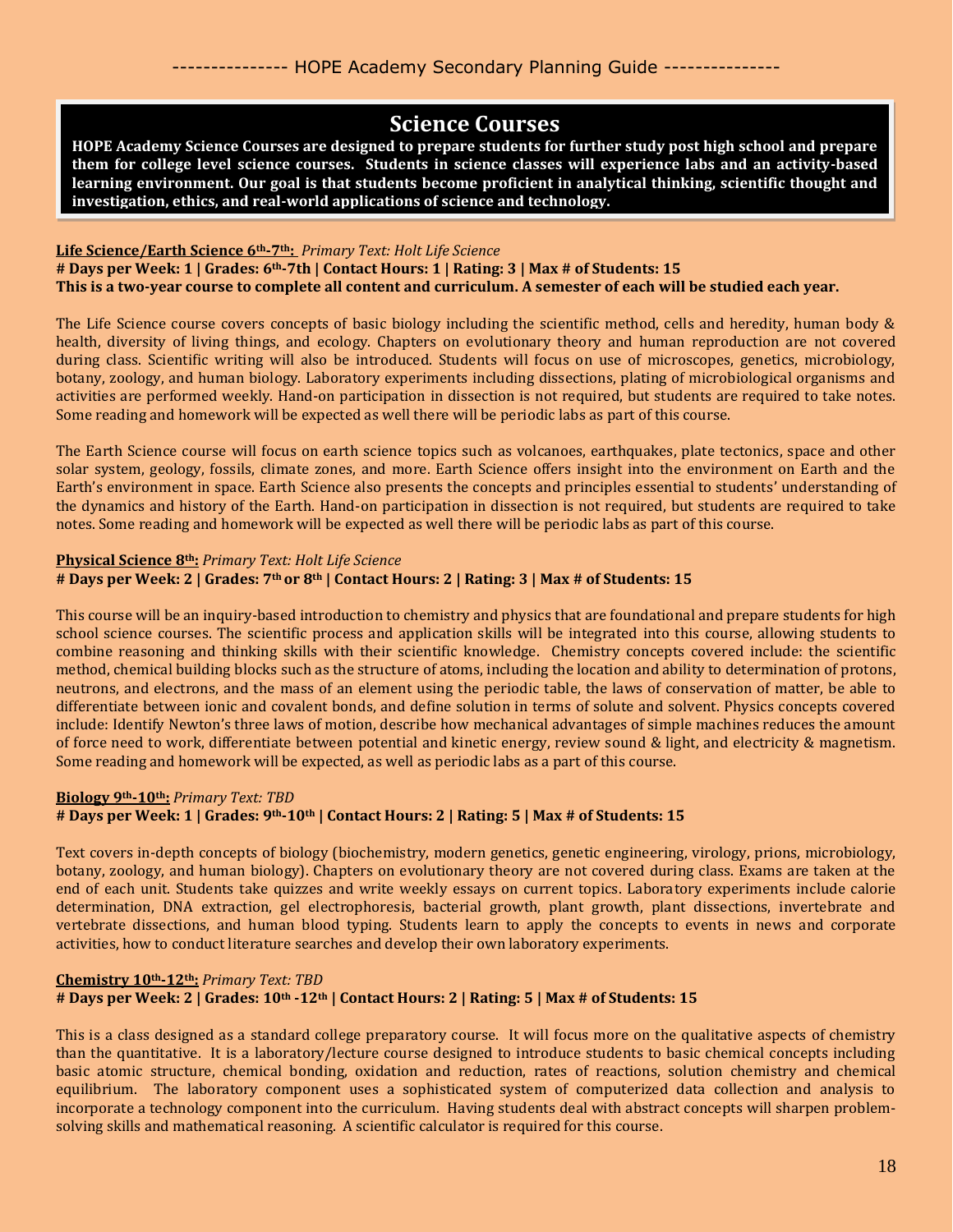#### **Physics 10th-12th:** *Primary Text: TBD* **# Days per Week: 2 | Grades: 10th -12th | Contact Hours: 2 | Rating: 5 | Max # of Students: 15**

This course deals with the fundamental properties of matter and energy. The physical laws that describe the interaction of bodies in motion or at rest throughout the universe will be studied. Students will learn about motion, optics, waves, momentum, energy, electromagnetic theory and light. The coursework will explore the fundamental relationships between mathematics and description of linear and circular motion as well as colliding bodies. This course includes a significant technology component as all laboratory experiments are performed using a laptop- based data acquisition system. The students will occasionally be required to design experiments to test a particular principle.

#### **Anatomy & Physiology 10th-12th:** *Primary Text: TBD* **# Days per Week: 2 | Grades: 10th -12th | Contact Hours: 2 | Rating: 5 | Max # of Students: 15**

This course is designed to give students an introduction to anatomy and physiology. Students will be expected to learn and understand the structures and functions of the human body systems as well as those of other organisms. The topics of study will include, but not be limited to, biochemistry, cytology, histology, the eleven body systems, development and inheritance. Laboratory activities will be supplemented by reading and writing.

#### Science Seminar-\*Marine Biology-1<sup>st</sup> Semester & Science Seminar-\*Zoology-2<sup>nd</sup> Semester-10<sup>th</sup>-12<sup>th</sup>: Primary Text: TBD **# Days per Week: 2 | Grades: 7th-12th | Contact Hours: 2 | Rating: 5 | Max # of Students: 15**

The Marine Biology course is designed for students with an interest in marine biology and oceanography. This course provides an excellent background for students who are interested in further study of the oceans and the organisms that inhabit it. Major concepts include the following studies: the interrelationship of marine and terrestrial environments, the geology of the oceans, marine organisms, and the ecology of coral reefs. Laboratory activities, including the examination of marine specimens are utilized throughout this course to build upon student knowledge. \*THIS IS A HALF-YEAR COURSE\*

The Zoology course will introduce the student to the field of animal behavior. We will examine basic principles derived from evolution, ecology, and ethology using these principles to explain how and why animals behave, as well as particular environments/situations. We will focus on many important biological activities such as foraging, communication, migration, predator-prey interactions, mating, and parental care. Because the field of animal behavior is so broad, this course will provide only a representative sampling of topics on a restricted number of species (e.g., birds and mammals). This course will be both laboratory and field-based and students should be willing to spend both in-class and out-of-class time in outdoor settings completing research studies. \*THIS IS A HALF-YEAR COURSE\*

#### **\*Earth Science–1st Semester & Science Seminar–\*Astronomy–2nd Semesters -- 10th-12th: # Days per Week: 2 | Grades: 7th-12th | Contact Hours: 2 | Rating: 5 | Max # of Students: 15**

Earth and Space Science is the study of the processes that shape the Earth and explain the universe. This course will explore the four main branches of Earth Science, which includes the following: geology, oceanography, meteorology, and astronomy. In this physical science course, students will learn in detail about the Earth's interior and the theory of plate tectonics. Students will learn about Earth's systems and their interactions. Students will also explore the current theories that describe the formation or Earth, our Solar System, and the universe. Students will learn about the relationship between Earth Science and technology.

This one semester course in astronomy provides the opportunity to develop advanced knowledge and understanding about the solar system, galaxy, and universe in which we live. Much attention is given to an appreciation for how we have obtained this information about the universe. Students use tools of observation to learn about space and learn how other astronomer's past and present have used tools available. Areas of study include: the process of science, including use of the tools used to observe the sky; stellar astronomy and how stars change over time; and planetary astronomy and how interstellar spacecraft are obtaining information about other bodies in the solar system.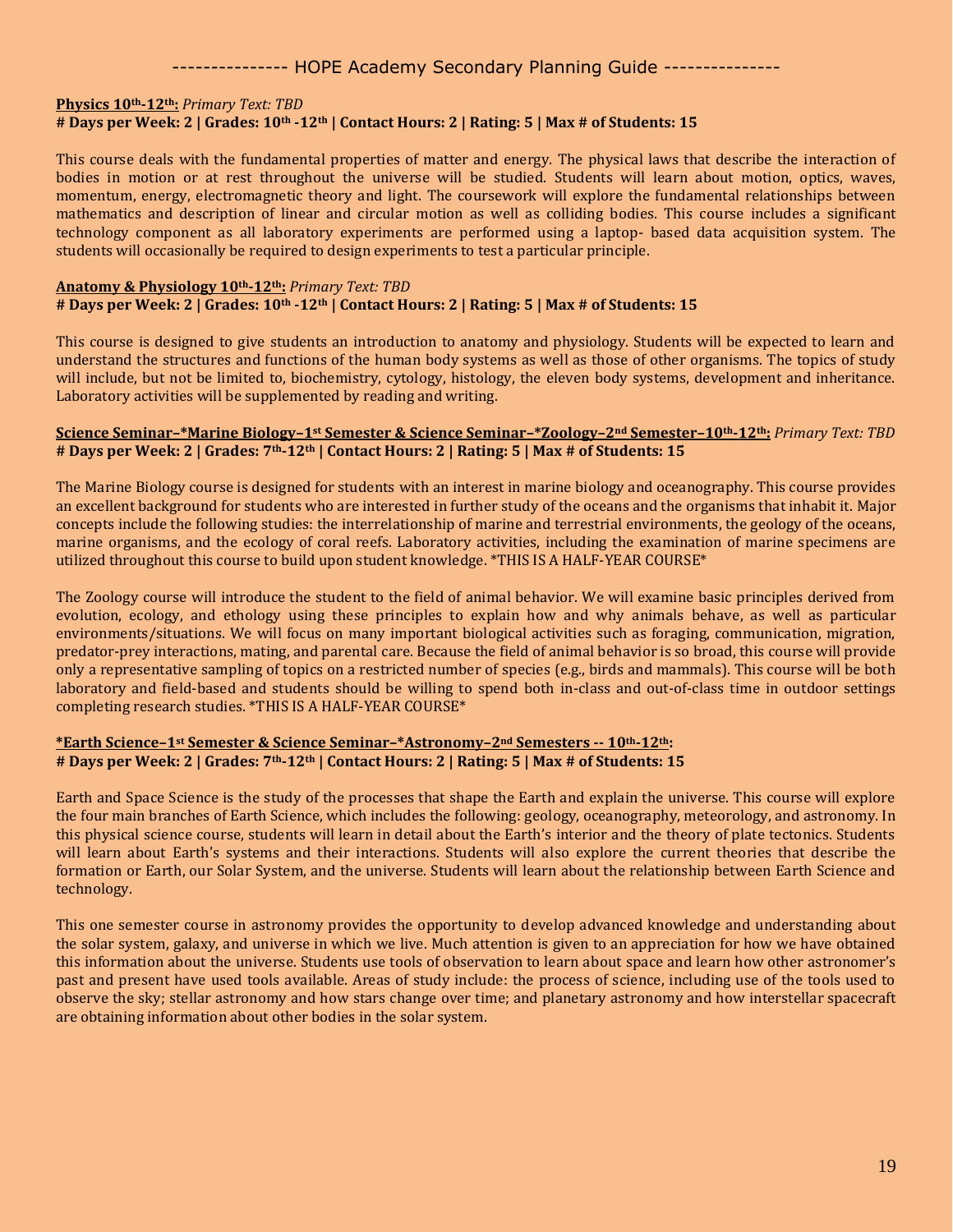#### **Science in Movies: Principles of Technology -- 10th-12th:** *Primary Text: TBD* **# Days per Week: 2 | Grades: 10th -12th | Contact Hours: 2 | Rating: 5 | Max # of Students: 15**

This course is designed to improve fundamental science knowledge in association with pop culture. Movies are a large part of students' lives and the science in most of them is quite inaccurate. Students will be viewing a variety of major motion pictures from every science genre, choosing a scientific idea in that movie and testing reality and circumstance in that way. Students will be designing their own experiment to test the idea and experimenting to see the accuracy of the movie/experiment. This course will improve student knowledge of science in movies through observation and experimentation.

#### **Mountain Lab Survival Science:** *Primary Text: Variety of Teacher Resource Materials* **# Days per Week: 1 | Grades: 6th-9th | Contact Hours: 1 | Rating: 1 | Max # of Students: 15**

In this class, students will learn the essentials for surviving in the wilderness in situations ranging from simple camping trips to emergency situations. Topics covered will include (but are not limited to) necessary equipment lists, edible foods and inedible foods, safe sources of water, smart and safe hunting, methods of keeping warm, shelter construction, and emergency signaling. By the end of the course students will be prepared to support themselves in the mountains in the event of emergency situations or for simple camping trips.

**College Science Class Placement when a student begins to take Concurrent Enrollment (CE) Courses:** Science placement for students requires students to take the Math College Placement Test, or follow the Qualifying High School Exemptions Chart listed in the Concurrent Enrollment Section of this guide. Science placement does require a prerequisite of High School Biology and/or Chemistry to be completed, prior to approval for students to begin College Biology or Chemistry.

### **Social Studies Courses**

**The HOPE Academy Social Studies Courses are designed to explore many studies locally to around the work. Students will develop knowledge of cultures and geographical locations and interact with and gain understanding of the various social studies as well as to prepare students for the rigors of college courses. Those skills include formulating and defending social, historical and economic arguments, writing various forms of essays, debating, public speaking, and current event analysis.**

#### **Geography 7th-8th:** *Primary Text: Variety of Teacher Resource Materials* **# Days per Week:** 1 **| Grades:** 7th-8th | **Contact Hours:** 1 **| Rating:** 3 **| Max # of Students**

The purpose of middle school geography class is to place the whole world at your fingertips. It takes you on fantastic voyages to faraway environments and exotic landscapes and introduces you to our planet's kaleidoscope of peoples, cultures, and ways of life. To a great extent, geography shapes history and current events. In our increasingly globalized and interconnected world and society, knowledge of geography is more important than ever before, to gain an understating of the work and your place in it. This course will emphasize political, cultural, and economic influences on people groups with the ultimate goal to understand the keys to reaching people.

#### **International Towne–1st Sem & Fun with Politics/Economics: 6-8th Grade:** *Primary Text: International Towne Workbook* **# Days per Week: 1 | Grades: 6th-8th | Contact Hours: 1 | Rating: 3 | Max # of Students: 15**

International Towne is a one-of-a-kind educational program offered to middle school students to help teach students about global economics through fun, hands-on, experiential learning. It is a life-like simulation of a global marketplace where students physically apply concepts they have learned as they step into roles as world citizens. All the studies will culminate at an on-site day at Young Americans Center architected to be a 16-country mini-world – this wonderful course will include – a day running International Towne!! Second, after completing the Towne experience, they will dive into fun activities about civics/politics and economics, gaining knowledge while have fun and entertaining experiences. They will focus on skills regarding civic affairs and the rights and duties to be a good citizen, as well helping the students understand and build a firm foundation in the basics of the economic model and help them understand common economic terms.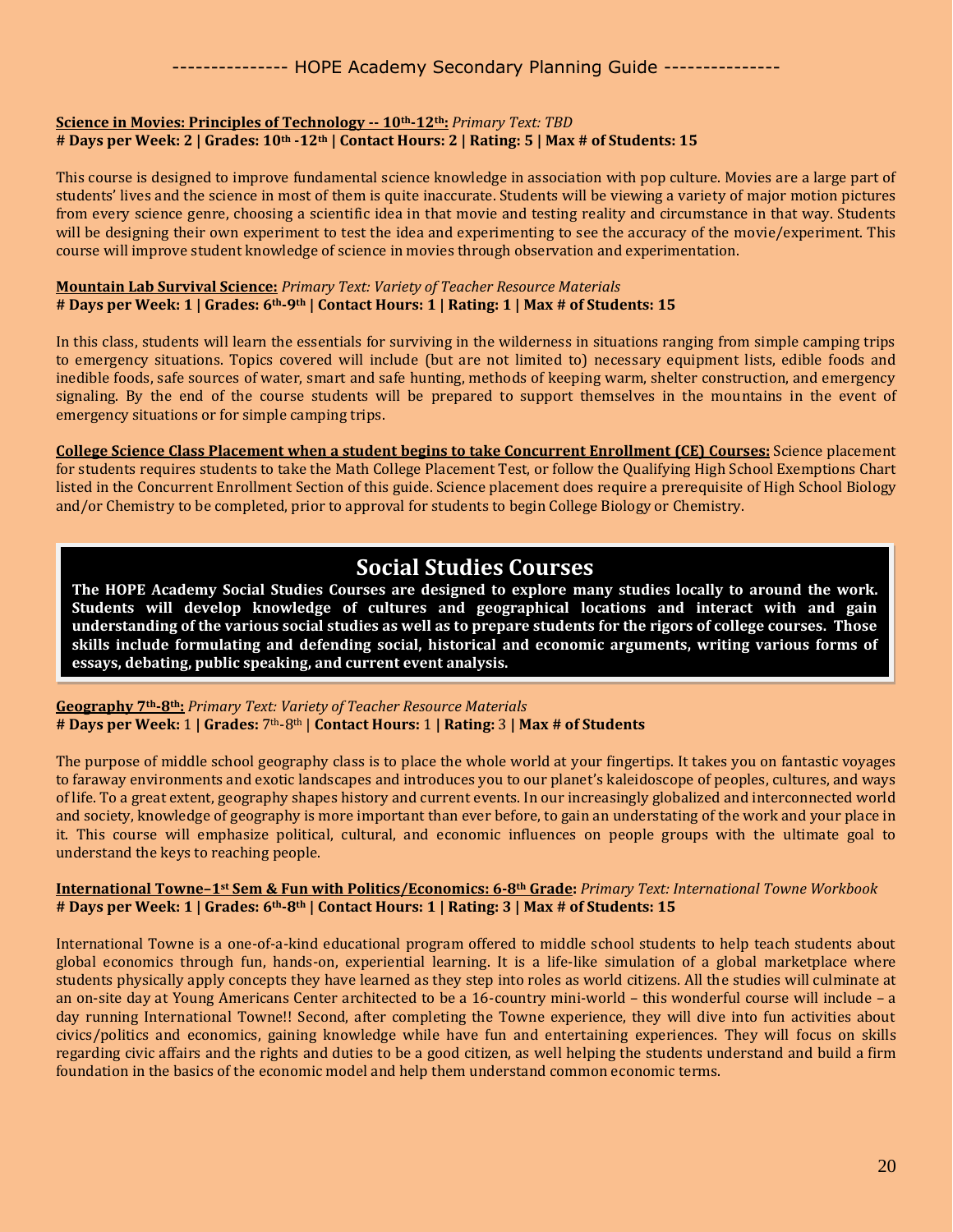#### **AmeriTowne (1st Sem):** *Primary Text: Young AmeriTowne Curriculum/Workbook* **# Days per Week: 1 | Grades: 5th-7th | Contact Hours: 1 | Rating: 3 | Max # of Students: 15**

The AmeriTowne class will prepare the students for a field trip to Young AmeriTowne sometime in the Spring. Students will learn the basics of America's free enterprise and economic system, basic personal finance skills, how to write checks, make deposits, interview for a job, and run for elected office utilizing fun, interactive lessons. Other topics covered are government, advertising, and philanthropy. This is a fun class with little outside work and is a highly chosen class by every student.

#### **United States History 7th:** *Primary Text: A History of US (Books 3, 6, & 9)* **# Days per Week: 1 | Grades: 7th-8th | Contact Hours: 1 | Rating: 3 | Max # of Students: 15**

This is a middle school level U.S. History course. Through discussion, debates, simulations, presentations, readings, and responsive writing, students will explore events and themes in United States History. These will include foundations of American government; westward expansion; the Civil War and Reconstruction; and the U.S. at home and abroad during the 20th century. The course will utilize young adult historical fiction to supplement student learning.

#### **United States History 8th:** *Primary Text: A History of US (Books 4, 5, 7, 8)* **# Days per Week: 1 | Grades: 7th-8th | Contact Hours: 1 | Rating: 3 | Max # of Students: 15**

This is a middle school level U.S. History course. As described above in the 7<sup>th</sup> Grade class, this course will continue the study completing the History of US series past Book 3 forward through Book 8 (Book 10 will not be covered). The course will study information regarding the beginning of our new nation, after declaring its independence through the early 1900's. It will also touch on some information covered in Book 10. Book 10 is recommended reading to prepare for high school United States History. The course will utilize young adult historical fiction to supplement student learning. This course may include writing assignments.

#### **Early & Modern United States History 9th-12th:** *Primary Text: Text TBD* **# Days per Week: 2 | Grades: 9th-12th | Contact Hours: 2 | Rating: 4 | Max # of Students: 15**

This is a high school level U.S. History class. Through discussion, debates, simulations, presentations, readings, and responsive writing, students will explore events and themes in United States History. These will include; Foundations of American government; westward expansion; the Civil War and Reconstruction; and the U.S. at home and abroad during the 20th century. Students will form historical questions, hypothesize, analyze cause and effect relationships, and seek to draw useful conclusions. Writing corresponding to historical topics will be incorporated.

#### **World History 9th-12th:** *Primary Text: Text TBD* **# Days per Week: 2 | Grades: 9th-12th | Contact Hours: 2 | Rating: 4 | Max # of Students: 15**

World History is a course that explores the key events and global historical developments since 1350 that have shaped the world we live in today. The scope of Modern World History provides the latitude to range widely across all aspects of human experiences; economics, science, religion, philosophy, politics & law, military conflict, literature & the arts. The course will illuminate connections between our lives and those of our ancestors around the world. Students will uncover patterns of behavior, identify historical trends, themes, explore historical movements and concepts, and test theories. Students will refine their ability to read for comprehension and critical analysis; summarize, categorize, compare, and evaluate information; write clearly and convincingly; express facts and opinions; and use technology appropriately to present information.

#### **Government & Economics 9th-12th:** *Primary Text: Magruder's American Government/Holt Economics* **# Days per Week: 2 | Grades: 9th-12th | Contact Hours: 2 | Rating: 4 | Max # of Students: 15**

U.S. Government--Based on the Colorado Content Standards for Civics, students will study the functions of American government, from its philosophical inception to its present form. The role of national, state and local governments will be addressed, as well as the defined roles of the executive, legislative and judicial branches.

Economics--Based on the National Content Standards for Economics, students will study economic laws/models to understand the principles that effect market conditions, personal credit and fundamental business concepts. - Provides students with an overview of economics with primary emphasis on the principles of microeconomics, macroeconomics and the U.S. economic system. The course may also cover topics such as international economics, and comparative economics. Economic principles may be presented in formal theoretical contexts, applied contexts, or both.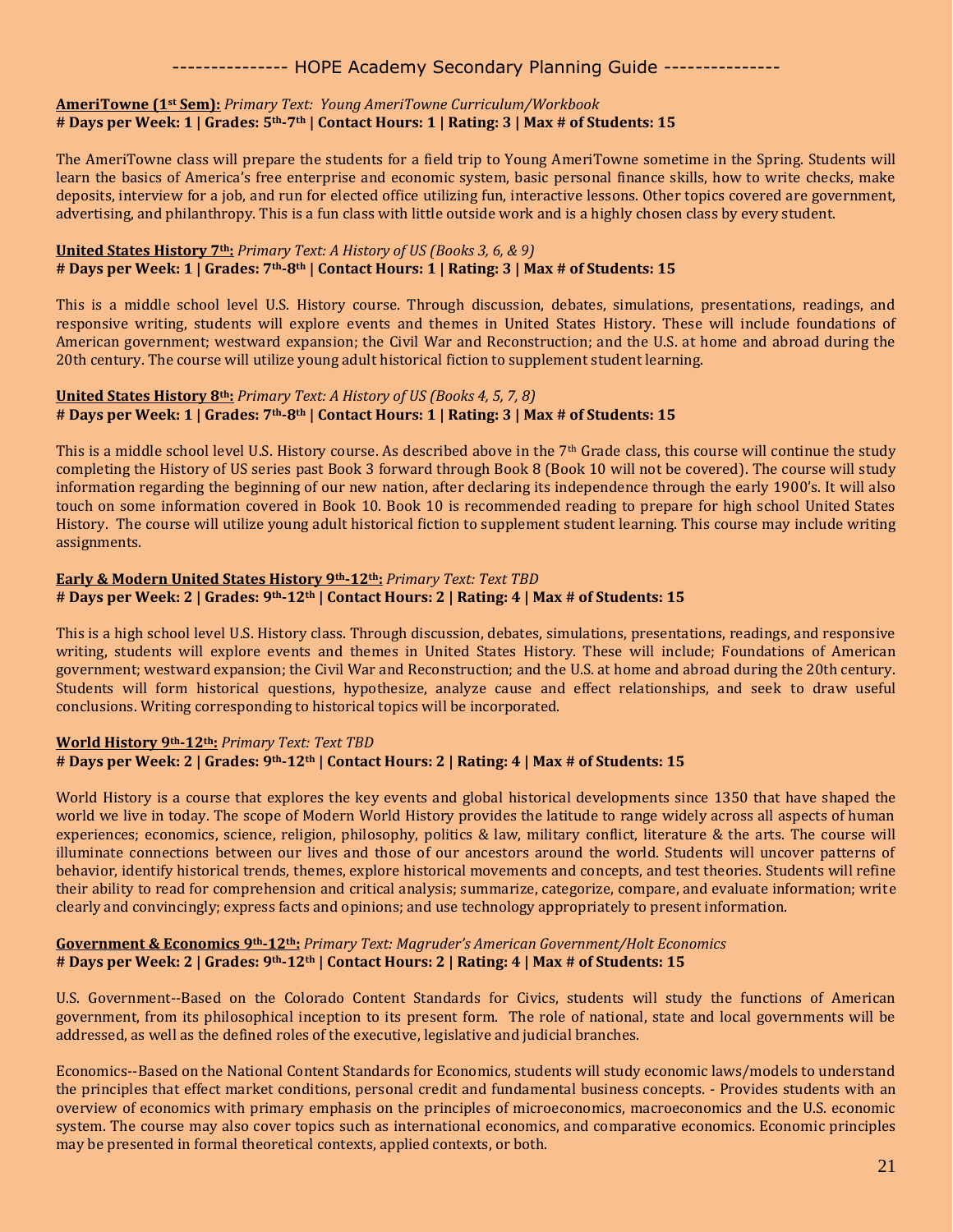#### **World Geography/Particular Topics in Geography 9th-12th:** *Primary Text: TBD* **# Days per Week: 2 | Grades: 9th-12th | Contact Hours: 2 | Rating: 4 | Max # of Students: 15**

The World Geography course familiarizes students with the world using the five geographic themes and essential elements. Students should develop skills and knowledge about location, place, human/environmental interaction, movement, and regions. The course should compare and contrast these themes across all continents. Special attention must be given to the most essential skills and knowledge of the discipline. The course should focus on geographic habits of mind to promote higher level thinking and problem solving. The course should require students to apply skills and knowledge to content information involving different regions of the world. The course should be rigorous and relevant with instruction that integrates thinking skills, historical processes, and content so that students are able to apply the learning to their own lives. Students are able to apply their geographic knowledge to their community, state, nation, world, and themselves. Instruction should include the integration of concepts and principles from history, economics, geography, civics, and the humanities.

**College Social Studies Class Progression when a student begins to take Concurrent Enrollment (CE) Courses:** Social Studies placement for students requires students to take the English College Placement Test or follow the Qualifying High School Exemptions Chart in the Concurrent Enrollment Section of this guide.

College World History (HIS 111 The World Antiquity-1500) and (HIS 112 The World 1500-Present) College U.S. History (HIS 121 U.S. History to Reconstruction) and (HIS 122 U.S. History Civil War-Present) College U.S. Government & Economics (POS 111 American Government) and (ECO 201 Macroeconomics or ECO 202 Microeconomics)

College Geography (GEO 105 World Regional Geography)

### **STEM, STEAM, Technology & Business Courses**

**The HOPE Academy Computer Technology & Business Courses are designed to prepare students to thrive in a constantly evolving technological landscape. The courses are presented utilizing an online-based environment, with assignments and assessments for all Computer Courses. They are excellent preparation for future college blended/online courses. The HOPE Academy Business Courses are designed to prepare students for the business environment, both in college and in the world today. Combined with our English Courses, they will prepare students in the areas of finance, communication, technology, and much more.**

**S.T.E.M. or S.T.E.A.M.** – They are phrases you've heard over and over as your kids have grown up. The best kept secret to getting kids to be interested in science – **Let them PLAY! Let them EXPLORE! Let them INVESTIGATE!** It's the best way to keep those children from growing up, because in the wise words of Neil deGrasse Tyson (an American astrophysicist, author, and science communicator):

### **"A scientist is a child who's never grown up."**



#### **NEW**

**STEAM- Drones and Robotics:** *Primary Text – Teacher Created Resources* **# Days per Week: 1 | Grades: 6th-12th | Contact Hours: 1-2 | Rating: 2 | Max # of Students: 10**

The instructional program for Drones and Robotics introduces high school students to basic programming as well as problems solving strategies. Students will work hands-on in teams to design, build, program and document their progress. The objective of this course is to use a hands-on approach to introduce the basic concepts in drones and robotics, focusing on mobile drone and robots.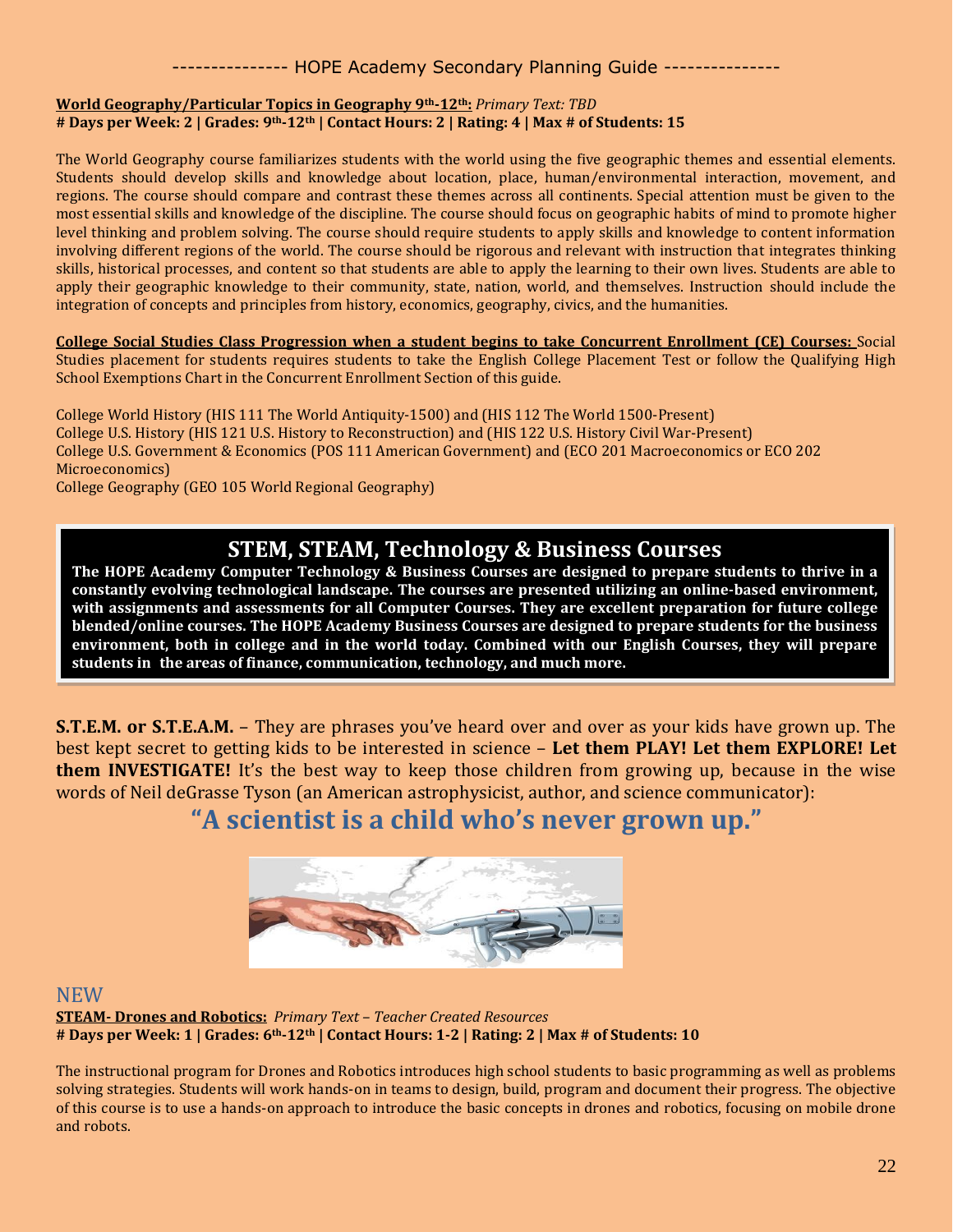**Drones** can be very powerful tools to teach STEM related topics in general. Flying these devices can provide very real examples of how physical laws work, and building and enhancing them can also teach students about electronics and to teach programming.

**Robotics** helps address the growing demand for teaching science, technology, engineering and math in schools. As well as exemplifying technology directly by programming the robot, students also learn about science, engineering and math and get an understanding of how these subjects link together.

Students who successfully complete this course will have learned –

- -Fundamentals of programming concepts,
- Scientific method and inquiry,
- How to fly and program a drone,
- Programming concepts relate to robotics and drones,
- Fundamentals of engineering concepts related to robotics,
- Focus teamwork and collaboration toward possible **Robotics** competitions and the **Robotics** industry.

#### **NEW**

#### **STEAM – 3D Project Learning:** *Primary Text: Teacher Created Resources* **# Days per Week: 1 | Grades: 6th-12th | Contact Hours: 1-2 | Rating: 2 | Max # of Students: 10-12**

Our project-based curriculum is infused with design thinking methodology that teaches students how to be creative within constraints. This introduction to the world of **3D Design and Printing** gives students a chance to go through the engineering and design process using both 3D pens to start, making design, and moving onto 3D printing. This will give students a chance to go through the engineering and design process, learn the importance of prototyping and revisions, and go home with a proof of their hard work and creativity. This can count as an art of tech credit. Here are a few examples of how school and students can us a 3D Printer in the classroom:

- History students can print out historical artifacts to examine.
- Graphic Design students can print out 3D versions of their artwork.
- Geography students can print out topography demographic, or population maps.
- Chemistry students can print out 3D models of molecules.
- Biology students can print out cells, viruses, organs, and other biological artifacts.
- Math students can print our 3D models of problems to solve.

#### Revised

#### **STEAM-Makerspace I & II – Science, Technology, Engineering, Arts, and Making:** *Primary Text: Teacher Resources* **# Days per Week: 2 | Grades: 7th-12th | Contact Hours: 1-2 | Rating: 3 | Max # of Students: 12**

We live in a world of technology. Makerspace will merge technology and the creative arts, giving students the opportunity to explore different forms of digital media, project learning, and making. Students will present their ideas and creative individuality. Digital projects will include experimenting with a variety of technology; animation; light-painting, circuitry and more. Making projects will include teamwork, challenges and thinking outside the box. This can count as an art or tech credit.

#### **Introduction to Computers:** *Primary Text: Teacher Resources* **# Days per Week: 1 | Grades: 7th-10th | Contact Hours: 2 | Rating: 3 | Max # of Students: 15**

The Introduction to Computer course presents many facets of the computer and computer programs, including learning keyboarding skills, acquiring the "languages" used by the technology industry, and will explore a variety of software applications. The class will also look at ethical issues in the industry and help students learn the do's & don'ts for social media.

#### **Business Computer Applications:** *Primary Text: Teacher Resources*

### **# Days per Week: 2 | Grades: 7th-12th | Contact Hours: 2 | Rating: 3 | Max # of Students: 15**

This course will assist student in learning their essential computer applications and internet technology skills for personal academics and professional success. Students will effectively use a current Windows operating system and appropriate file management resources to –

• Develop and refine keyboarding skills on computers for speed and accuracy.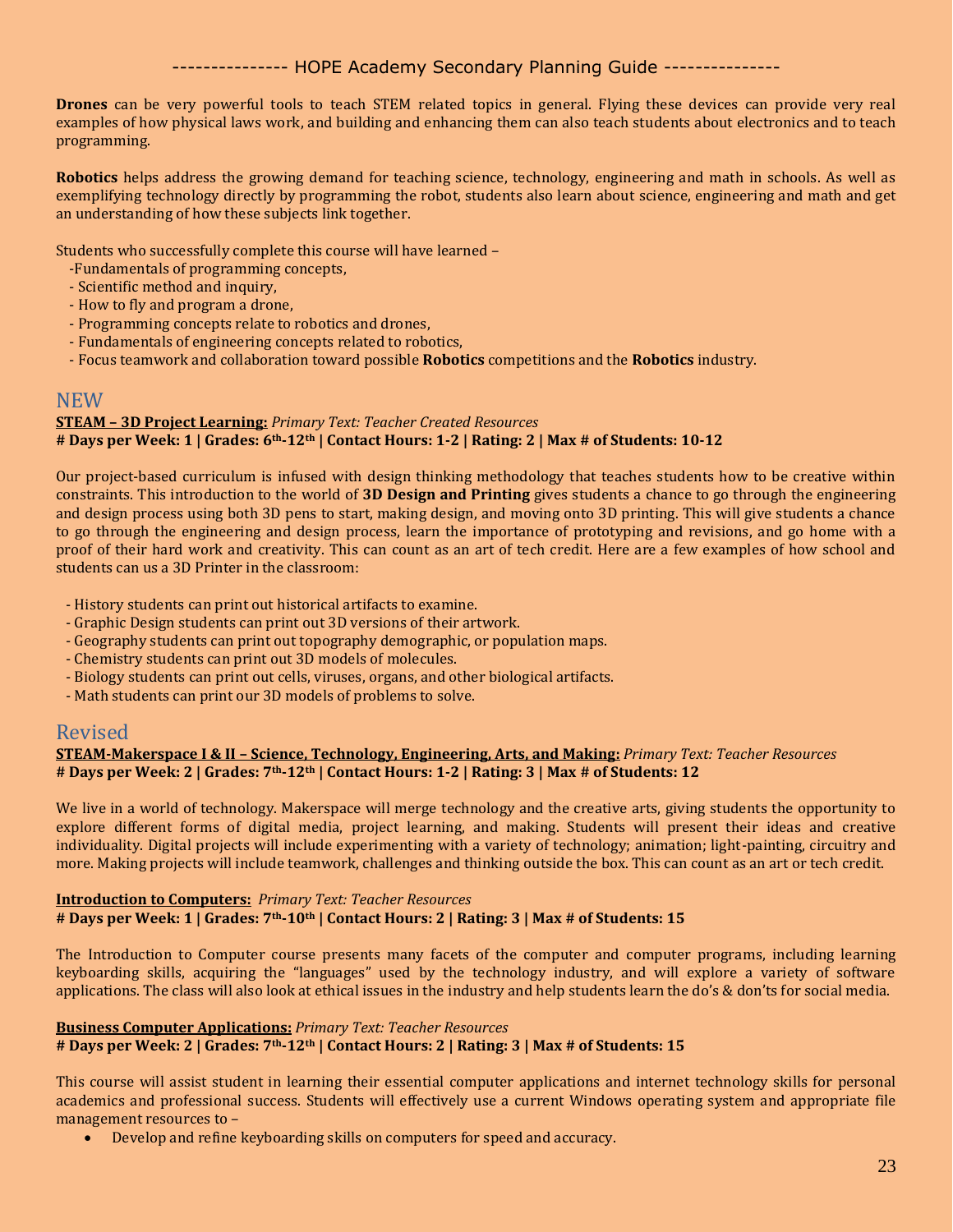- Apply word processing and desktop publishing functions to create, edit, manipulate formatting, cite resources, print and store personal business documents;
- Apply spreadsheet functions to solve financial, mathematical, and statistical problems in business;
- Create and edit charts and graphs to interpret spreadsheet data;
- Design and create databases to extract, sort, calculate, and report business data;
- Design, create, and execute an artistic and professional PowerPoint presentation which includes appropriate text formatting, graphics, animation, and public speaking skills, and use the Internet in an ethical manner to research, communicate, collaborate, and efficiently retrieve information.

This course features an employment unit designed to help students explore their career interests and set career goals. Many other hands-on projects integrating multiple office applications are also highlighted within the course curriculum.

#### **NEW**

#### **Computer Science Principles:** *Primary Text: Teacher Resources* **# Days per Week: 2 | Grades: 7th-12th | Contact Hours: 2 | Rating: 3 | Max # of Students: 15**

This course will introduce students to the essential ideas of computer science and show how computing and technology can influence the world. Students will creatively address real-world issues and concerns while using the same processes and tools as artists, writers, computer scientists, and engineers to bring ideas to life. Topics that include problem solving, design strategies and methodologies, organization of data (data structures), approaches to processing data (algorithms), analysis of potential solutions, and ethical and social implications of computing.

#### **Web Page Design (HTML/CSS/WordPress)**: *Primary Text: Teacher Resources* **# Days per Week: 2 | Grades: 7th-12th | Contact Hours: 2 | Rating: 3 | Max # of Students: 15**

This course is designed to provide students with the fundamentals of website creation practices by developing basic skills in HTMS 5 (Hypertext Markup Language) and CSS (Cascading Style Sheets) coding. Through various lessons, activities, and projects, student will be able to generally describe the workings of the Internet and worldwide web, understand HTML and CSS. In addition to learning HTML and CSS, student will learn WordPress. WordPress is the largest blogging tool and content management (CMS) in the world, powering over 31% of all sites across the web. While becoming familiar with web creation, student may start to see a future in a career of web development.

#### **Computer Geeks — Independent Study** *– Primary Text: Teacher Resources* **# Days per Week: 2 | Grades: 8th-12th | Contact Hours: 2 | Rating: 3 | Max # of Students: 15**

This class is an Independent Study Computer Environment. Students will choose a curriculum to complete independently (may require some prerequisites). Completion of a single curriculum will earn the student 0.5 technology credits. Students may choose to take two hours of this class, and complete additional homework in order to complete two or more curriculums earning a 1.0 Technology credit. The choices begin with Flash, Alice, Office 1 and/or 2, Beginning Programming, or Pre-Architecture. These four choices will be offered this year. All students will begin with Office 1 unless they can demonstrate proficiency to the instructor.

#### **Digital Photography & Design** – *Primary Text: Teacher Resources*

#### **# Days per Week: 1 | Grades: 6th-12th | Contact Hours: 1 | Rating: 3 | Max # of Students: 15**

This course is a foundational course in traditional and digital photography. Traditional understanding of cameras, light and processing will be studied. This understanding will be applied to the use of contemporary digital cameras. Successful completion of Digital Art is required as we will make extensive use of Photoshop 7.0 in this course. Students will be required to provide their own digital camera (types to be discussed on the first day).

#### **Yearbook Production:** *No Text - TreeRing Custom Yearbook Program Will be Used* **# Days per Week: 1-2 | Grades: 7th-12th | Contact Hours: 1-2 | Rating: 1 | Max # of Students: 15**

You are historians, journalists, and artists putting together a photojournalistic book that will be on shelves for many, many years to come. What you do in this room directly affects every person in the HOPE Academy community. But, that's not all. It also affects members of the whole homeschooling community, future students to HOPE and their families, and your own future 38-, 58- and 78-year-old selves. It is an honor and a big responsibility to be a part of the yearbook staff! Thank you for making the commitment! In this Interactive Media course, students will work as a team to create the secondary school yearbook (7-  $12<sup>th</sup>$  Grade). Topics covered include media ethics, caption and copy writing, photojournalism, layout and design principles, graphic design, digital imaging, advertising, sales, and video production, all of which are applied to the school yearbook.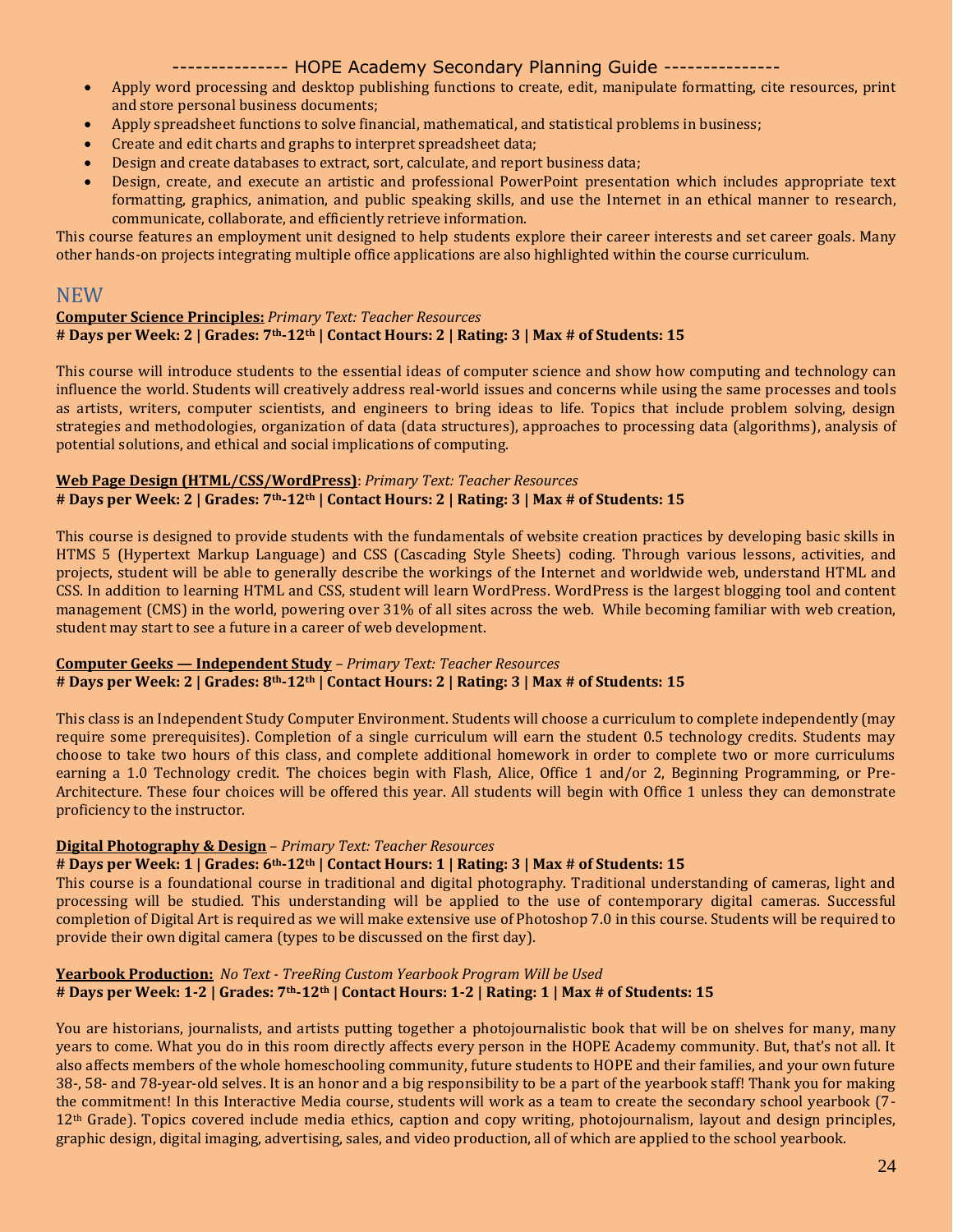Yearbook design includes creating aesthetically pleasing layouts, using enhancing graphics, and effectively using color. Integral to yearbook, journalism is developing and carrying out a theme, both visually and verbally, that suits HOPE Academy. Students in this class will have a hands-on experience utilizing a variety of computer software and technology. Leadership is an expected role for all students, which will manifest in assisting others, taking responsibility for themselves and others to make a product for the school, and by representing the yearbook staff in a positive way in the school community. This course requires 100% student dedication and after school time is likely to be necessary for this class. An application & teacher recommendation is required for this course.

#### **Introduction to Business:** *Primary Text: Teacher Resources* **# Days per Week: 1 |Grades: 8th-12th | Contact Hours: 1 | Rating: 3 | Max # of Students: 15**

This elective course is designed to help students understand the many sides to the realm of business. Covering the topics of marketing, leadership, finance, business ownership and other business world concepts, students will get a glimpse at what being a collegiate business major looks like. Students will learn to complete projects quickly and effectively, as well as achieving an in-depth knowledge of communication through technology and interpersonally. Group projects done in class will teach students to work as a team with a creative mindset. We will also study the ideas of finance, accounting, and personal financial plans in order to be trained for financial issues that come with life. Overall, the class is designed to be a fun environment that draws students toward the ideas of business and prepares them for a college environment.

#### **NEW**

#### **Principles of Marketing:** *Primary Text: Teacher Resources* **# Days per Week: 1 |Grades: 8th-12th | Contact Hours: 1 | Rating: 3 | Max # of Students: 15**

This course provides a basic foundation for further study in Business, specifically in Marketing. Students study economic functions at work in the marketplace, marketing functions including purchasing, pricing, and distribution functions. This course is based on the business and marketing core that includes communication skills, economics, financial analysis, and promotion. Both marketing and employment skills learned will improve and increase the chance of successful transition into the world of work. Leadership will be provided through activities and competitive events

### **World Language Courses**

**The HOPE Academy Courses of World Languages goal is to make our students lifelong language learners and communicators, to provide them the skills to interact in a diverse world and with other cultures. We will do this by empowering and inspiring them to learn a second language to provide them opportunities in a multi-cultural world and workplace.** 

#### **Spanish I:** *Primary Text: TBD* **# Days per Week: 2 | Grades: 7th-12th | Contact Hours: 2 | Rating: 4 | Max # of Students: 15**

In Spanish I, students will focus on vocabulary and grammar. They will learn different tenses such as present and past tense. Students will learn to write, read and speak in Spanish. They will work on projects that cover different Spanish cultures including Spain, South America and Central America.

#### **Spanish II:** *Primary Text: TBD* **# Days per Week: 2 | Grades: 7th-12th | Contact Hours: 2 | Rating: 4 | Max # of Students: 15**

Students will review the foundational skills for learning and communicating in the Spanish language. This course will focus on vocabulary and grammar. They will learn different tenses such as present, past tense and imperfect tenses. Students will learn to write, read and speak in Spanish. They will work on projects that will cover different Spanish cultures including Spain, South America and Central America. They will be able to read materials in Spanish such as short stories and also write short essays in the Spanish language.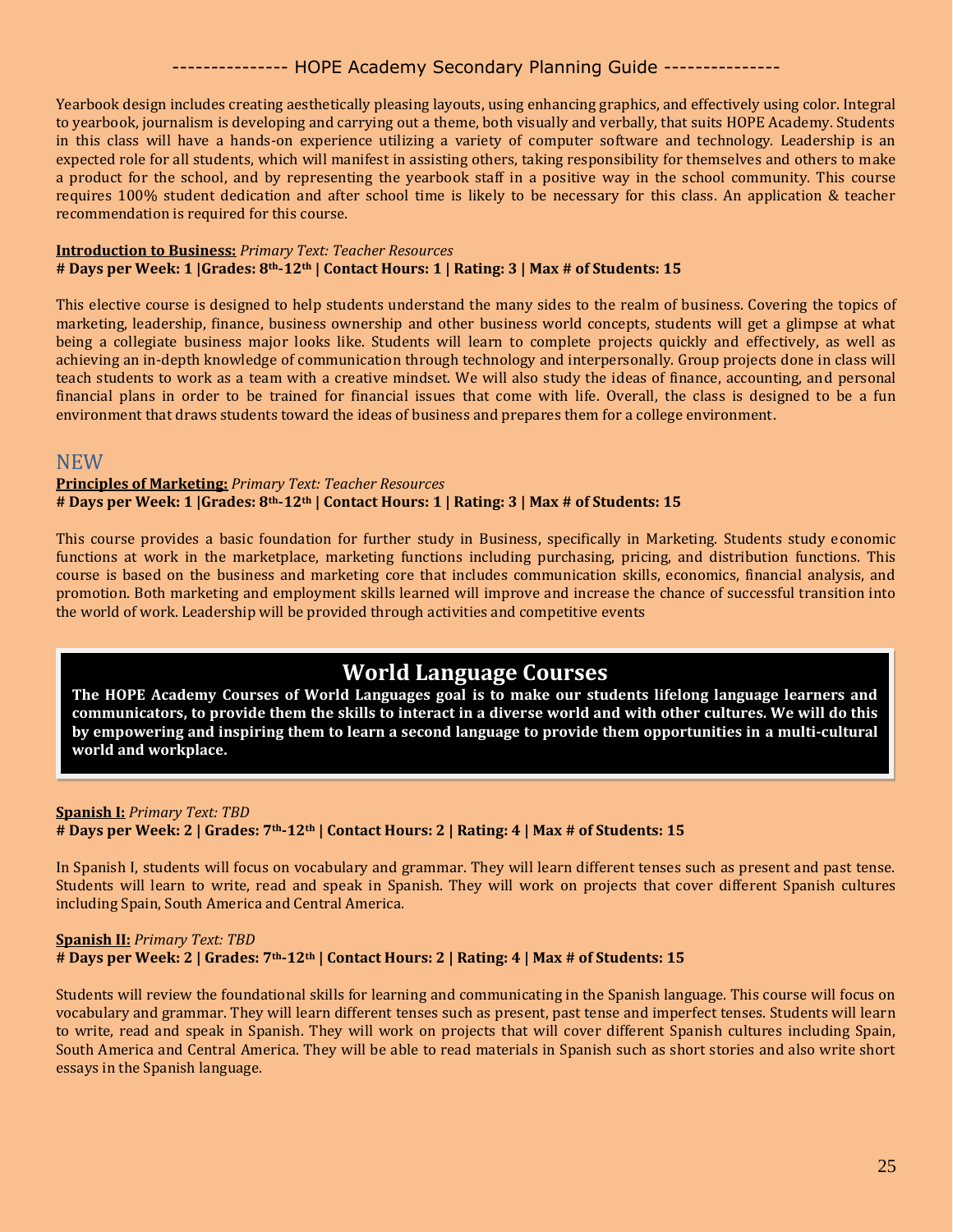#### **Spanish III:** *Primary Text: TBD* **# Days per Week: 2 | Grades: 7th-12th | Contact Hours: 2 | Rating: 4 | Max # of Students: 15**

Spanish 3 is an intensive language and culture course in which students will be expected to communicate almost entirely in Spanish. They will continue to learn Spanish grammar and expand their vocabulary while further developing their reading, writing, listening, and speaking skills. Students will learn how to tell stories in the past, describe art and music, and use commands to give advice on nutrition and health. They will also learn deeper aspects of Latin American and Spanish culture through a variety of avenues such as current events, music, novellas, film, and projects. This course will prepare students for placement into college-level Spanish courses. As with other Spanish classes about 90% of instruction will be in the target language and students will be expected to use as much Spanish as possible every day.

#### **French I:** *Primary Text: TBD*

#### **# Days per Week: 2 | Grades: 7th-12th | Contact Hours: 2 | Rating: 4 | Max # of Students: 15**

Designed to introduce students to the French language and culture. French I emphasizes basic grammar and syntax, simple vocabulary, and the spoken ascent so that students can read, write, speak, and understand the language at a basic level within predictable areas of need, using customary courtesies and conventions. French culture is introduced through the art, literature, customs, and history of the French-speaking people.

#### **French II:** *Primary Text: TBD*

#### **# Days per Week: 2 | Grades: 7th-12th | Contact Hours: 2 | Rating: 4 | Max # of Students: 15**

French II courses build upon skills developed in French I, extending students' ability to understand and express themselves in French and increasing their vocabulary. Typically, students learn how to engage in discourse for informative or social purposes, write expressions or passages that show understanding of sentence construction and the rules of grammar, and comprehend the language when spoken slowly. Students usually explore the customs, history, and art forms of Frenchspeaking people to deepen their understanding of the culture(s).

#### **German I:** *Primary Text: TBD*

#### **# Days per Week: 2 | Grades: 7th-12th | Contact Hours: 2 | Rating: 4 | Max # of Students: 15**

Designed to introduce students to the German language and culture. emphasize basic grammar and syntax, simple vocabulary, and the spoken ascent so that students can read, write, speak, and understand the language at a basic level within predictable areas of need, using customary courtesies and conventions. German culture is introduced through the art, literature, customs, and history of the French-speaking people.

#### **German II:** *Primary Text: TBD*

#### **# Days per Week: 2 | Grades: 7th-12th | Contact Hours: 2 | Rating: 4 | Max # of Students: 15**

German II courses build upon skills developed in German I, extending students' ability to understand and express themselves in French and increasing their vocabulary. Typically, students learn how to engage in discourse for informative or social purposes, write expressions or passages that show understanding of sentence construction and the rules of grammar, and comprehend the language when spoken slowly. Students usually explore the customs, history, and art forms of Germanspeaking people to deepen their understanding of the culture(s).

#### **ASL (American Sign Language) I:** *Primary Text: TBD*

### **# Days per Week: 2 | Grades: 7th-12th | Contact Hours: 2 | Rating: 4 | Max # of Students: 15**

ASL I is an introduction to American Sign Language and the Deaf community. Students will learn basic vocabulary, grammar, sentence structure, and cultural foundations of ASL. Students will begin to learn to express themselves through signing by using: concrete ideas, finger-spelling and grammar. Using age appropriate activities, students develop the ability to perform the tasks of the novice language learner. The novice language learner, when dealing with familiar topics, should:

- •Understand short signed phrases when attending and respond expressively with learned material;
- •Produce learned signs, phrases, and sentences;
- •Be able to transcribe American Sign Language (ASL) into English gloss;
- •Recognize the importance of communication and how it relates to the American Deaf culture; and
- •Recognize the importance of acquiring accuracy of expression by knowing the components of ASL, including grammar.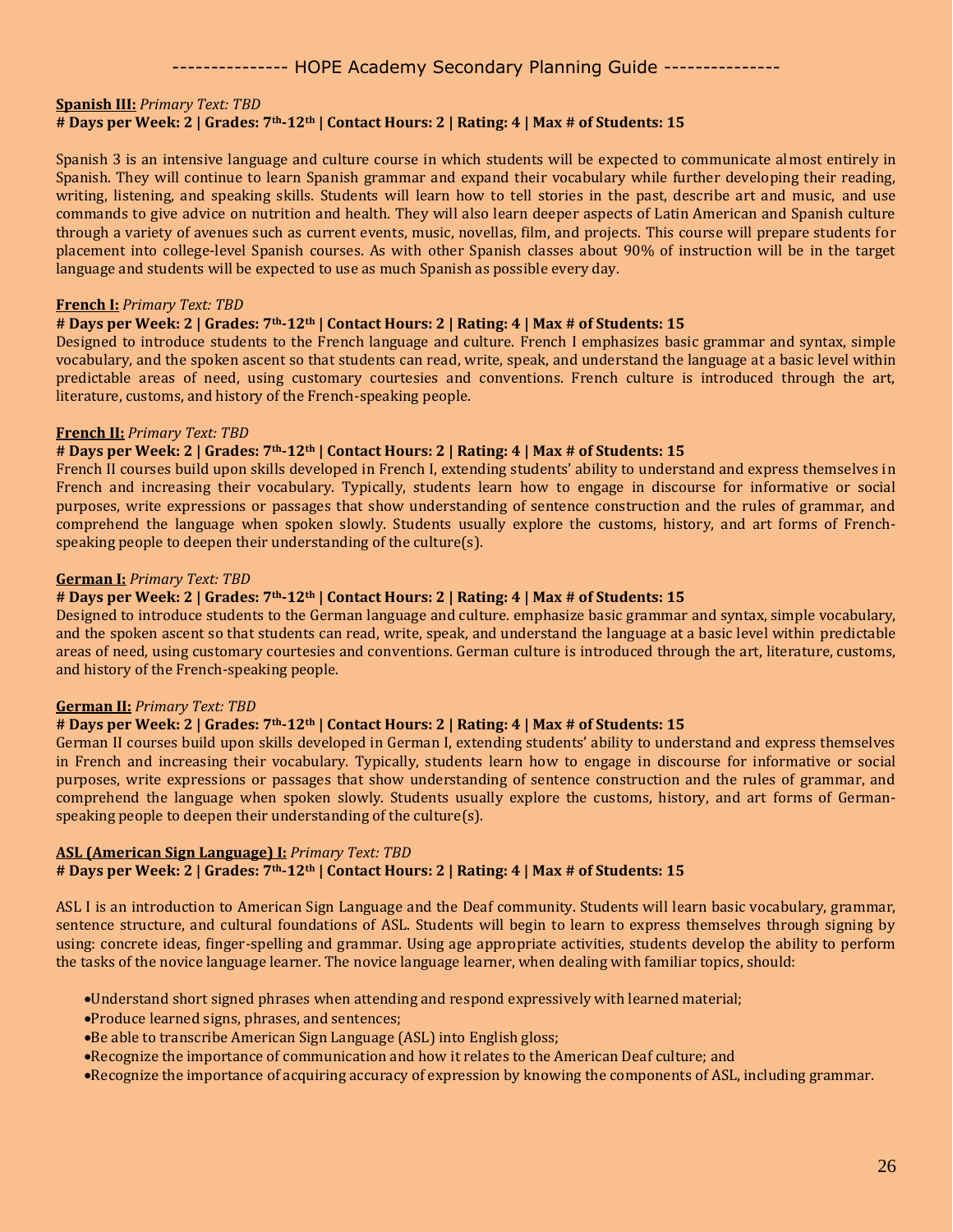### **Physical Education & Health Electives Courses**

**The HOPE Academy Physical Education Courses are designed to explore. The courses include Individual/Dual Sports and Weight Training classes. Fundamental skills and player development are introduced in all the sports classes.**

#### **Physical Education – Sports:** *Primary Text: Teacher Resources* **# Days per Week: 1 | Grades: 7th-12th | Contact Hours: 1 | Rating: 1 | Max # of Students: 20**

Students will be involved in multiple sports and physical activities, covering basic skills and rules concerning each sport or activity. In addition, students will be introduced to health topics and learn the names of some individual muscles and bones. Students will learn about and experience individual sports.

#### **Physical Education – Mixed Activities:** *Primary Text: Teacher Resources* **# Days per Week: 1 | Grades: 7th-12th | Contact Hours: 1 | Rating: 1 | Max # of Students: 20**

Students will be involved in multiple physical presentations and physical activities, covering basic skills and rules of each activity. In addition, students will be introduced to health topics and learn the names of some individual muscles and bones. Students will learn about and experience healthy interaction, and physical activity.

#### **Krav Maga Self Defense Course:** *Primary Text: Teacher Resources* **# Days per Week: 1 | Grades: 7th-12th | Contact Hours: 1 | Rating: 1 | Max # of Students: 20**

Krav Maga (pronounced "krahv mahGAH") is an effective modern and dynamic self-defense and fighting system. It is designed to be practical and intuitive for people of any age, shape or size. These techniques expand on your natural instincts to develop skills quickly and effectively, while enabling you to address attack under any scenario. You will learn how to defend yourself and your loved ones, while gaining increased awareness and instinctive reflexes. Krav Maga ("contact combat" in Hebrew) was developed in the 1950's combining the most effective techniques and philosophies from various martial arts and fight training. It was originally taught to the Israeli Army, ad instruction for civilians began in the late 70's. Multiple forms of Krav Maga continue today; civilian (self-defense), law enforcement (arrest or detain) and military. We will be working toward the civilian, or self-defense methods for this class. There are no elaborate choreographies or absolutes. There are no uniforms and no traditions. We do not train in Krav Maga to start fights or show off. We train to save our own lives and the lives of our loved ones.

#### **Physical Education–Horsemanship 101 4th-12th: Class will be Fridays ONLY**–*Primary Text: TBD* **# Days per Week: 1 | Grades: 4th-8th | Contact Hours: 2 | Rating: 2 | Max # of Students: 5 # Days per Week: 1 | Grades: 9th-12th | Contact Hours: 2-3 | Rating: 3 | Max # of Students: 5**

This is aimed for students who want to learn more about horses, care of horses, tack and feeding, and ultimately gaining some beginning riding skills!! The class will be every other week at a separate location – the barn! The class will be a 2 ½ hour class to incorporate the time needed to make the most of our learning about/with the horses.

#### **Physical Education – Horsemanship 201: Class will be Fridays ONLY**–*Primary Text: TBD* **# Days per Week: 1 | Grades: 5th-8th | Contact Hours: 1 | Rating: 2 | Max # of Students: 5 # Days per Week: 1 | Grades: 9th-12th | Contact Hours: 2-3 | Rating: 3 | Max # of Students: 5**

This class will build on the skills of Horsemanship 101. Students who have had some exposure to working with/riding horses will fit nicely into this class. This class will allow students to have the responsibility of preparing the horse for riding; saddling, grooming, and more. Students will gain more in-depth knowledge of what it means to care for and learn to ride a horse. The class will be every other week at a separate location – the barn! The class will be a  $2 \frac{1}{2}$  hour class to incorporate the time needed to make the most of our learning about/with the horses.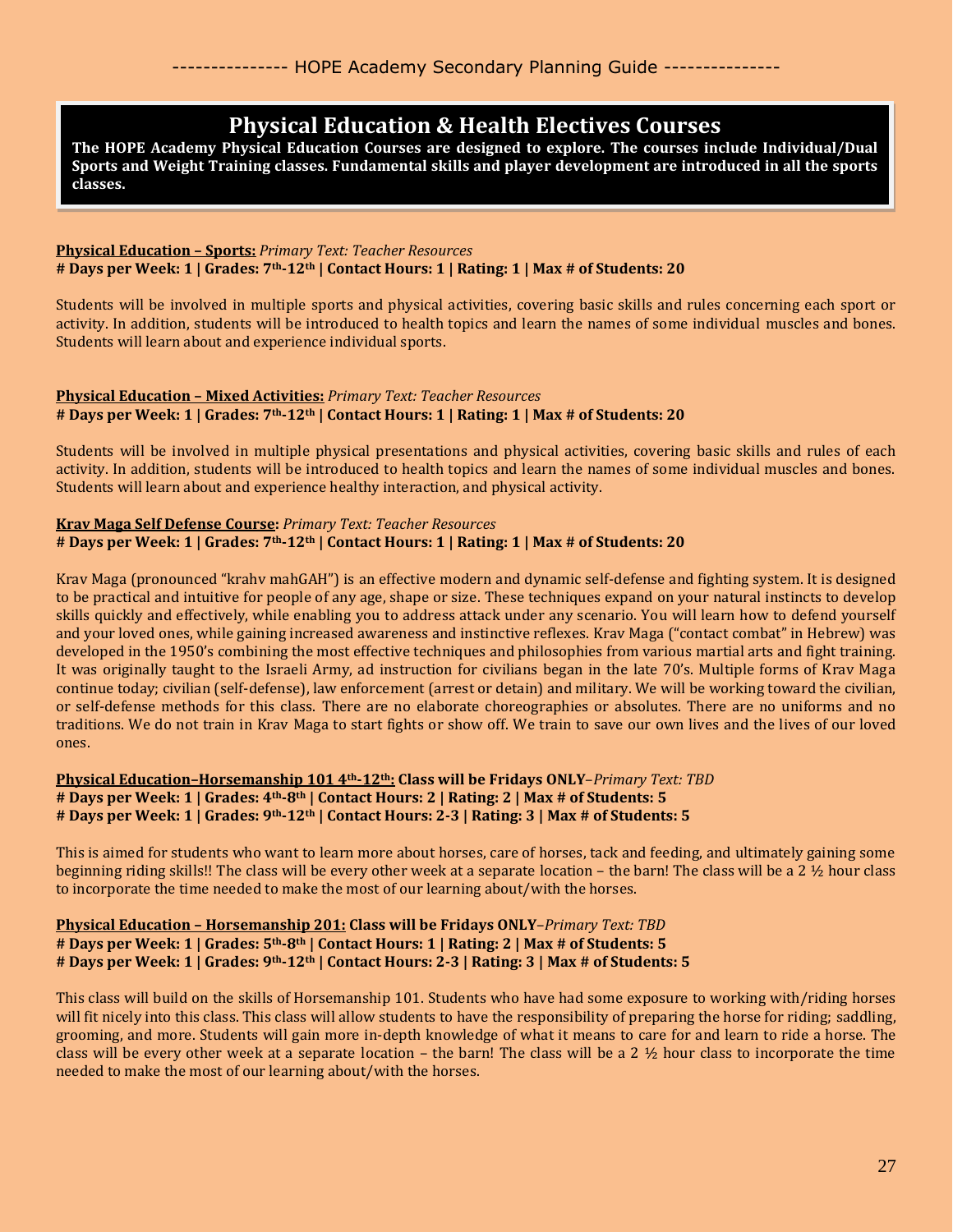#### **Nutrition:** *Primary Text: Teacher Resources*

#### **# Days per Week: 1 | Grades: 7th-12th | Contact Hours: 1 | Rating: 2 | Max # of Students: 15**

Principles of Human Nutrition provides an integrated overview of the physiological requirements and functions of protein, energy, and the major vitamins and minerals that are determinants of health and diseases in human populations. Topics include the following:

- Dietary sources, in take levels, physiological role, and requirement of major nutrients.
- •The biological determinants of nutrient requirements and the assessment of nutrient status of individuals and populations.
- •The rationale for the development of dietary guidelines and of nutrition policies in different countries.
- •The role of diet in the development of chronic diseases, such as cardiovascular disease, cancer, diabetes, etc.

### **Art Education Electives Courses**

**The HOPE Academy Visual Arts Program provides students with a studio-based learning environment to explore their creativity through a variety of techniques and mediums. In each class, student artists are exposed to technical applications, composition and art in historical context to strengthen their skills and build upon their knowledge and appreciation for the visual arts. Classes may be repeated multiple times for advanced instruction and portfolio development. The Visual Arts Program is a vibrant and integral part of the HOPE learning experience where students learn to apply the language of visual expression.**

#### **Creative Art-Comprehensive (Art Experience):** *Primary Text: Teacher Resources* **# Days per Week: 1 | Grades: 7th-12th | Contact Hours: 1 | Rating: 2 | Max # of Students: 15**

Art Experience is a recommended foundational art course for all incoming freshmen. The course establishes a basic understanding of drawing and painting techniques and observational skills as well as development of an artistic approach to color, art elements, and design principles in composition. Students will experience a range of mediums, materials and learning appropriate techniques to execute various projects.

#### **Creative Art-Drawing (Drawing 1st Sem & Paint (2nd Sem):** *Primary Text: Teacher Resources* **# Days per Week: 1 | Grades: 7th-12th | Contact Hours: 1 | Rating: 2 |Max # of Students: 15**

This course will explore art utilizing drawing and painting, and the understanding of drawing from the right side of the brain. It follows the philosophy that drawing can be a trained skill and not necessarily a natural talent. This class will also explore two-dimensional color concepts. Skills in acrylic, oil and watercolor painting techniques as well as mono-printing, reduction printing, relief and screen printing will be developed. Knowledge of basic drawing skills, composition and good craftsmanship are necessary for this course.

#### **Art Studio:** *Primary Text: Teacher Resources* **# Days per Week: 1 | Grades: 7th-12th | Contact Hours: 1 | Rating: 2 | Max # of Students: 15**

This is a class designed for intermediate and beginning students who are teachable to grow in their drawing and painting skills as well as explore different exciting mediums such as pastels, acrylic paint, printmaking, charcoal, pen and ink and some 3-D materials such as clay and paper Mache' etc. We will learn from master artists and explore more contemporary art themes. Students have an opportunity to work at their own pace on the varying projects that are offered to enjoy the creative process and product! Each year we will have a new and exciting focus, so both new and returning students are encouraged to join us to find their creative niche!

#### **"CRAZY" Art:** *Primary Text: Teacher Resources*

**# Days per Week: 1 | Grades: 7th-12th | Contact Hours: 1 | Rating: 1 | Max # of Students: 15**

This class will explore some exciting and fun "out-of-the-box" mediums of art. Projects such as DUCT TAPE Projects and MURAL PAINTING will be explored, as well as other projects as CHIHULY-INSPIRED 'GLASS' SCULPTURES, MILK ART, FROZEN BUBBLES, MODERN TIN ART, BOTTLE CAP/RESCYCLEABLE ART, and much more. Students will get CRAZY CREATIVE with this class.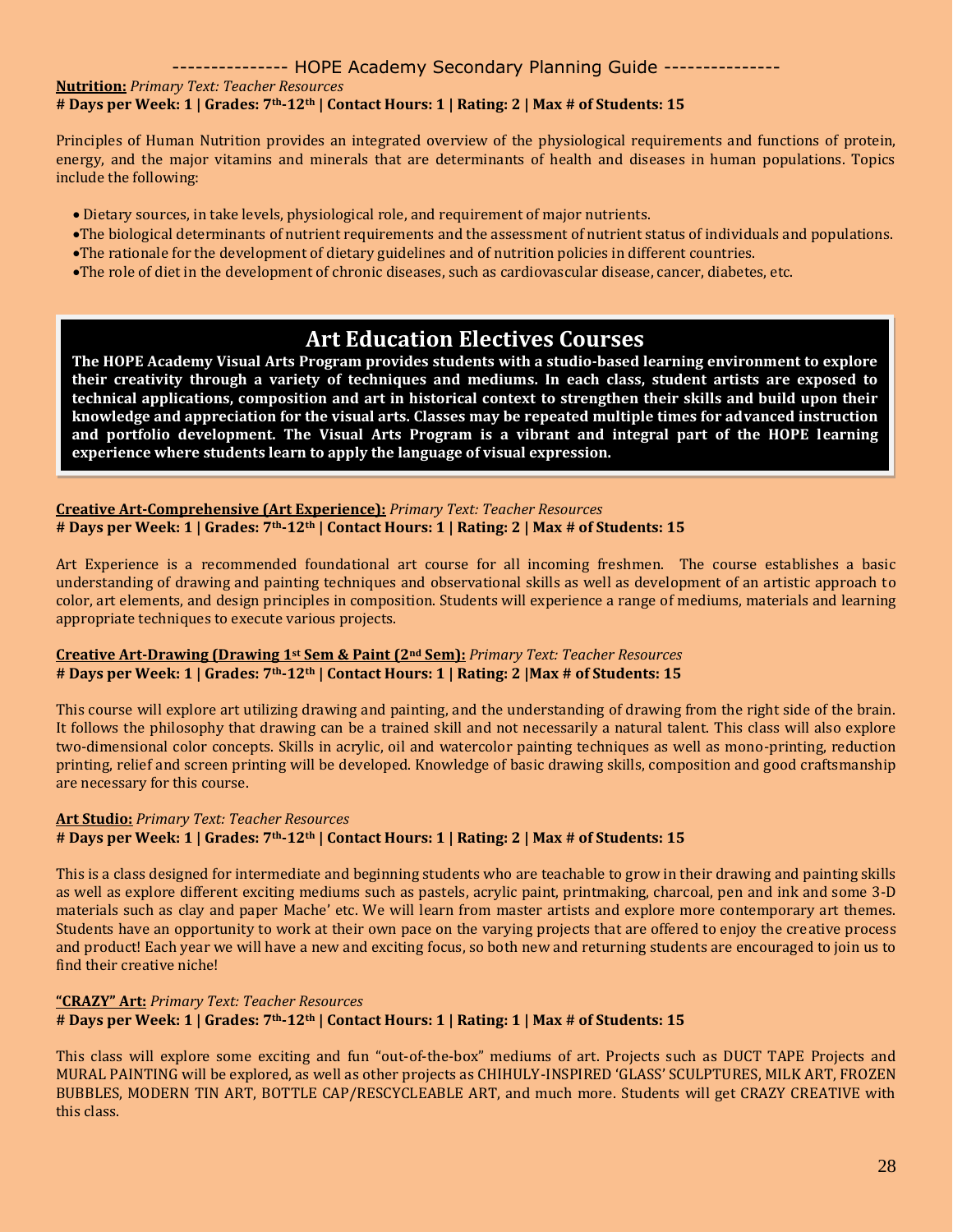#### Revised

#### **Beginning Pottery & Hand Throwing:** *Primary Text: Teacher Resources*

#### **# Days per Week: 1 | Grades: 7th-12th | Contact Hours: 1| Rating: 1 | Max # of Students: 6**

The Beginning Pottery course introduces pottery as an art form, and will explore the basics of forming and shaping clay. Taken as the beginning of a ceramics/sculpture program, this course will continue and include glazing, firing, designing, and kiln loading. Students receive an overview of the history of ceramics and acquire techniques in hand-building. Programs may require students to create a glaze notebook, which allows them to record accrued gaze recipes, preparation facts and application techniques. These notes will be used when students begin experimenting on a variety of pottery projects.

Introduction to Throwing teaches students the fundamental wheel-working skills used for shaping clay. Students will practice using the potter's wheel and begin throwing basic forms, such as bowls and mugs. They will also learn how the firing process impacts the form and aesthetics of a ceramic piece, as well as how to incorporate decorations and embellishments. Instruction will develop skills in their own artistic creation and build confidence in self- expression, and in the students' abilities to communicate about their own artwork while learning about culturally significant Artists who are famous for this medium of artwork. This is an introductory ceramics or pottery course.

#### NEW

#### **Advanced Hand-Building and Throwing** *Primary Text: Teacher Resources* **# Days per Week: 1 | Grades: 7th-12th | Contact Hours: 1| Rating: 1 | Max # of Students: 6 Prerequisite Class – Beginning Pottery & Hand Throwing**

This class is the next step after Beginning Pottery & Hand Throwing. Students will continue their exploration of ceramic art by practicing advanced hand-building techniques, such as pinching and coiling. The design and creation of utilitarian pieces is emphasized; students learn balance and proportion, wall thickness correction, surface decoration techniques and new firing options. Students will eventually get the liberty of making creative pieces, but also learn how to make "functional art," such as vases cups and bowls, and more. Advanced aesthetic, technical and conceptual problems are also covered. With guidance, students assist in the bisque and glaze firing of their own work.

#### **NEW**

#### **Sculpting:** *Primary Text: Teacher Resources* **# Days per Week: 1 | Grades: 7th-12th | Contact Hours: 1| Rating: 1 | Max # of Students: 12**

Students who take ceramics or pottery classes often take a sculpting class. Sculpting classes range in difficulty and may be a succession to provide progressive instruction in clay modeling, casting, subtracting, forming, constructing and designing. Students learn the origins of pottery sculpting and how the art has evolved. They also explore geometric, abstract and organic forms through reading, discussions, critiques and hands-on sculpting projects. This class is recommended once a student has gained foundational skills and basic knowledge of clay.

#### **Floral Design/Creative Event Planning & Design:** *Primary Text: Teacher Resources* **# Days per Week: 1 | Grades: 6-12th | Contact Hours: 2 | Rating: 1 | Max # of Students: 15**

In this class you will learn the basics of floral design, including principles and elements of color theory, tools of the trade, handling and flower identification, and how to create basic arrangements. You will create designs for holidays and events that would equal any florist and event planner. The class will be active and fun to create arrangements for use at school or as a fundraiser.

#### **Fundamentals of Graphic Design -- Composition & Creativity:** *Primary Text: Teacher Resources* **# Days per Week: 1 | Grades: 6-12th | Contact Hours: 2 | Rating: 1 | Max # of Students: 15**

Is there any mistaking McDonalds' "Golden Arches" or the Nike "swoosh?" Can you identify the Disney fonts or the specific shade of Barbie doll pink Of course, because behind each of these strong recognizable brands is the work of a graphic artist! Students will be introduced to the field of Graphic Design and learn what designers do; communicate visually while striving to achieve intellectual and emotional responses through simple, to-the-point messages and clear, memorable designs. Students will see how graphic designers use intentional, visual manipulation to create meaning through the careful selection, thoughtful layout, strategic placement of images, illustrations, and typography. In this class, designers will learn about the elements of art, line, shape, color, and texture, and the principles of design. They will practice working with points, lines and planes, and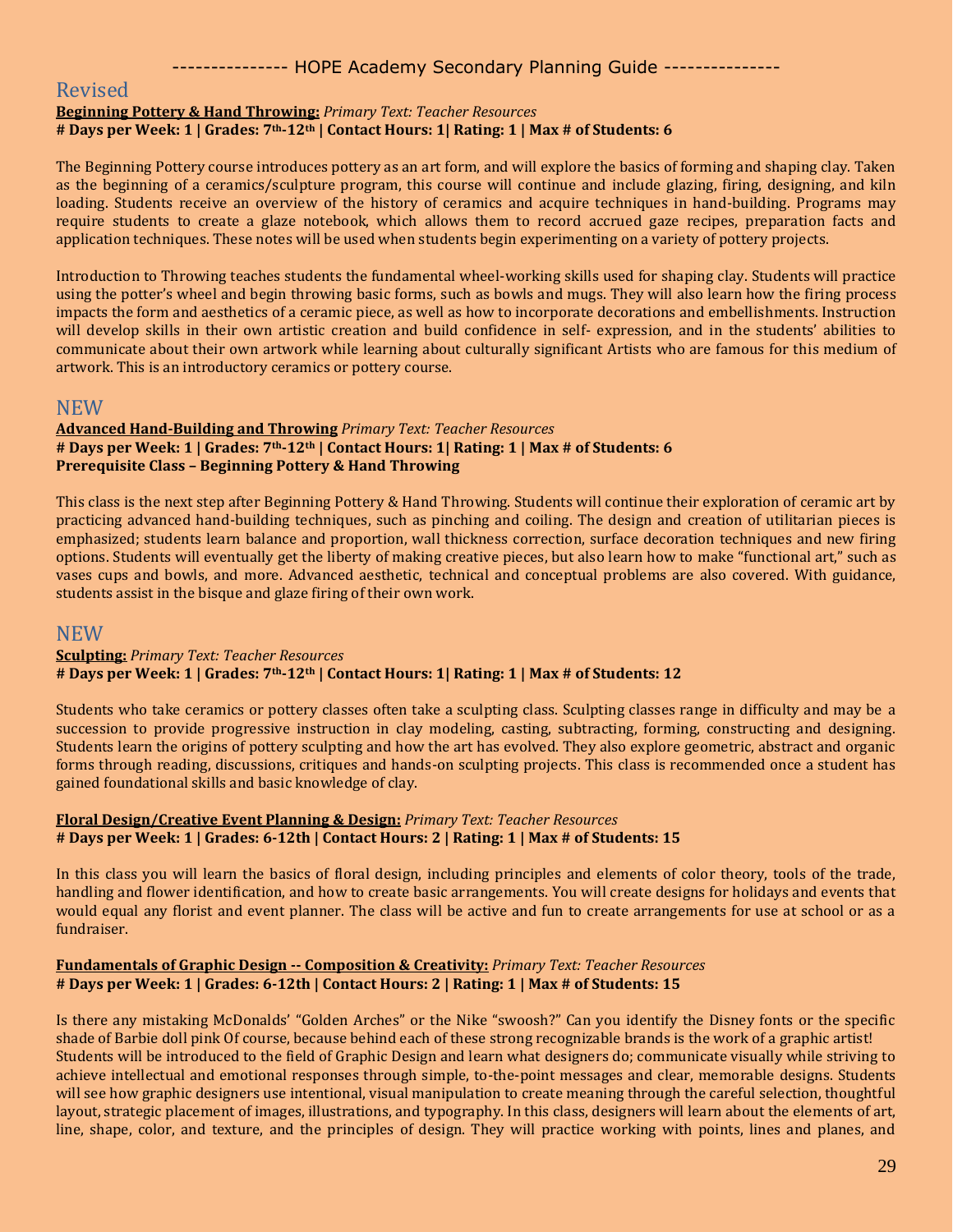experiment with color theory. They will also examine the power of words through typography, including type choices that make text more readable and understandable. They will learn how to organize text for content, ease of use, and comprehension through the selection of fonts, font pairing, and font hierarchy. Students will learn to express and develop their visual concepts through the building blocks of the design processes; thumbnail sketches, rough sketches, and comprehensive sketches.

#### **Printmaking & 3D Art Projects:** *Teacher Resources*

#### **# Days per Week: 1 | Grades: 7th-12th | Contact Hours: 3 | Rating: 2 | Max # of Students: 15**

This class will familiarize students with the term "Print Media" and 3-D Art. Basic elements of Art and Principles of Design will be stressed within printed compositions. A variety of printmaking techniques will be utilized. Class activities are project based and will include block print and lettering and layout techniques. Students will be guided through structural concepts which including conceptual aspects of printmaking. Additionally, students will engage in sculpture activities that will be made of a variety of materials into 3D projects. This may include paper, metal, clay, and other mediums. In order to succeed in this class, students must meet the required criteria given for all assignments, be prepared to question and critique their own work as well as the work of other artists and approach each art process with an open mind and positive attitude.

#### **Wood Working & Design - Beginning:** *Teacher Resources*

#### **# Days per Week: 1 | Grades: 7th-12th | Contact Hours: 3 | Rating: 2 | Max # of Students: 10**

This course is an introduction to high school work working, designed to familiarize students with the basic hand tool, and machine tool processes. Upon completion of this course, students will demonstrate a working knowledge of basic techniques for general hand and power tool wood working and wood finishing. Through the production of authentic task projects, students will know the importance of safety, cooperative practices and craftsmanship in their daily activities.

#### **NEW**

#### **Wood Working & Design - Intermediate:** *Teacher Resources*

**# Days per Week: 1 | Grades: 10th-12th | Contact Hours: 3 | Rating: 2 | Max # of Students: 10 Prerequisite – Wood Working & Design Beginning MUST be taken prior to approval for this class. Also, teacher must be given approval that student is prepared for this class.**

This intermediate woodworking class concentrates on expanding the knowledge and skills in several areas of woodworking. Objectives of the course will be accomplished by using a semi-mass production technique as the student builds selected projects. The students will gain more experience and skill as they use power tools and machinery. Emphasis will be placed upon the development of proficiency and accuracy in all areas of study. Students will study the process of planning a project, calculating the cost of the project and developing proper construction procedures. A student may take this course more than one time if desired, with instructor's permission. Each year's projects may differ, and will be chosen at the start of each school year.

### **Music and Theater Education Electives Courses**

**The Performing Arts Courses provides students with opportunities to explore different forms of thinking and ways of knowing based on human judgment, invention, and imagination. Through dance, music, theatre, and the visual arts, students convey knowledge and meaning through the study of these other subjects. In the study of the Arts, students can be creative, evaluative, solve problems, imagine, work collaboratively, and apply selfdiscipline. They are given the opportunity to use the potential of the human mind to be uniquely creative.** 

#### **Guitar:** *Primary Text: Teacher Resources*

#### **# Days per Week: 1 | Grades: 7th-12th | Contact Hours: 1 | Rating: 3 | Max # of Students: 15**

This class is for students who would like to learn how to play the guitar or advance their guitar playing skills. Students will learn tuning, chords, strumming, picking, PIMA and will cover all music genres. Not recommended for advanced students. This class will be open to both senior high and junior high students. \*\*Students will be responsible to provide their own instruments.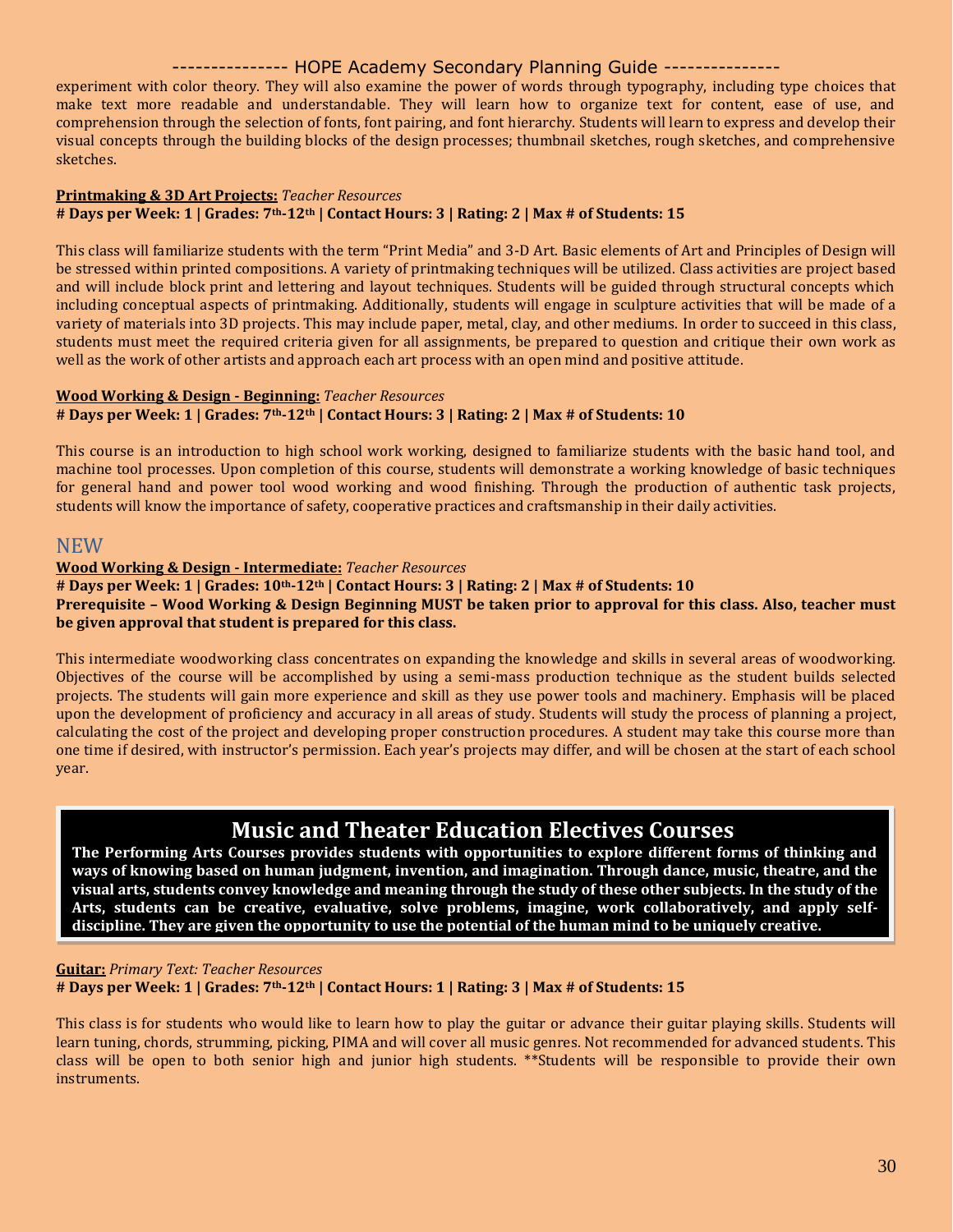#### **World Percussion Ensemble 6-12th**: *Primary Text: Teacher Resources*

#### **# Days per Week: 1 | Grades: 7th-12th | Contact Hours: 1 | Rating: 2 | Max # of Students: 15**

Students will explore sound and rhythm in an exciting way with both pitched and non-pitched percussion instruments and objects. Following the ideas of "STOMP", students will discover how to combine different sounds to create a musical presentation. Rhythm will be taught through notation and by rote technique. Students will create a variety of music in both ensemble and solo playing on a variety of instruments. This group will perform at least twice during the year.

#### **Chorus-Mixed:** *Primary Text: Teacher Resources* **# Days per Week: 1 | Grades: 7th-12th | Contact Hours: 1 | Rating: 2 | Max # of Students: 15**

Chorus – Mixed is a non-audition choir that is open to all students, grades 7th-12th. This choir gives new singers the opportunity to perform in a group. Students will learn about the different styles of music, how to read music, and how to perform. Experience is not needed to be in this ensemble, so all beginners are welcome.

#### **Theater Arts:** *Primary Text: Teacher Resources* **# Days per Week: 1 | Grades: 7th-12th | Contact Hours: 1 | Rating: 2 | Max # of Students: 15**

This course is designed to teach students basic theater principles in stage movement, voice, diction, and pantomime. Students will study the history of vocabulary of theater and will develop oral interpretation skills. Additionally, they will practice techniques to overcome stage-fright and develop self-confidence. A concentration of improvisational techniques and acting skills for in-class performance and video projects will be a strong focus for this class.

Students will begin to write original scenes, and in addition to practicing acting skills and improvisational techniques, they will culminate their skills into one school performance per school year. Students will study the works of selected major playwrights. This course covers the history, structure, appreciation and production of drama.

#### **Musical Theater Arts:** *Primary Text: Teacher Resources*

#### **# Days per Week: 1 | Grades: 7th-12th | Contact Hours: 1 | Rating: 2 | Max # of Students: 15**

Students will audition, rehearse and perform while assisting in costuming and producing a large-scale musical theatre performance. Singing, dancing and acting will be incorporated into this class; however, lack of experience should not be a deterrent to participating. Instruction will be provided for required skills and there will be many roles available for students of all abilities and interests. This is a performance class; students are required to spend time in memorizing lines and rehearsing musical numbers. Performances will be at the Arvada HOPE site, or if necessary, at an outside venue during the spring. Students will be required to attend classes, dress rehearsals and the performances, dates TBD. Parents will be required to serve on at least one production committee per number of children they have enrolled in this class.

#### **Improv Theatre Games:** *Primary Text: Teacher Resources*

#### **# Days per Week: 1 | Grades: 7th-12th | Contact Hours: 1 | Rating: 2 | Max # of Students: 15**

FUN(NY) and ENGAGING – In this class the laughs come naturally as improvisational scenes, stories or skits are explored. The environment will encourage imagination and lots of creativity that "just happens." No scripts, no props, no "visible" settings, let along any costumes. Creativity and imaginations will be at work. The class time will be spent with fun brain-tingling warm up, comic (or not comic) fictional-character-building, lessons in gibberish language and lots of improve games. It all comes together in just minutes or even seconds. The bonus is that these activities help breed good listening skills and self-confidence. So, come have FUN and be FUNNY!

#### **Drama—Stagecraft:** *Primary Text: Teacher Resources* **# Days per Week: 1 | Grades: 7th-12th | Contact Hours: 1 | Rating: 2 | Max # of Students: 15**

Students will study and produce the technical side of a theater production. Units to be covered will include set design and building, light and sound design, costuming and prop acquisition. All students will be responsible for participating in one of the current quarter theater productions at the school (which will require additional time commitment prior to performances). This is a hands-on course instructs students on the safe use of power tools, paint and electricity.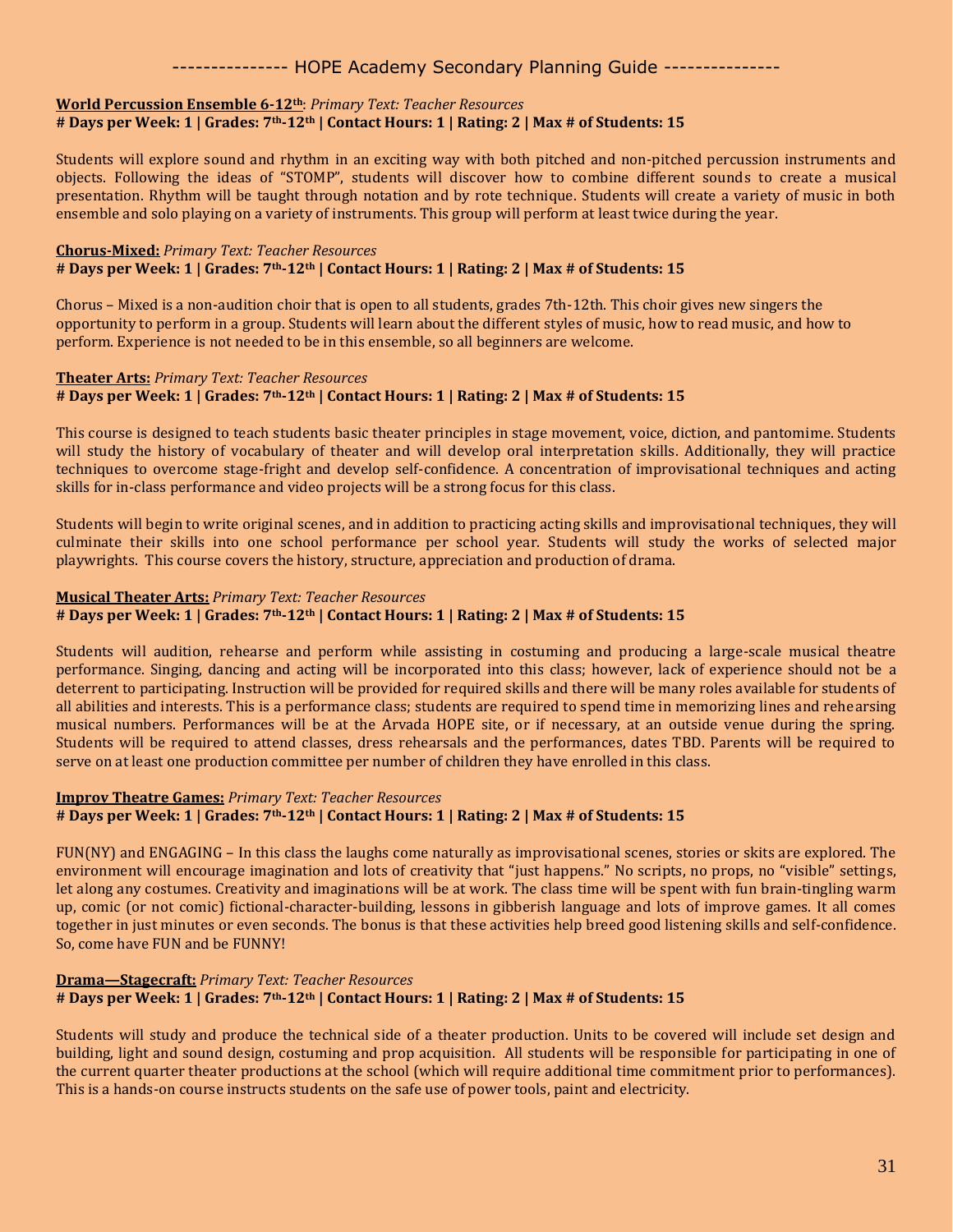### **Misc. Or Other Specific Electives Courses**

**HOPE Academy strives to offer a rich and well-rounded course offering. In doing so, we have developed many unique courses and opportunities for students. This will allow students to explore more specialized topics and prepare for college or the workplace.**

#### **Iron Chef Anyone? Cooking Class: 7th-12th Grade –** *Primary Text: Cooking with Kids and teacher resources* **#Days per Week: 1 | Grades: 4th-6th | Contact Hours: 1 | Rating: 1 | Max #\* of Students: 15**

This will be an introduction to preparing and enjoying "real food" that is both nutritious and delicious. They will learn basic cooking skills and have a great deal of fun doing so. If you are not familiar with the "Iron Chef Competitions", we will incorporate a little bit of fun competitions once students had learned some basic skills. A focus will be toward health and wellbeing, and how to become empowered as a conscious consumer in a growing marketplace with so many ways to eat highcalorie, low-nutritional diets. There will be opportunities to serve other students' lunch or even an evening serving their parents what they know and have learned!

#### **Anyone with a Sweet Tooth? Delicious Deserts-***Teacher Resources* **#Days per Week: 1 | Grades: 4th-6th | Contact Hours: 1 | Rating: 1 | Max #\* of Students: 15**

The smell of cookies is in the oven, the silky feel of melted chocolate with stick sweet fresh-made caramel, with a hint of peppermint. Students will learn the art of baking and exploring the vast world of homemade desserts. These sweet treats are always a favorite and very typically simple to make. Bakers will prepare a variety of desserts for friends, family and of course staff! As well, they will explore and create desserts including cakes, puddings, cookies and many different frozen desserts for those hot days. The class will include how to decorate with icings, garnishing techniques, and much, much more to delight and impress.

#### **Sewing for Beginners: 4th-8th Grade –** *Primary Text: Teacher Resources* **#Days per Week: 1 | Grades: 4th-8th | Contact Hours: 1 | Rating: 1 | Max #\* of Students: 15**

This class will teach students how to follow directions, with a paper pattern using 1 - 2 pieces. We will work on cutting and other techniques with fabrics, make casings, hems, facing, variety of stitching, use and techniques of a sewing machine, how to press using an iron, using a tape measure from the strait of grain, use notches, pins, press and measure seam allowance, and much more. This will all culminate into constructing and completing a wearable garment, and many other fun projects.

#### **Knitting & Crocheting: 4th-8th Grade –** *Primary Text: Teacher Resources* **#Days per Week: 1 | Grades: 4th-8th | Contact Hours: 1 | Rating: 1 | Max #\* of Students: 15**

Have you always wanted to learn how to knit or crochet? Did you learn at one time and then forget? Even if you have never picked up a ball of yarn or needles, we are here to teach you how to do both. Come learn the basics of knit and purl stick, casting on/binding off, and increasing and decreasing stitches in knitting. This class is perfect for crochet "wanta-be's," as you will learn the basic stitches of chain, single, double and triple crochet, and continue into other patterns that can be used to create increasingly complex designs.

#### **Office or Classroom Aide:** *No Text* **# Days per Week: 1 | Grades: 7th-12th | Contact Hours: 1 | Rating: 1 | Max # of Students: 15**

The student aid program is designed to allow opportunities for students to share their gifts in areas around the school. This may be serving in a classroom, front office, and other potential "jobs" or projects within the school environment. They will be paired with an adult in the appropriate setting as a mentor to learn work related behaviors and develop relationships across a broader age group.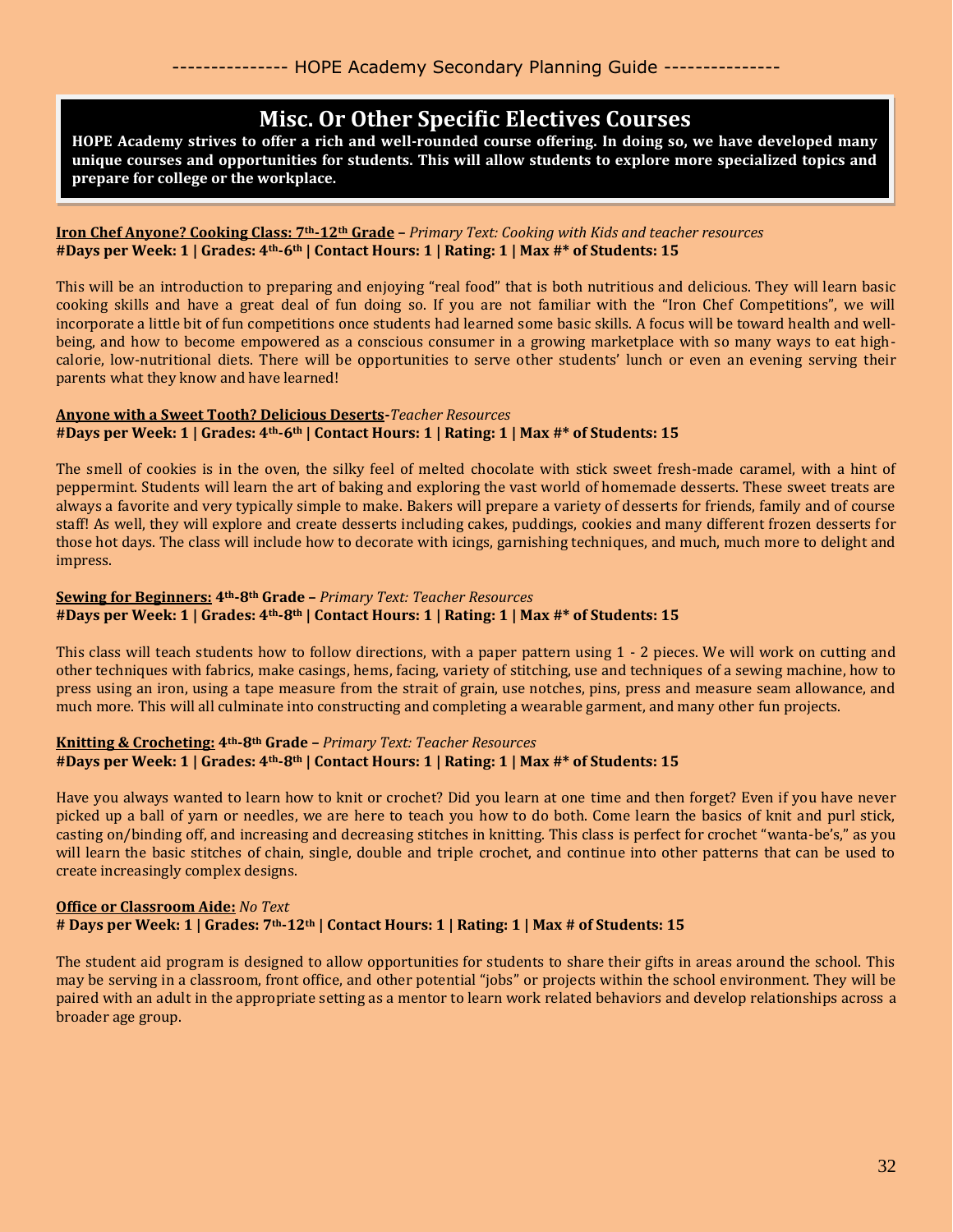#### **Leadership (Access Period):** *No Text* **# Days per Week: 1 | Grades: 7th-12th | Contact Hours: .75 | Rating: 2 | Max # of Students: 15**

This opportunity is designed to teach students leadership skills that will be important to their future – regardless of career goals. This class teaches several of the new "basic skills" identified as crucial for success in the 21st Century. These skills include problem solving and creative thinking; self-esteem, goal setting and motivation; interpersonal skills and teamwork; situational leadership and communication. This class emphasizes small group work and hands-on experiences.

#### **Ace the ACT & SAT—Strategies for College Entrance Exams:** *No Text:* **# Days per Week: 1 | Grades: 7th-12th | Contact Hours: .75 | Rating: 2 | Max # of Students: 15**

Whether college admissions tests (PSAT, SAT, or ACT) are right around the corner or down the road, this class will teach you how to tackle the tests, decode the questions, and boost your scores. While ACT/SAT test scores are not automatic ticket into college of your choice, higher scores will get your application in the to-be-considered pile where admissions staff will take a closer look at all the other amazing things you have done. This class will help you feel prepared to face standardized admissions tests and take away some worry and mystery that surround these assessments. Each week, students will spend time on strategies for the math and English portions of the tests. Students will learn about test designs and the types and difficulty levels of reading, grammar, and math questions. Students will learn to approach multiple choice questions, how to get through the comprehension, and what to do when you are not sure of an answer. The teacher will lay out a study plan to help students be test-ready whenever they decide to take a standardized test. Students will end understanding the process of SAT and ACT testing and feel better prepared for this challenge of college entrance testing.

### **Student Organizations and Recognitions**

**HOPE Academy strives to offer additional opportunities for students to participate in extra-curricular events and recognize students for their successes.** 

#### **Foreign Language Club:**

All students enrolled in each offered language are encouraged to participate in this extracurricular enrichment group. The focus for this club is activities outside the classroom where those who have a passion for Spanish speaking culture can meet together and participate in activities. This club will also provide opportunities the community by participating in service projects and make a difference in their community. Activities may include celebrating Hispanic holidays, learning about many aspects of Spanish culture, and experiencing food, music and art from Spanish speaking countries (examples are cooking authentic Latin American And Spanish cuisine, Creative Writing Contests, watching movies from Latin America and Spain, and visiting art museums).

#### **Elenchus/Socratic Communication and Discussion Group – "The ES Club":**

All students participating in "The ES Club," will engage in Socratic, Elenchus and/or Maieutic, which is a form of cooperative argumentative dialogue between individuals, based on asking and answering questions to stimulate critical thinking and to draw out ideas and underlying presumptions. It is a dialectic al method, often involving a discussion in which the defense of one point of view is questions; one participant may lead another to contradicting themselves in some way, thus weakening the defender's point, or strengthening one's opinions.

#### **Junior High & High School Student Council/Government (STUCO):**

At HOPE Academy, we strive to create a collective body of students that plan a large majority of what the school does throughout the year. All council efforts serve the school and the students, through school events, weekly meetings, and cooperation with other student-led organizations. All members are instructed to be a well-rounded student leader and are expected to participate, socialize, and plan events. There will be an application process to approve leaders for Student Council (STUCO). Additionally, there will be a retreat planned at the beginning of each school year to "launch" a unified group of students to make the school a fulfilling as possible.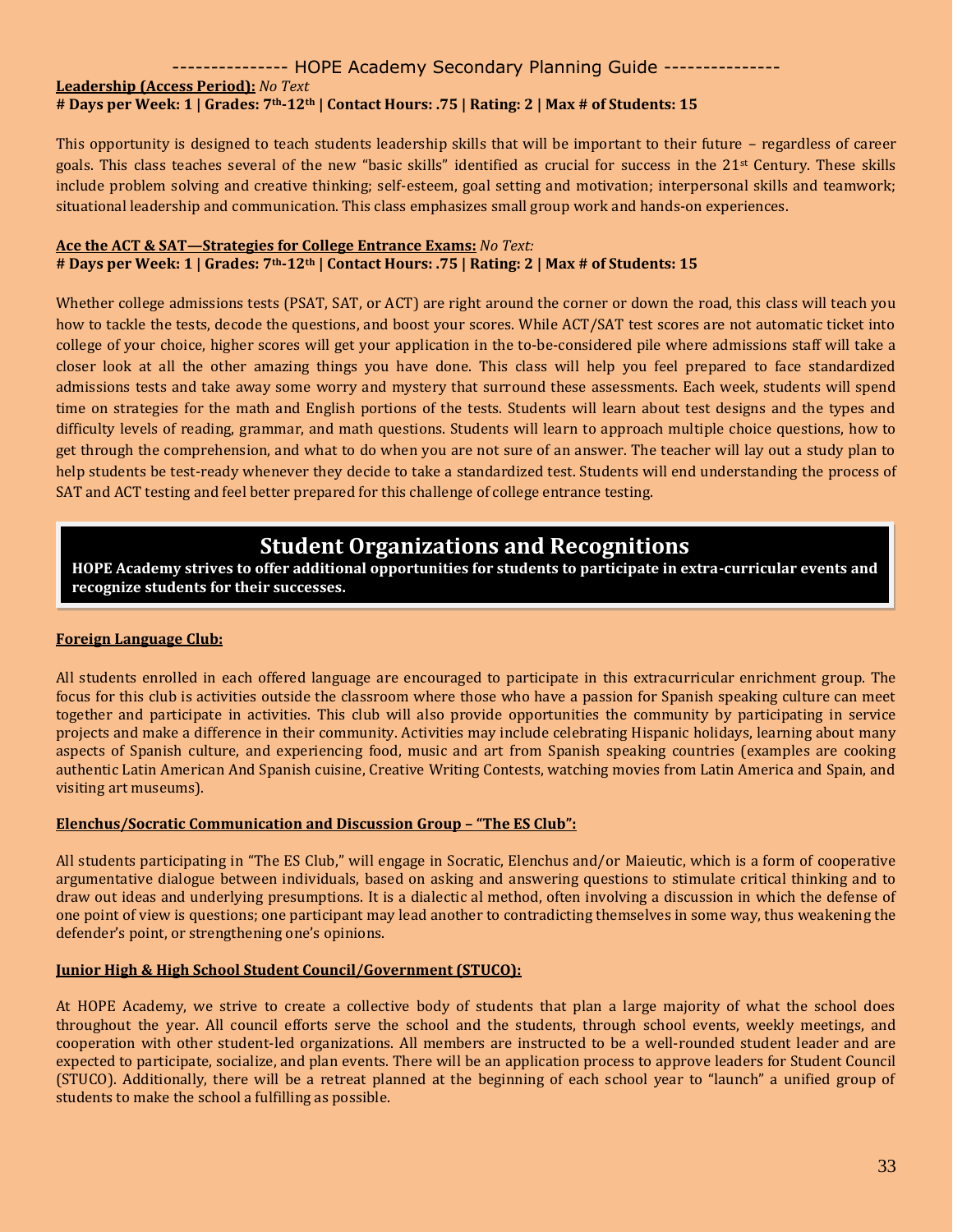#### --------------- HOPE Academy Secondary Planning Guide --------------- **National Honor Society NJHS (Junior High) & NHS (High School)**

Students in junior high school (7<sup>th</sup> -8<sup>th</sup>) and high school (10th and 12th grade) who have a cumulative GPA of 3.5 or greater by the spring of their sophomore year are invited to apply to the HOPE Academy National Honor Society. Students who are selected (application based upon character, leadership, service and scholarship) must demonstrate a commitment to service and leadership. In addition, members are expected to willingly work on Honor Society individual and group community service projects throughout the year. This recognition can make students eligible for many scholarships to colleges.

#### **HOPE Academy Honor Roll:**

HOPE Academy will honor our 7-12th Grade Student's Academic Achievements. They must be enrolled in a minimum of three core classes, as well as elective classes. Honor Roll students will be measured according to the following scale:

| High Honor Roll – (Gold Cord awarded for Graduation):        | $3.8 - 4.0$ GPA  |
|--------------------------------------------------------------|------------------|
| Honor Roll – (Silver Cord awarded for Graduation):           | $3.3 - 3.79$ GPA |
| Achievement Honor Roll - (Maroon Cord award for Graduation): | $3.0 - 3.29$ GPA |

All students that achieve a 3.0-4.0 GPA while in  $9-12<sup>th</sup>$  Grade will graduate with honors.

#### **HOPE Academy Lettering Program:**

HOPE Academy would like to honor our high school students with lettering opportunities. Requirements may vary between lettering types, but minimum, similar requirements are:

- Students must complete the "Lettering Application Form" for each type of letter requested.
- Students must complete the "lettering Application Form" for each year requesting a letter. Letters for each category can be given for each consecutive year in high school.
- Students must provide a recommendation letter from one staff member of HOPE for each type or year of letter.
- Students must not be on any type of disciplinary status with HOPE.
- Students must not have earned lower than two "C's" per year in the grade point average. The exception will be the Academic Letter, which the GPA needed is listed below.
- Students must complete the individual requirements of each lettering type to qualify.

| <b>TYPE OF LETTER</b>           | <b>SPECIFIC REQUIREMENTS PER LETTER</b>                                                                                               |
|---------------------------------|---------------------------------------------------------------------------------------------------------------------------------------|
| <b>ACADEMIC LETTER</b>          | Must achieve a grade point average of 3.3-4.0 for a<br>minimum of three consecutive semesters.                                        |
| <b>COMMUNITY SERVICE LETTER</b> | Community Service hours must be earned according to<br>$\overline{\phantom{0}}$<br>the points scale on the Lettering Application Form |
| <b>MUSIC LETTER</b>             | Hours for music credit must be earned according to the<br>$\overline{\phantom{0}}$<br>points scale on the Lettering Application Form  |
| <b>THEATER ARTS LETTER</b>      | Theater Arts hours must be earned according to the<br>$\overline{\phantom{0}}$<br>points scale on the Lettering Application Form      |
| <b>VISUAL ARTS LETTER</b>       | Visual Arts Letters must be earned according to the<br>–<br>points scale on the Lettering Application Form                            |